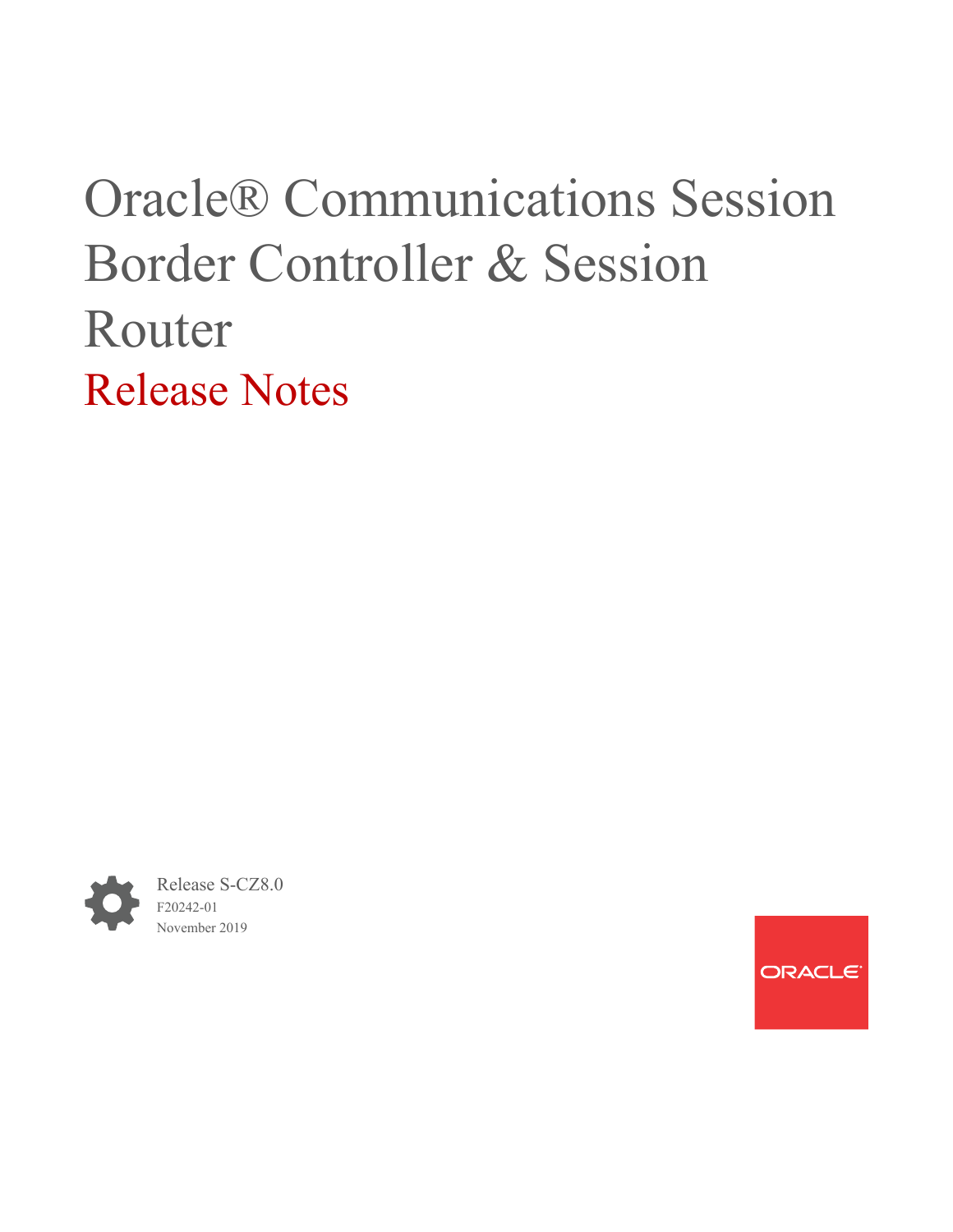Oracle Communications Session Border Controller & Session Router Release Notes, Release S-CZ8.0

F20242-01

Copyright © 2014, 2019, Oracle and/or its affiliates. All rights reserved.

This software and related documentation are provided under a license agreement containing restrictions on use and disclosure and are protected by intellectual property laws. Except as expressly permitted in your license agreement or allowed by law, you may not use, copy, reproduce, translate, broadcast, modify, license, transmit, distribute, exhibit, perform, publish, or display any part, in any form, or by any means. Reverse engineering, disassembly, or decompilation of this software, unless required by law for interoperability, is prohibited.

The information contained herein is subject to change without notice and is not warranted to be error-free. If you find any errors, please report them to us in writing.

If this is software or related documentation that is delivered to the U.S. Government or anyone licensing it on behalf of the U.S. Government, then the following notice is applicable:

U.S. GOVERNMENT END USERS: Oracle programs, including any operating system, integrated software, any programs installed on the hardware, and/or documentation, delivered to U.S. Government end users are "commercial computer software" pursuant to the applicable Federal Acquisition Regulation and agency-specific supplemental regulations. As such, use, duplication, disclosure, modification, and adaptation of the programs, including any operating system, integrated software, any programs installed on the hardware, and/or documentation, shall be subject to license terms and license restrictions applicable to the programs. No other rights are granted to the U.S. Government.

This software or hardware is developed for general use in a variety of information management applications. It is not developed or intended for use in any inherently dangerous applications, including applications that may create a risk of personal injury. If you use this software or hardware in dangerous applications, then you shall be responsible to take all appropriate fail-safe, backup, redundancy, and other measures to ensure its safe use. Oracle Corporation and its affiliates disclaim any liability for any damages caused by use of this software or hardware in dangerous applications.

Oracle and Java are registered trademarks of Oracle and/or its affiliates. Other names may be trademarks of their respective owners.

Intel and Intel Xeon are trademarks or registered trademarks of Intel Corporation. All SPARC trademarks are used under license and are trademarks or registered trademarks of SPARC International, Inc. AMD, Opteron, the AMD logo, and the AMD Opteron logo are trademarks or registered trademarks of Advanced Micro Devices. UNIX is a registered trademark of The Open Group.

This software or hardware and documentation may provide access to or information about content, products, and services from third parties. Oracle Corporation and its affiliates are not responsible for and expressly disclaim all warranties of any kind with respect to third-party content, products, and services unless otherwise set forth in an applicable agreement between you and Oracle. Oracle Corporation and its affiliates will not be responsible for any loss, costs, or damages incurred due to your access to or use of third-party content, products, or services, except as set forth in an applicable agreement between you and Oracle.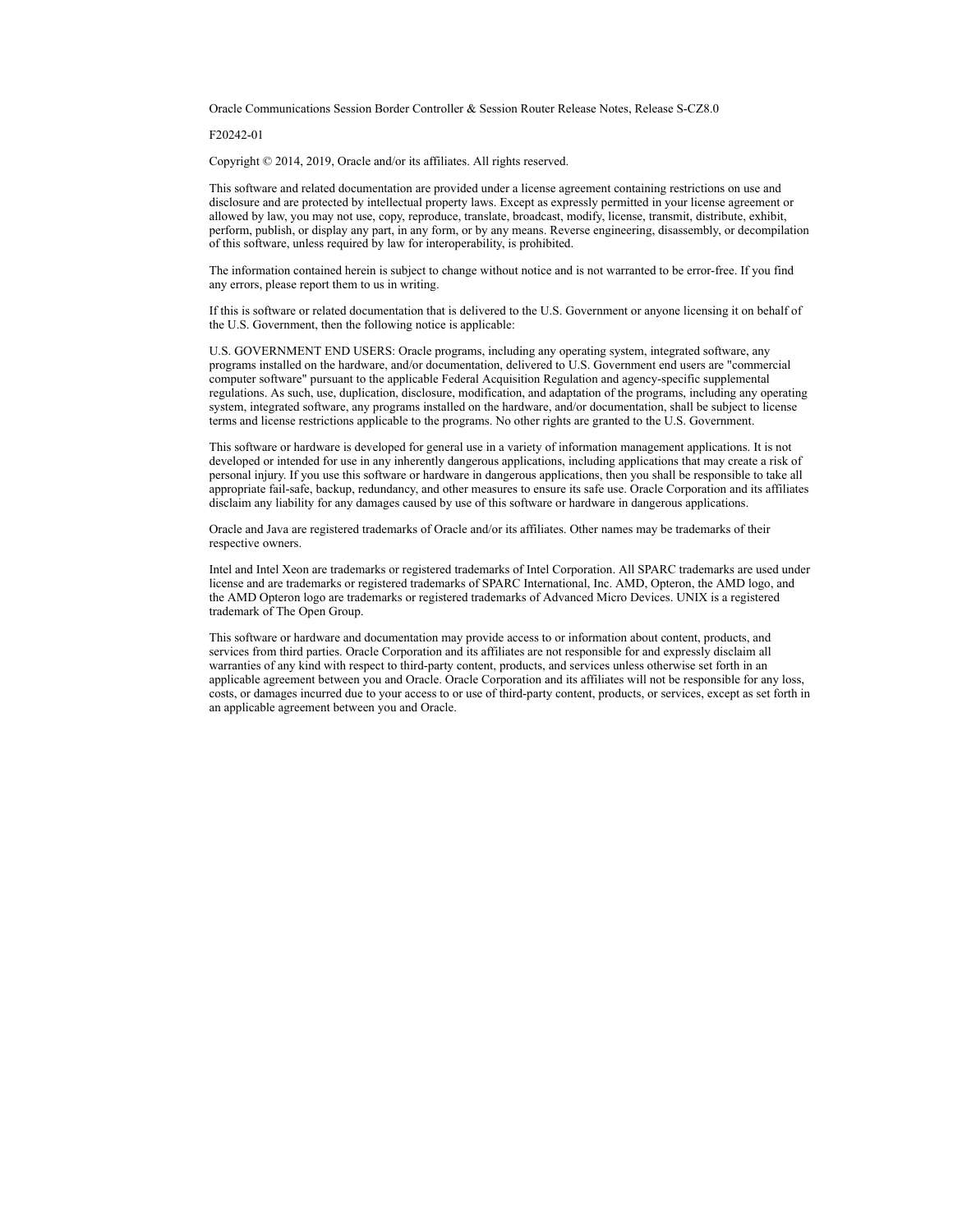## **Contents**

### [About this Guide](#page-4-0)

### 1 [Introduction to S-CZ8.0.0](#page-7-0)

| <b>Platform Support</b>                                    | $1 - 1$  |
|------------------------------------------------------------|----------|
| Platform Support per Initial Release                       | $1 - 3$  |
| Virtual Machine Platform Resources                         | $1 - 3$  |
| Virtual Network Function (VNF) Limitations                 | $1 - 4$  |
| Image Files and Boot Files                                 | $1 - 5$  |
| <b>Bootloader Requirements</b>                             | $1 - 5$  |
| <b>Upgrade Information</b>                                 | $1 - 5$  |
| Self-Provisioned Entitlements and License Keys             | $1-6$    |
| <b>System Capacities</b>                                   | $1 - 7$  |
| <b>Transcoding Support</b>                                 | $1 - 7$  |
| Oracle Communications Session Router Platform Requirements | $1 - 8$  |
| Coproduct Support                                          | $1-9$    |
| <b>Deprecated Features</b>                                 | $1-9$    |
| <b>Behavioral Changes</b>                                  | $1 - 12$ |
| Documentation Changes                                      | $1 - 13$ |
| Neighbor Release Patch Equivalency                         | $1 - 14$ |
| Supported SPL Engines                                      | $1 - 14$ |

### 2 [New Features in OCSBC Release S-CZ8.0.0](#page-22-0)

| Acme Packet 6350           | $2 - 1$ |
|----------------------------|---------|
| <b>System Features</b>     | $2 - 1$ |
| <b>Accounting Features</b> | $2 - 3$ |
| <b>Signaling Features</b>  | $2 - 3$ |
| <b>TSCF Features</b>       | $2 - 4$ |

### 3 [Inherited Features](#page-26-0)

[S-CZ7.3.0 Maintenance Release Features 3-1](#page-26-0)

ORACLE<sup>®</sup>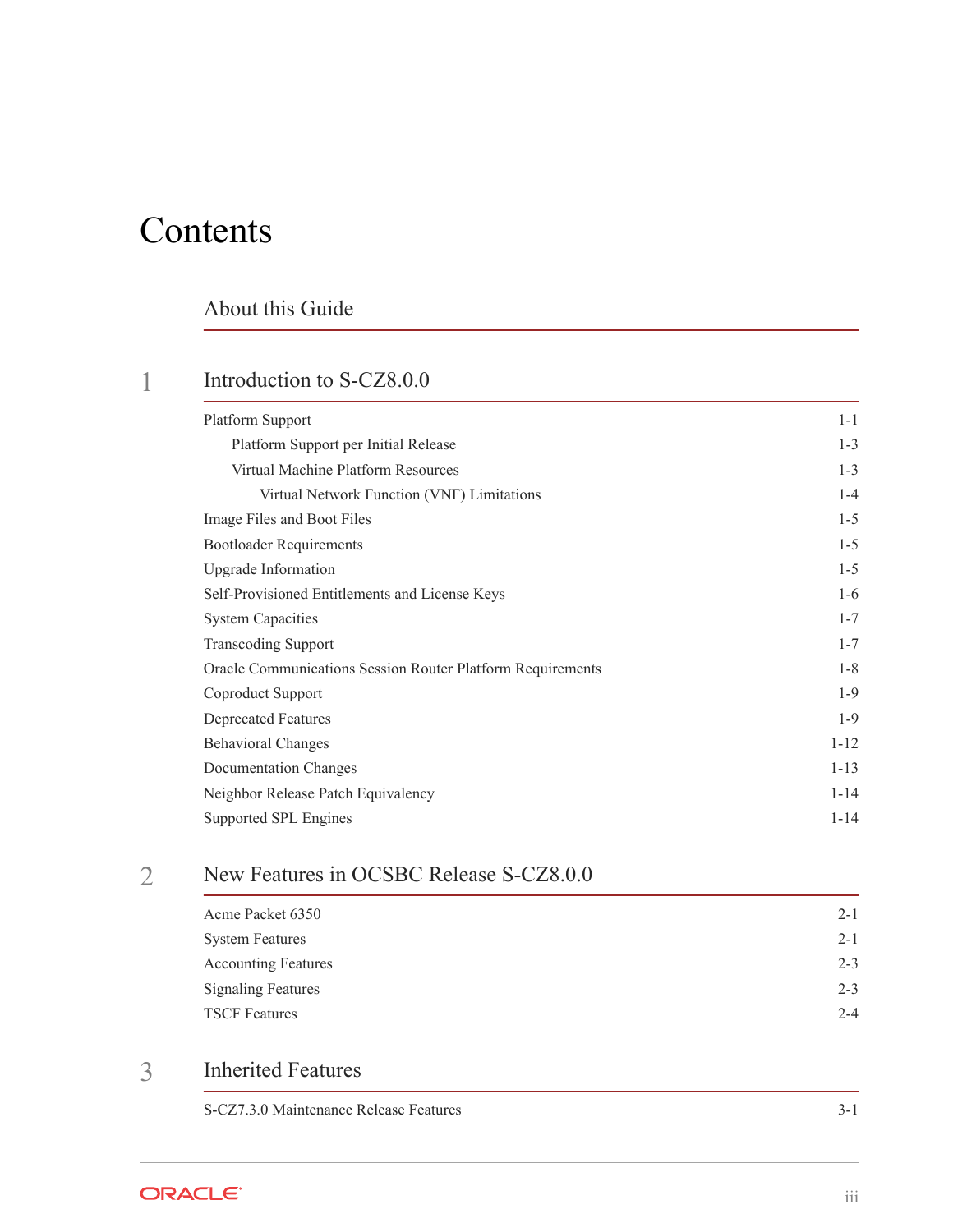## 4 [Interface Changes](#page-28-0)

| <b>ACLI Command Changes</b>               | $4 - 1$ |
|-------------------------------------------|---------|
| <b>ACLI Configuration Element Changes</b> | $4 - 2$ |
| Application SNMP/MIB Changes              | $4 - 4$ |
| Alarms                                    | $4 - 4$ |
| Accounting                                | $4 - 5$ |
| <b>HDR</b>                                | $4 - 5$ |

## 5 [Caveats and Known Issues](#page-33-0)

| Older Caveats Fixed in This Release | $5-1$ |
|-------------------------------------|-------|
| Caveats                             | $5-1$ |
| Known Issues                        | $5-4$ |

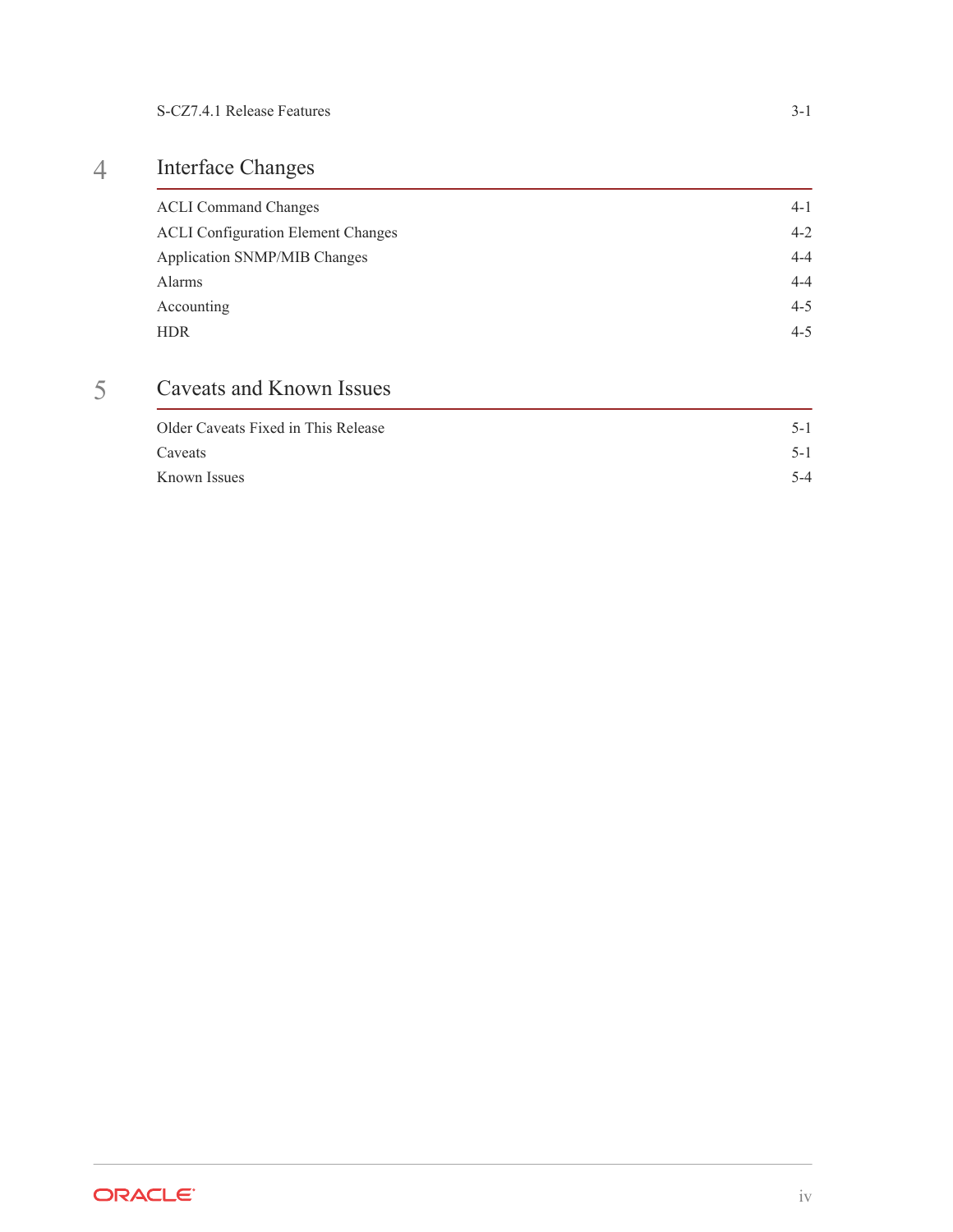## <span id="page-4-0"></span>About this Guide

The Oracle Communications Session Border Controller (OCSBC) and Oracle Communications Session Router (OCSR) Release Notes document provides the following information when applicable:

- An introduction to the full release
- An overview of the new features available
- An overview of the interface enhancements
- A summary of known issues, caveats, and behavioral changes

If any of these sections does not appear in the document, then there were no changes to summarize in that category for that specific release.

### **Related Documentation**

The following table lists the members that comprise the documentation set for this release:

| <b>Document Name</b>                            | <b>Document Description</b>                                                                                                                                                                                                                |
|-------------------------------------------------|--------------------------------------------------------------------------------------------------------------------------------------------------------------------------------------------------------------------------------------------|
| Acme Packet 4600 Hardware Installation<br>Guide | Contains information about the components and<br>installation of the Acme Packet 4600                                                                                                                                                      |
| Acme Packet 6100 Hardware Installation<br>Guide | Contains information about the components and<br>installation of the Acme Packet 6100.                                                                                                                                                     |
| Acme Packet 6300 Hardware Installation<br>Guide | Contains information about the components and<br>installation of the Acme Packet 6300.                                                                                                                                                     |
| Acme Packet 6350 Hardware Installation<br>Guide | Contains information about the components and<br>installation of the Acme Packet 6350.                                                                                                                                                     |
| <b>Release Notes</b>                            | Contains information about the current documentation set<br>release, including new features and management changes.                                                                                                                        |
| <b>ACLI Configuration Guide</b>                 | Contains information about the administration and<br>software configuration of the Service Provider Oracle<br>Communications Session Border Controller.                                                                                    |
| <b>ACLI</b> Reference Guide                     | Contains explanations of how to use the ACLI, as an<br>alphabetical listings and descriptions of all ACLI<br>commands and configuration parameters.                                                                                        |
| Maintenance and Troubleshooting Guide           | Contains information about Oracle Communications<br>Session Border Controller logs, performance<br>announcements, system management, inventory<br>management, upgrades, working with configurations, and<br>managing backups and archives. |

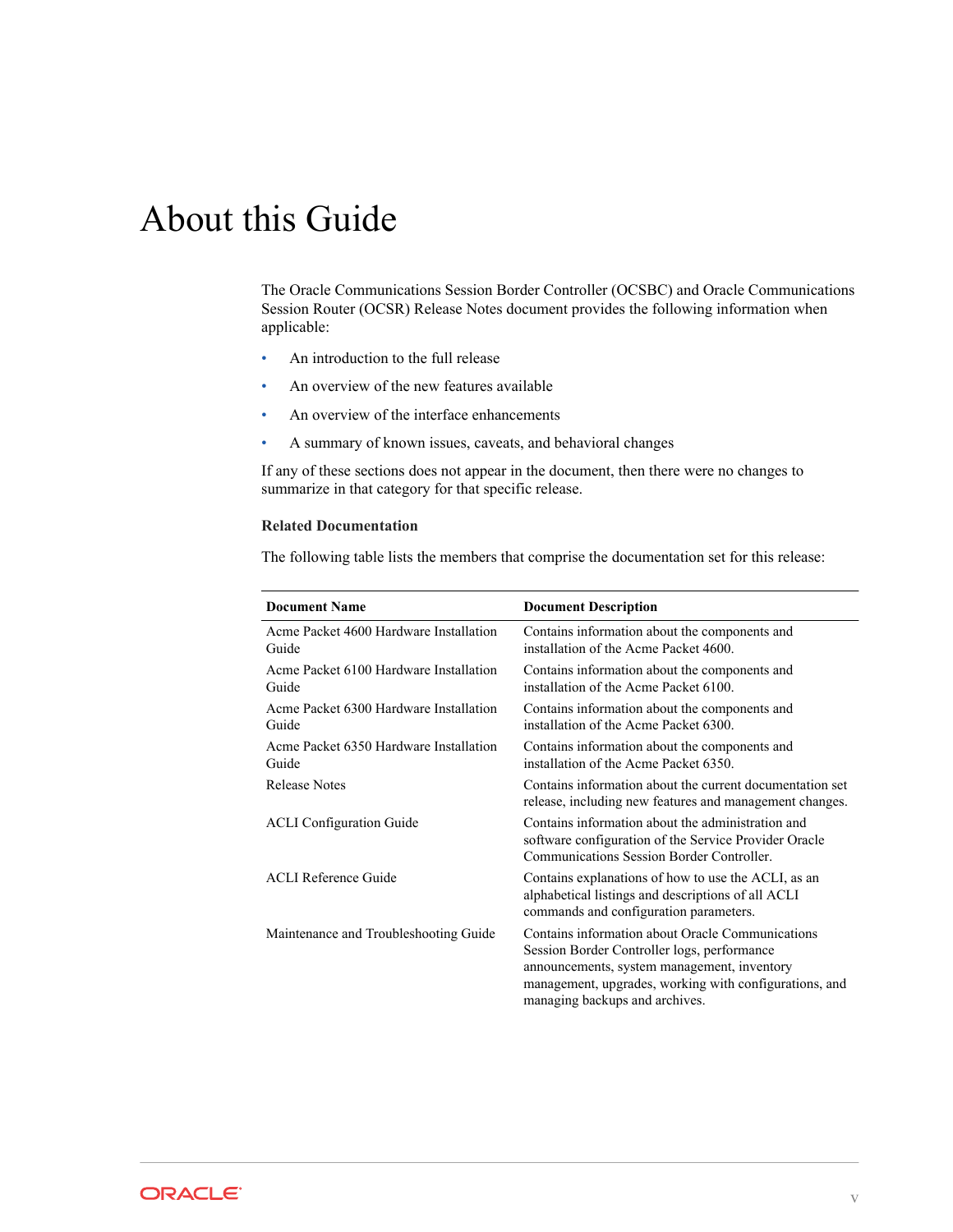| <b>Document Name</b>                        | <b>Document Description</b>                                                                                                                                                                                                                                                                                                                                                                                                                        |
|---------------------------------------------|----------------------------------------------------------------------------------------------------------------------------------------------------------------------------------------------------------------------------------------------------------------------------------------------------------------------------------------------------------------------------------------------------------------------------------------------------|
| MIB Reference Guide                         | Contains information about Management Information Base<br>(MIBs), Oracle Communication's enterprise MIBs, general<br>trap information, including specific details about standard<br>traps and enterprise traps, Simple Network Management<br>Protocol (SNMP) GET query information (including<br>standard and enterprise SNMP GET query names, object<br>identifier names and numbers, and descriptions), examples<br>of scalar and table objects. |
| <b>Accounting Guide</b>                     | Contains information about the Oracle Communications<br>Session Border Controller's accounting support, including<br>details about RADIUS and Diameter accounting.                                                                                                                                                                                                                                                                                 |
| <b>HDR Resource Guide</b>                   | Contains information about the Oracle Communications<br>Session Border Controller's Historical Data Recording<br>(HDR) feature. This guide includes HDR configuration<br>and system-wide statistical information.                                                                                                                                                                                                                                  |
| <b>Administrative Security Essentials</b>   | Contains information about the Oracle Communications<br>Session Border Controller's support for its Administrative<br>Security license.                                                                                                                                                                                                                                                                                                            |
| <b>Security Guide</b>                       | Contains information about security considerations and<br>best practices from a network and application security<br>perspective for the Oracle Communications Session<br>Border Controller family of products.                                                                                                                                                                                                                                     |
| Installation and Platform Preparation Guide | Contains information about upgrading system images and<br>any pre-boot system provisioning.                                                                                                                                                                                                                                                                                                                                                        |
| Call Traffic Monitoring Guide               | Contains information about traffic monitoring and packet<br>traces as collected on the system. This guide also includes<br>WebGUI configuration used for the SIP Monitor and Trace<br>application.                                                                                                                                                                                                                                                 |
| Header Manipulation Rule Guide              | Contains information about configuring and using Header<br>Manipulation Rules to manage service traffic.                                                                                                                                                                                                                                                                                                                                           |

### **Revision History**

This section contains a revision history for this document.

| Date           | <b>Description</b>                                                                                                                                                               |
|----------------|----------------------------------------------------------------------------------------------------------------------------------------------------------------------------------|
| September 2017 | Initial Release<br>۰                                                                                                                                                             |
|                | Identifies GA release information<br>۰                                                                                                                                           |
| November 2017  | Adds qualified VNF interface firmware<br>$\bullet$<br>revisions, based on DPDK version                                                                                           |
|                | Adds the following Caveat<br>$\bullet$<br>Interface Utilization Support                                                                                                          |
| November 2017  | Updated for release SCZ800p1<br>٠                                                                                                                                                |
| December 2017  | Clarifies PRACK IWF defect<br>$\bullet$                                                                                                                                          |
|                | Changes defect table to includes all defect ID<br>$\bullet$<br>numbers                                                                                                           |
| December 2017  | Adds qualified Netra platform versioning.<br>$\bullet$                                                                                                                           |
| May 2018       | Adds FAX Transcoding as VNF limitation<br>$\bullet$                                                                                                                              |
|                | Updates "Incremental QoS Updates (Provided<br>۰<br>to OCOM)" to remove the Acme Packet 3900<br>as a supported platform and include that this<br>feature is not supported on VNF. |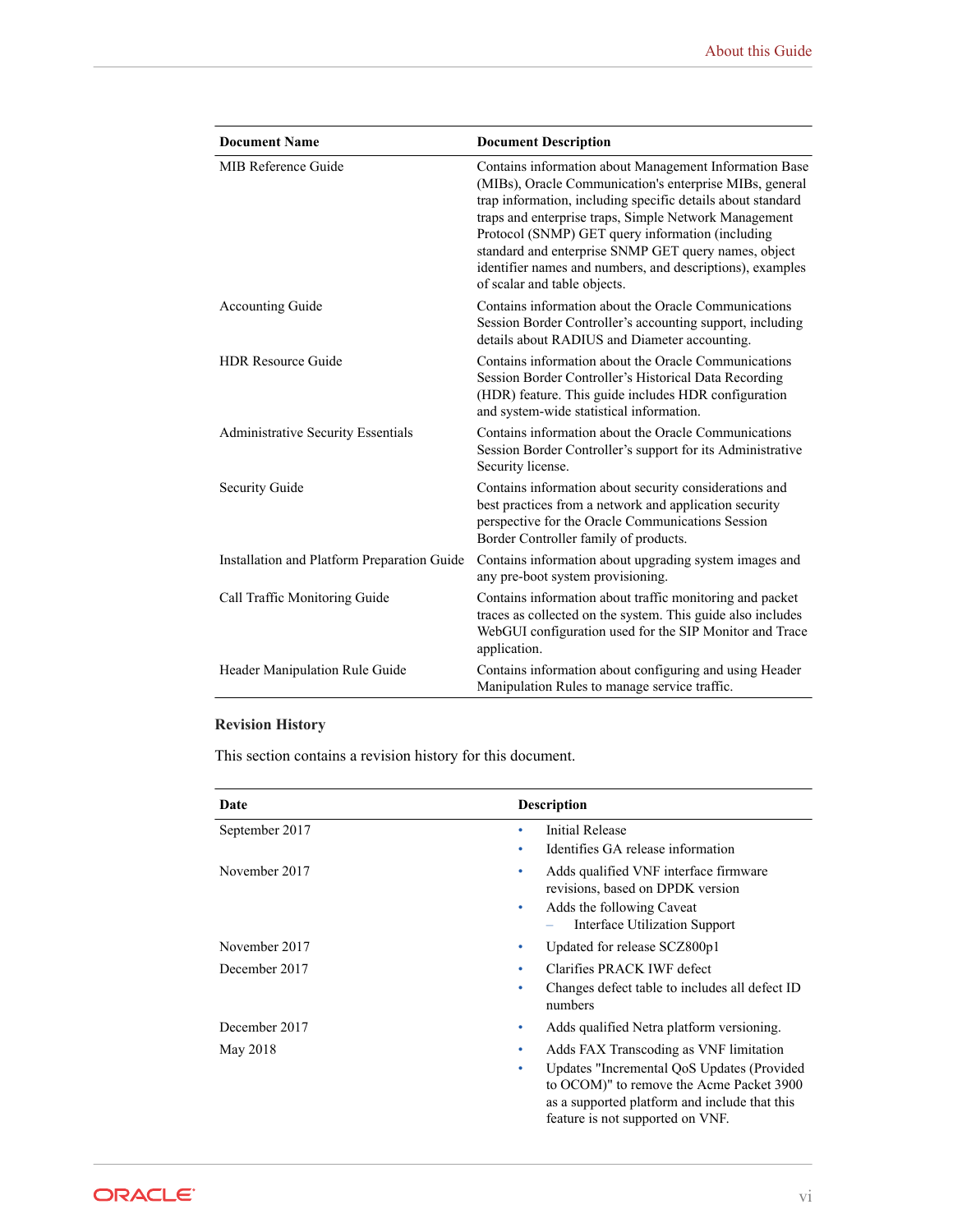| Date             | <b>Description</b>                                                                       |
|------------------|------------------------------------------------------------------------------------------|
| May 2018         | Adds the High Availability issue and<br>٠<br>workaround to Caveats.                      |
| June 2018        | Adds valid upgrade path from SCZ740 to<br>۰<br>$SCZ800p1$ .                              |
|                  | <b>Adds Pooled Transcoding Caveats</b><br>۰                                              |
|                  | Adds Pooled Transcoding Known Issues.<br>۰                                               |
| August 2018      | Updates the Pooled Transcoding list of<br>۰<br>supported hardware/software combinations. |
|                  | Moves QoS for transcoded calls caveat to<br>۰<br>"Older Caveats Fixed in This Release".  |
| May 2019         | Updates the Known Issues table.<br>۰                                                     |
| June 2019        | Adds OCOM incompatibility with IPv6 to<br>٠<br>known issues.                             |
| <b>July 2019</b> | Adds TSM SDK section to "Coproduct"<br>۰<br>Support."                                    |
| October 2019     | Adds an MSRP Known Issue to "Known"<br>۰<br>Issues".                                     |
| November 2019    | Adds trace tool limitations to "Trace Tools"<br>٠<br>caveat.                             |

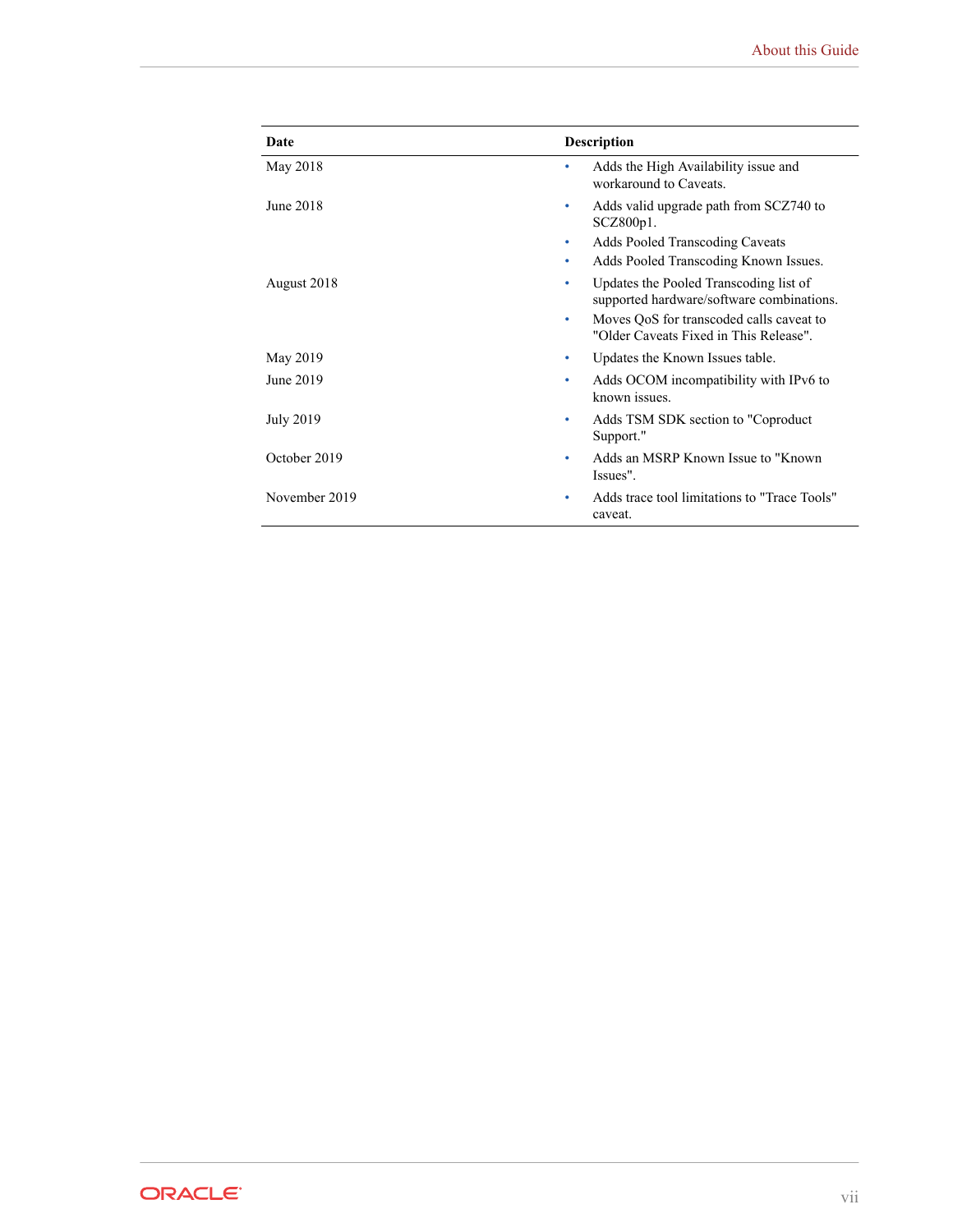## <span id="page-7-0"></span>1 Introduction to S-CZ8.0.0

The Oracle Communications Session Border Controller and Session Router S-CZ8.0.0 Release Notes provide the following information about this product:

- Supported platforms and hardware requirements
- An overview of the new features available in this release
- An overview of previously-available features that are new to the GA of this major release
- A summary of changes the interfaces including the ACLI, MIB Support, and accounting interfaces.
- A summary of known issues, caveats, and behavioral changes

## Platform Support

The following platforms are supported by the S-CZ8.0.0 version of the OCSBC, based on the Support per Release table following this section.

### **Acme Packet Platforms**

- Acme Packet 4600
- Acme Packet 6100
- Acme Packet 6300
- Acme Packet 6350

The following platforms are supported by the S-CZ8.0.0 version of the OCSR, based on the Support per Release table following this section:

- Acme Packet 4600
- Acme Packet 6100
- Acme Packet 6300
- Netra X5-2
	- Note Qualified via Platform Software Release 1.0.0 (ILOM 3.2.4.32, BIOS 32.00.01.01)
	- Caveat Fortville Firmware v4.53 (To resolve 10g Base-T link flap issue with Extreme X670V)

### **Qualified Virtual Machine Management Platforms**

Oracle qualified the following components for deploying version S-CZ8.0.0 as a Virtual Network Function.

- XEN 4.4: Specifically using Oracle Virtual Machine (OVM) 3.4.2
- KVM: Using version embedded in Oracle Linux 7 with RHCK. Note the use of the following host component versions you must install:

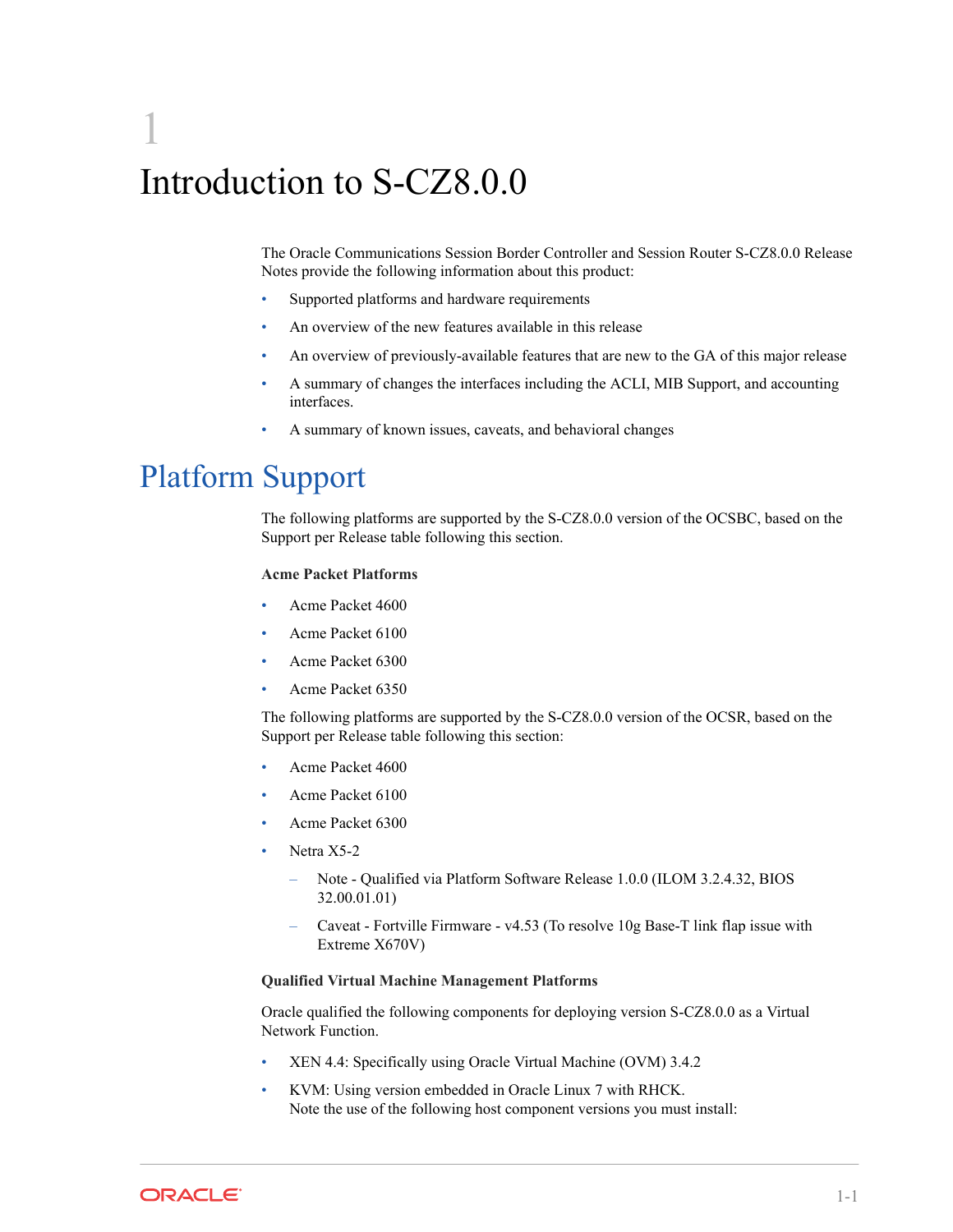- RHCK: 3.10.0-514
- DPDK: dpdk017.05.2
- QEMU: qemu-2.9.0
- OVS: openvswitch-2.8.0
- i40e: Firmware-version : 5.04, with driver 2.0.19
- ESXi : Using VMware vSphere Hypervisor 6.0 u2

### **Qualified hardware platforms for hypervisors:**

- Netra X5-2
- Oracle Server X5-2

### **Qualified interface chipsets**

- Intel x540/82599
- Intel i350
- Intel X710 / XL710

Firmware version information from dpdk.org is also presented, based on the DPDK version used in this release.

### Intel x540/82599

- Intel(R) Ethernet Controller X540-AT2
- Firmware version: 0x80000389
- Device id (pf): 8086:1528
- Driver version: 3.23.2 (ixgbe)
- Intel(R) 82599ES 10 Gigabit Ethernet Controller
- Firmware version: 0x61bf0001
- Device id (pf/vf):  $8086:10$ fb /  $8086:10$ ed
- Driver version: 4.0.1-k (ixgbe)

### Intel X710 / XL710

- Intel(R) Ethernet Converged Network Adapter X710-DA4 (4x10G)
- Firmware version: 5.05 (Note OL7 exception above)
- Device id (pf/vf): 8086:1572 / 8086:154c
- Driver version: 1.5.23 (i40e) (Note OL7 exception above)
- Intel(R) Ethernet Converged Network Adapter X710-DA2 (2x10G)
- Firmware version: 5.05 (Note OL7 exception above)
- Device id (pf/vf): 8086:1572 / 8086:154c
- Driver version: 1.5.23 (i40e) (Note OL7 exception above)

### **Qualified interface input-output modes**

• Para-virtualized (VIF on XEN)

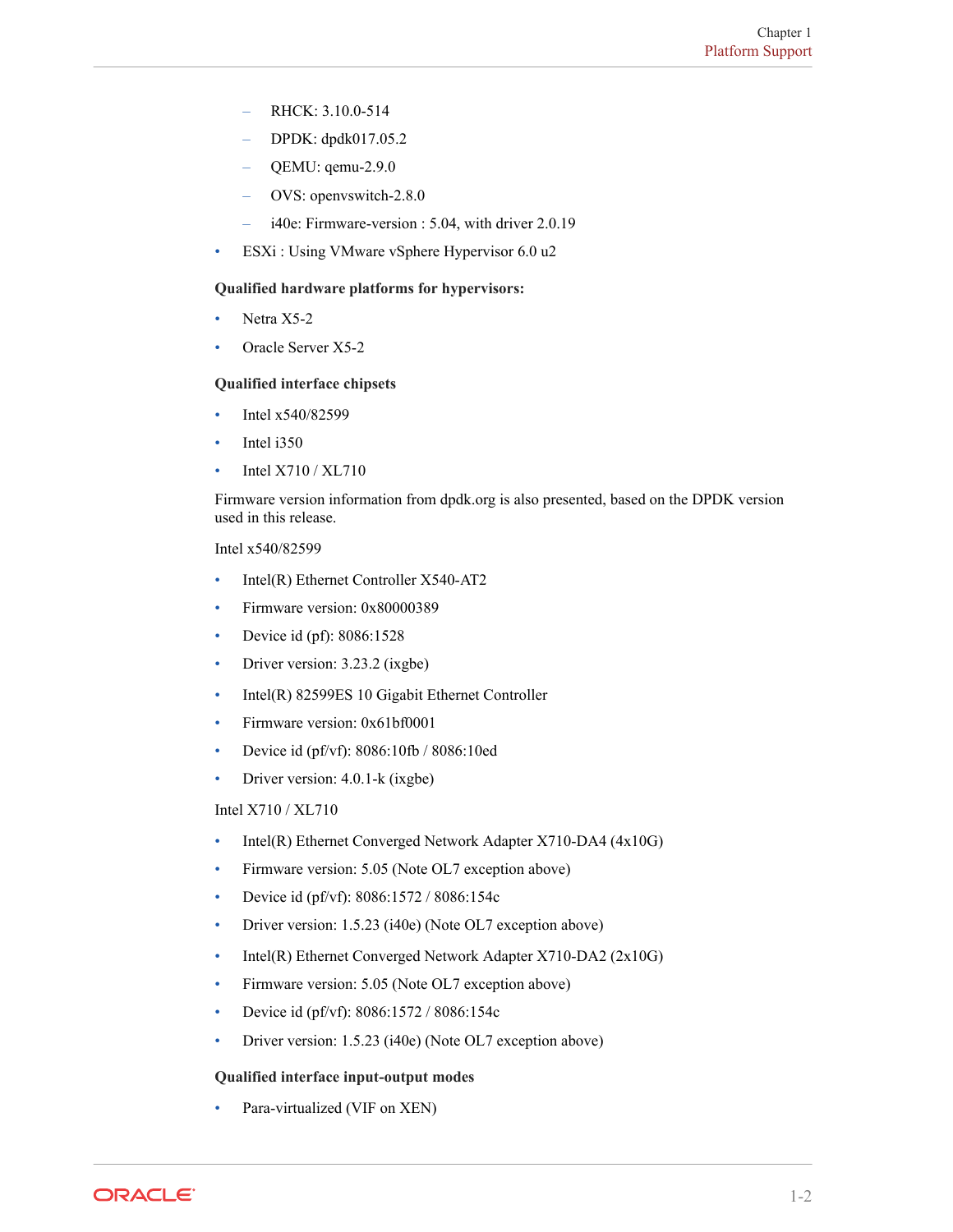- <span id="page-9-0"></span>SR-IOV
- PCI Passthrough

### **Qualified Updates for KVM Deployments over PCI Passthrough**

Oracle recommends the user obtain and install the following for KVM deployments using PCI Passthrough interfaces.

- qemu-kvm.x86\_64 10:1.5.3-141.el7\_4.2
- qemu-img.x86\_64 10:1.5.3-141.el7\_4.2
- qemu-kvm-common.x86\_64 10:1.5.3-141.el7\_4.2
- ipxe-roms-qemu.noarch 0:20170123-1.git4e85b27.el7\_4.1

## Platform Support per Initial Release

Support for S-CZ8.0.0 across current platforms will be phased in according to the following table, which will be updated periodically.

| <b>Platform</b>               | <b>Initial Release</b> |  |
|-------------------------------|------------------------|--|
| Acme Packet 4600              | $S-CZ8.0.0p1$          |  |
| Acme Packet 6100              | $S-CZ8.0.0p1$          |  |
| Acme Packet 6300              | $S-CZ8.0.0p1$          |  |
| Acme Packet 6350 (OCSBC Only) | S-CZ8.0.0 GA           |  |
| <b>KVM</b>                    | $S-CZ8.0.0p1$          |  |
| <b>OVM</b>                    | $S-CZ8.0.0p1$          |  |
| <b>VMWare</b>                 | S-CZ8.0.0p1            |  |
| Netra X5-2 (OCSR Only)        | $S-CZ8.0.0p1$          |  |

## **Virtual Machine Platform Resources**

A Virtual Network Function (VNF) requires the CPU core, memory, disk size, and network interfaces specified for operation. The OCSBC and OCSR use the Intel Data Plane Development Kit (DPDK) for datapath design, which imposes specific VNF resource requirements for CPU cores. Deployment details, such as the use of distributed DoS protection, dictate resource utilization beyond the defaults.

You configure CPU core utilization from the ACLI based on your deployment. You can also define memory and hard disk utilization based on your deployment. You must configure the hypervisor with the appropriate settings prior to startup, if you need settings other than the machine defaults set by the machine template (OVA).

### **Default VM Resources**

VM resource configuration defaults to the following:

- 4 CPU Cores
- 8 GB RAM
- 40 GB hard disk (pre-formatted)
- 8 interfaces as follows:
	- 1 for management (wancom0 )

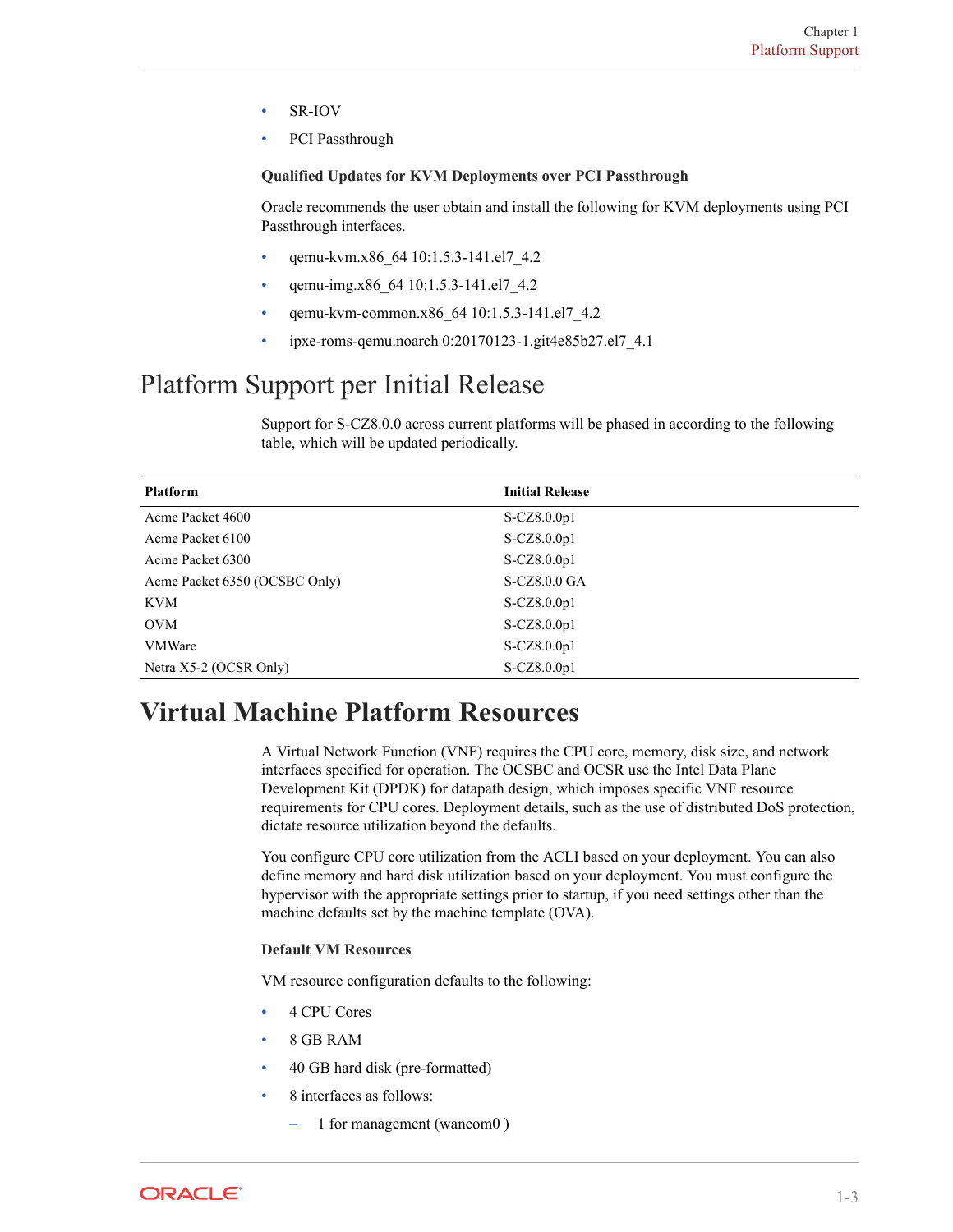- <span id="page-10-0"></span>– 2 for HA (wancom1 and 2)
- 1 spare
- 4 for media

### **Interface Host Mode**

The OCSBC S-CZ8.0.0 and OCSR VNFs support interface architectures using Hardware Virtualization Mode - Paravirtualized (HVM-PV):

- ESXi No manual configuration required.
- KVM HVM mode is enabled by default. Specifying PV as the interface type results in HVM plus PV.
- XEN The user must configure HVM+PV mode.

### **CPU Core Resources**

The OCSBC S-CZ8.0.0 and OCSR VNFs require an Intel Core2 processor or higher, or a fully emulated equivalent including 64-bit SSSE3 and TSC support.

If the hypervisor uses CPU emulation (qemu etc), Oracle recommends that you set the deployment to pass the full set of host CPU features to the VM.

### Virtual Network Function (VNF) Limitations

Oracle Communications Session Border Controller (OCSBC) functions not available in VNF deployments of this release include:

- Native transcoding for codecs other than G.711 and G.729. Workaround: For all other codecs, configure your environment and system for pooled transcoding.
- Inband DTMF detection
- DTMF generation
- RTCP generation for G.711 or G.729
- **RTCP** detection
- **MSRP** functionality
- TSCF functionality
- LI-PCOM
- H.323 signaling or H.323-SIP inter-working
- Remote Packet Trace
- ARIA Ciphers
- IPSec functionality not available in VNF deployments of this release:
	- IKEv1
	- Authentication header (AH)
	- The AES-XCBC authentication algorithm
	- Dynamic reconfiguration of security-associations
	- Hitless HA failover of IPSec connections.

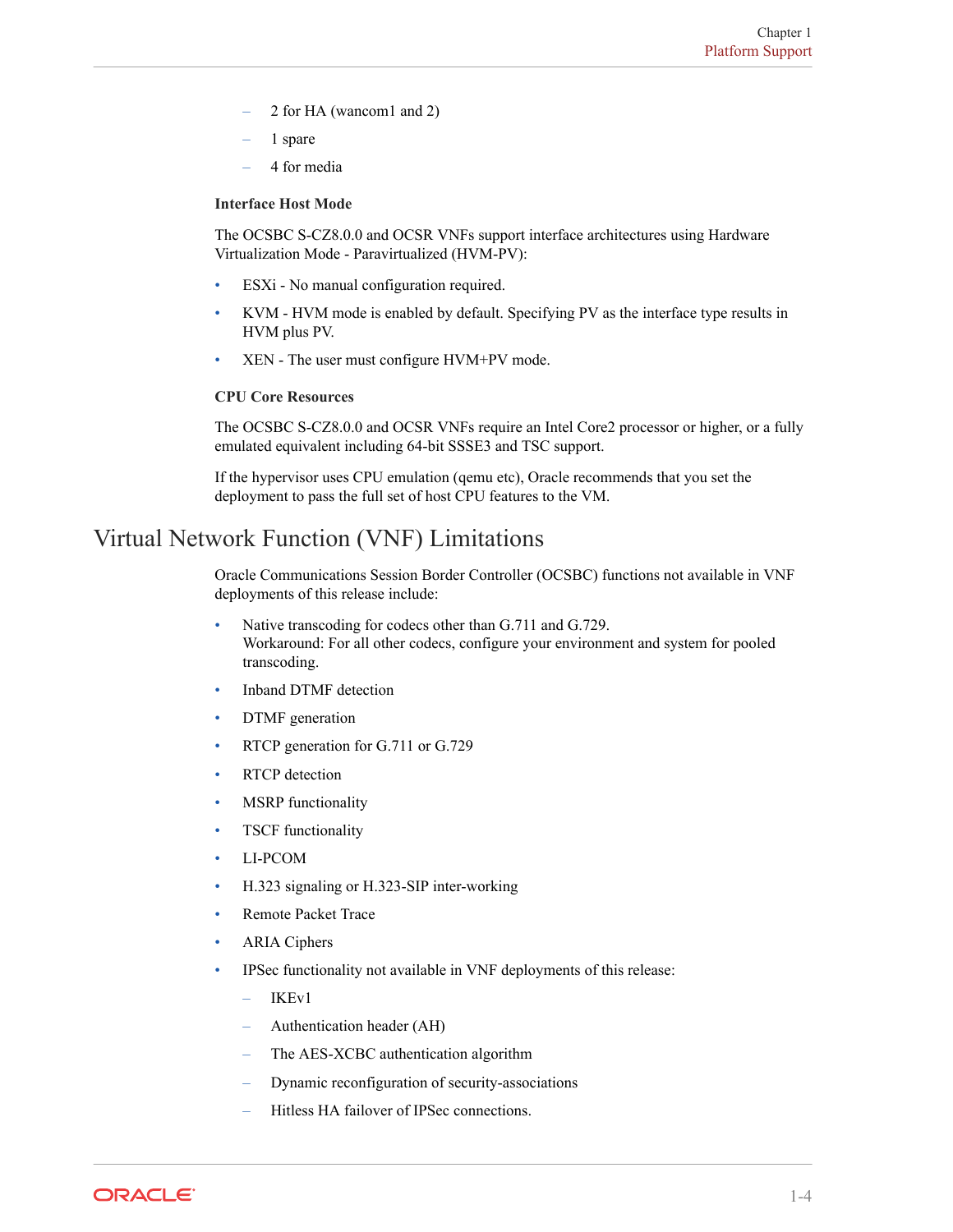## <span id="page-11-0"></span>Image Files and Boot Files

### **For Engineered Hardware**

Use the following files for new installations and upgrades on Acme Packet platforms.

- Image file: nnSCZ800.bz.
- Bootloader file: nnSCZ800.boot.

### **For Virtual Machines**

The OCSBC S-CZ8.0.0p1 version includes distributions suited for deployment over hypervisors. Download packages contain virtual machine templates for a range of virtual architectures. Use the following distributions to deploy the OCSBC as a virtual machine:

- nnSCZ800p1-img-vm\_ovm.ova—Open Virtualization Archive (.ova) distribution of the OCSBC VNF for Oracle (XEN) virtual machines.
- nnSCZ800p1-img-vm\_kvm.tgz—Compressed image file including OCSBC VNF for KVM virtual machines.
- nnSCZ800p1-img-vm\_vmware.ova—Open Virtualization Archive (.ova) distribution of the OCSBC VNF for ESXi virtual machines.

The OVM, KVM, and VMware packages include:

- Product software—Bootable image of the product allowing startup and operation as a virtual machine. This disk image is in either the vmdk or qcow2 format.
- usbc.ovf—XML descriptor information containing metadata for the overall package, including identification, and default virtual machine resource requirements. The .ovf file format is specific to the supported hypervisor.
- legal.txt—Licensing information, including the Oracle End-User license agreement (EULA) terms covering the use of this software, and third-party license notifications.

## Bootloader Requirements

The Acme Packet 4600, 6100, 6300, and 6350 platforms require a Stage 3 bootloader that accompanies the OCSBC image file, as distributed. It should be installed according to the instructions found in the Installation Guide.

## Upgrade Information

This section provides key information about upgrading to this software version.

### **Supported Upgrade Paths**

Note that the S-CZ8.0.0 GA release is supported on the Acme Packet 6350 platform only. This platform is new, with the first supported release being S-CZ8.0.0 GA. This means there are no upgrade paths valid for S-CZ8.0.0 GA.

The following upgrade paths are supported to S-CZ800p1:

• S-CZ7.3.0m2 -> S-CZ8.0.0p1

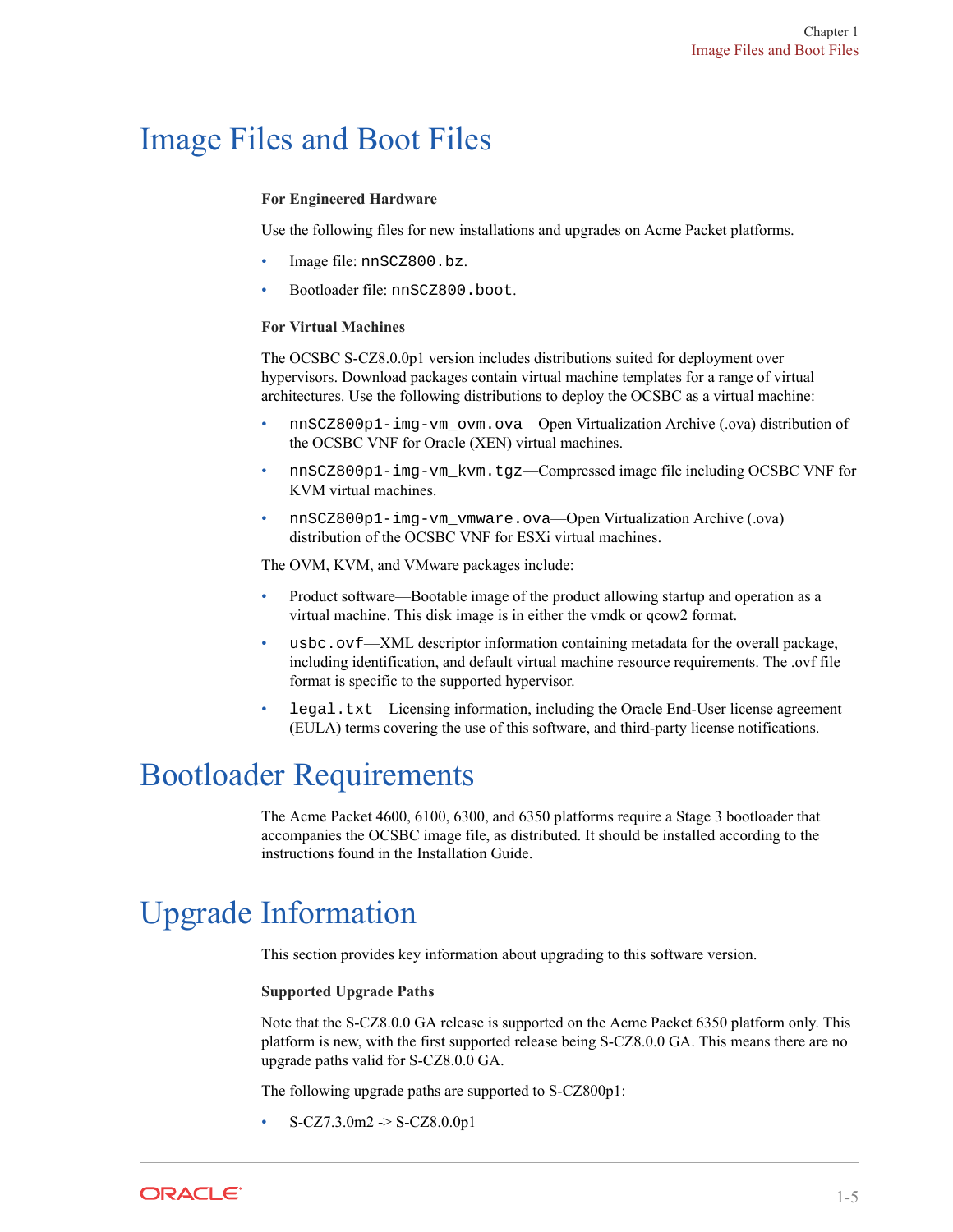- <span id="page-12-0"></span>• S-CZ7.3.0m2p1 -> S-CZ8.0.0p1
- $S-CZ7.3.9p4 \rightarrow S-CZ8.0.0p1$
- $S-CZ7.4.0 \ge S-CZ8.0.0p1$
- S-CZ8.0.0 -> S-CZ8.0.0p1

When upgrading to this release from a release older than the previous release, read all intermediate Release Notes documents for notification of incremental changes.

### **Upgrading Systems Running IMS-AKA DDoS**

When upgrading an OCSBC running IMS-AKA DDoS and HA from S-CZ7.3.0M1 and later to S-CZ8.0.0, the user must upgrade and simultaneously reboot both the active and secondary nodes. This properly clears ACLs built by the earlier version, allowing the system to instantiate new, operational ACLs.

IMS-AKA DDoS is not supported in releases prior to S-Cz7.3.0M1. Upgrades from those versions to S-Cz8.0.0, therefore, do not require this simultaneous reboot.

## Self-Provisioned Entitlements and License Keys

This release uses the following self-provisioned entitlements and license keys to enable features.

### **Self-provisioned Features**

These licenses are enabled with the **setup entitlements** command.

| Feature                         | <b>Type</b>         |
|---------------------------------|---------------------|
| <b>SIP Sessions</b>             | number of sessions  |
| Accounting                      | boolean             |
| IPv4 - IPv6 Interworking        | boolean             |
| <b>IWF (SIP-H323)</b>           | boolean             |
| Load Balancing                  | boolean             |
| Policy Server                   | boolean             |
| Quality of Service              | boolean             |
| Routing                         | boolean             |
| <b>SIPREC Session Recording</b> | boolean             |
| <b>IMS-AKA Endpoints</b>        | number of endpoints |
| <b>IPSec Trunking Sessions</b>  | number of sessions  |
| <b>MSRP B2BUA Sessions</b>      | number of sessions  |
| <b>SRTP Sessions</b>            | number of sessions  |
| <b>TSCF</b> Tunnels             | number of tunnels   |
| Admin Security (P1 and forward) | boolean             |

### **License-key enabled Features**

These features are enabled by installing a license key at the **system** > **license** configuration element. Request license keys at the License Codes website at [http://www.oracle.com/us/](HTTP://WWW.ORACLE.COM/US/SUPPORT/LICENSECODES/ACME-PACKET/INDEX.HTML) [support/licensecodes/acme-packet/index.html](HTTP://WWW.ORACLE.COM/US/SUPPORT/LICENSECODES/ACME-PACKET/INDEX.HTML).

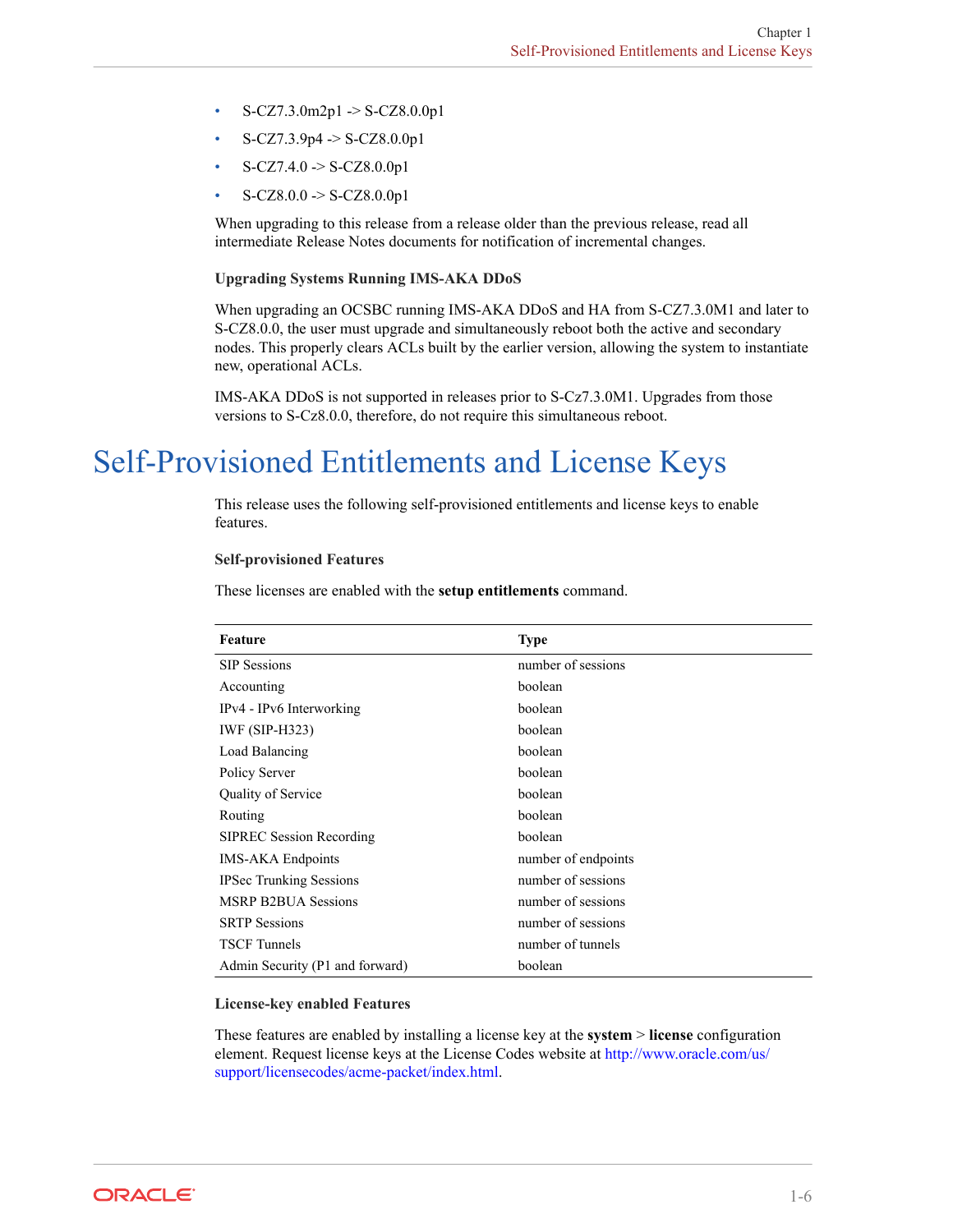<span id="page-13-0"></span>

| Feature                  | <b>Type</b>        |  |
|--------------------------|--------------------|--|
| <b>Transcoded AMR-NB</b> | number of sessions |  |
| <b>Transcoded AMR-WB</b> | number of sessions |  |
| Transcoded EVRC          | number of sessions |  |
| Transcoded EVRC-B        | number of sessions |  |
| <b>Transcoded Opus</b>   | number of sessions |  |
| Transcoded SILK          | number of sessions |  |
| Lawful Intercept         | boolean            |  |

## System Capacities

System capacities vary across the full range of platforms which support the Oracle Communications Session Border Controller. To query the current system capacities for the platform you are using, execute the **show platform limit** command.

## Transcoding Support

The Oracle Communications Session Border Controller supports different sets of codecs and transcoding functions depending upon the platform on which it runs. Virtual platforms support one set of codecs. The Acme Packet 4600 and Acme Packet 6300/6350 add a second set of codecs with transcoding hardware. VNF platforms support transcoding when you configure one or more transcoding cores.

The pooled transcoding feature on the VNF uses an external transcoding Session Border Controller (SBC), as defined in "Co-Product Support," for supported Oracle Communications SBCs for the Transcoding-SBC (T-SBC) role.

### **S.CZ8.0.0 Supported Codecs Per Platform**

| <b>Platform</b>                           | <b>Supported Codecs</b> |
|-------------------------------------------|-------------------------|
| Virtual Platforms (with transcoding core) | <b>PCMU</b>             |
|                                           | <b>PCMA</b><br>۰        |
|                                           | G729                    |
|                                           | G729A                   |

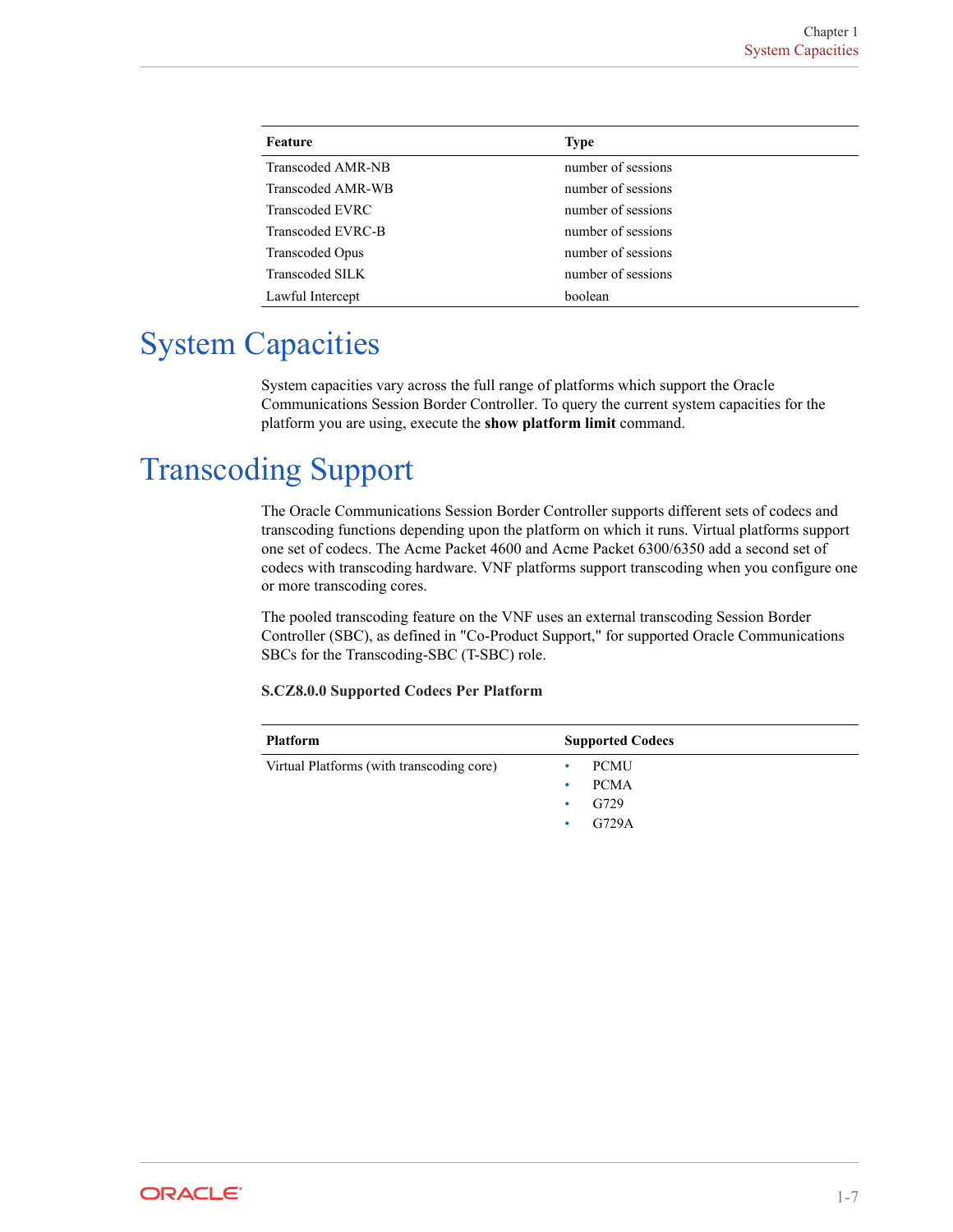<span id="page-14-0"></span>

| <b>Platform</b>                       | <b>Supported Codecs</b>  |
|---------------------------------------|--------------------------|
| Acme Packet Engineered Platforms with | EVRC0<br>$\bullet$       |
| transcoding modules add:              | <b>EVRC</b><br>۰         |
|                                       | EVRC1<br>۰               |
|                                       | EVRCB0<br>۰              |
|                                       | <b>EVRCB</b><br>۰        |
|                                       | EVRCB1<br>$\bullet$      |
|                                       | T.38OFD<br>$\bullet$     |
|                                       | Opus<br>۰                |
|                                       | <b>SILK</b><br>$\bullet$ |
|                                       | G711FB<br>۰              |
|                                       | G726<br>۰                |
|                                       | G726-16<br>۰             |
|                                       | G726-24<br>۰             |
|                                       | G726-32<br>۰             |
|                                       | G726-40<br>۰             |
|                                       | G723<br>۰                |
|                                       | G722<br>۰                |
|                                       | <b>GSM</b><br>۰          |
|                                       | AMR<br>۰                 |
|                                       | AMR-WB<br>۰              |
|                                       | iLBC<br>۰                |
|                                       | T.38<br>۰                |
|                                       | CN<br>۰                  |
|                                       | Telephone-event<br>۰     |

## Oracle Communications Session Router Platform Requirements

The Oracle Communications Session Router, release S-CZ8.0.0 supports the following platforms:

- Acme Packet 4600
- Acme Packet 6100
- Acme Packet 6300
- Netra Server X5-2
- Virtual Platforms

Minimum hardware requirements for Netra Server X5-2 are:

| <b>Processor</b>                                          | <b>Memory</b> | <b>Hard Drive</b>                |
|-----------------------------------------------------------|---------------|----------------------------------|
| 2 x Intel Xeon E5-2699 v3 CPUs $256$ GB (16 x 16 GB DIMM) | DDR4-2133     | $1.2$ TB $(2 \times 600$ GB HDD) |

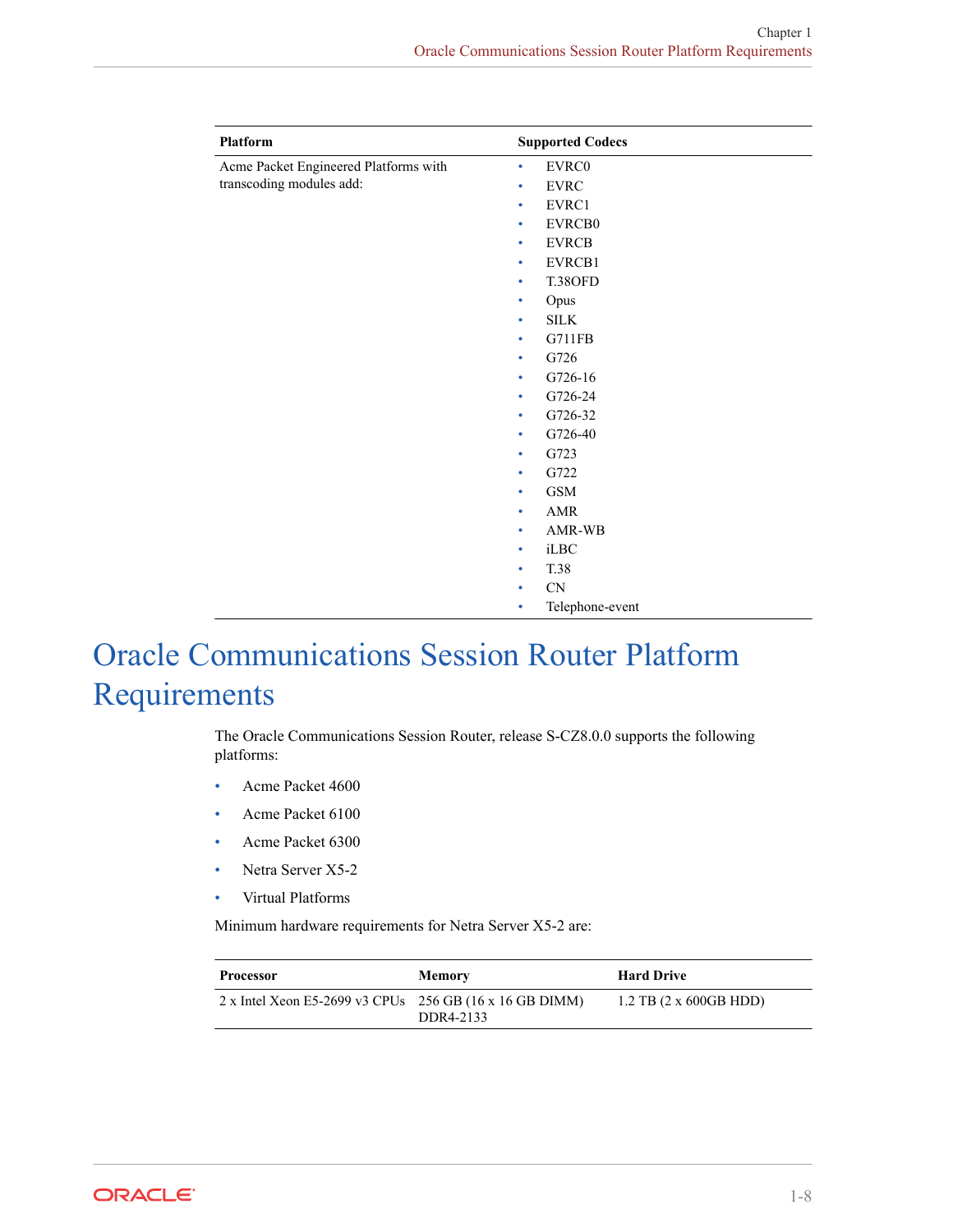## <span id="page-15-0"></span>Coproduct Support

The products/features listed in this section run in concert with the Oracle Communications Session Border Controller for their respective solutions.

### **Oracle Communications Subscriber-Aware Load Balancer**

With an Oracle Communications Subscriber-Aware Load Balancer running S-CZ7.3.10 software, SBC cluster members may run S-CZ8.0.0 on the following hardware:

- Acme Packet 4600
- Acme Packet 6100
- Acme Packet 6300

Please refer to the *Oracle Communications Subscriber-Aware Load Balancer Essentials Guide* for additional limitations.

### **Oracle Communications TSM SDK**

This release can interoperate with the following versions of the TSM SDK:

- 1.5
- 1.6

### **Pooled Transcoding**

The pooled transcoding feature enables a non-transcoding Oracle Communications Session Border Controller to access the resources of a transcoding Oracle Communications Session Border Controller (T-SBC) to perform transcoding on its behalf. When the A-SBC/P-CSCF function is based on S-CZ8.0.0 software, the following hardware/software combinations may be used as a T-SBC in a pooled transcoding scenario:

- Acme Packet 4600, with transcoding hardware (TM2): S-CZ7.4.0+, S-CZ8.0.0+
- Acme Packet 6300, with transcoding hardware (TM2): S-CZ7.4.0+, S-CZ8.0.0+
- Acme Packet 6350, with transcoding hardware (TM2): S-CZ8.0.0+

### **Oracle Communications Session Element Manager**

Oracle Communications Session Element Manager (SEM) versions 8.0 and later, with the SDplugin 1.0, supports this GA release of the Oracle Communications Session Border Controller . Partial support is available in earlier 7.5 versions of SEM, if desired. Contact your Sales representative for further support and requirement details.

## Deprecated Features

The features listed in this section are removed from the Oracle Communications Session Border Controller beginning with the version stated.

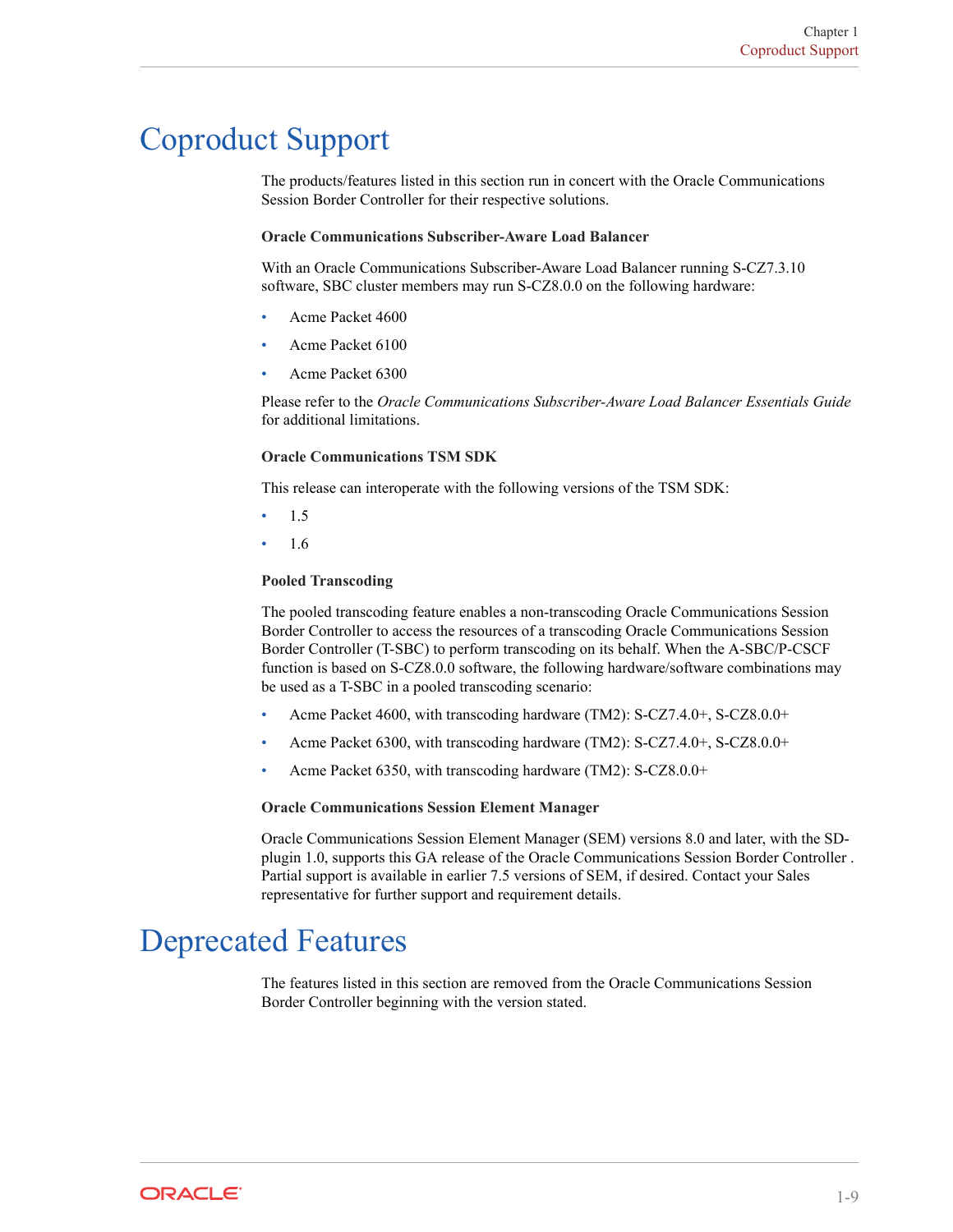| Feature                                               | <b>Description</b>                                                                                                                                                                                               | <b>First</b><br><b>Deprecated</b> |
|-------------------------------------------------------|------------------------------------------------------------------------------------------------------------------------------------------------------------------------------------------------------------------|-----------------------------------|
|                                                       | MSRP Stitching This feature, which supported peer-to-peer TCP connections for<br>peers behind NATs, enabling Message Session Relay Protocol<br>(MSRP) clients to communicate with one another, is not supported. | SCZ8.0.0                          |
|                                                       | Note that your can still accomplish this function using MSRP<br>B <sub>2</sub> BU <sub>A</sub>                                                                                                                   |                                   |
| Telnet                                                | Telnet is not supported. Use SSH for network access to OCSBC<br>management.                                                                                                                                      | SCZ8.0.0                          |
|                                                       | References to Telnet are present in the S-CZ8.0.0 documentation<br>set because those terms are still used in the ACLI.                                                                                           |                                   |
|                                                       | For example, the telnet-timeout parameter persists in the guide<br>because it persists in system-config. In the absence of Telnet<br>support, the telnet-timeout parameter now sets the SSH timeout.             |                                   |
| <b>ACLI</b><br>"management"<br>Command                | The <b>management</b> command is not supported, and removed from<br>the ACLI.                                                                                                                                    | SCZ8.0.0                          |
| The dynamic-<br>trusted-drop-<br>threshold<br>Feature | The media-manager-config's dynamic-trusted-drop-threshold<br>feature is not supported, and the parameter is removed from the<br>ACLI.                                                                            | SCZ8.0.0                          |
| Acme Packet<br>3820 and 4500                          | This version of software does not support the Acme Packet 3820<br>and the Acme Packet 4500 platforms.                                                                                                            | SCZ8.0.0                          |
| The phy-link<br>redundancy<br>Feature                 | The phy-interface's phy-link redundancy feature, which was<br>available on the Acme Packet 3820 and 4500 platforms, is not<br>supported. The parameter is also removed from the ACLI.                            | SCZ8.0.0                          |
| The minimum-<br>reserved-<br>bandwidth<br>Feature     | The access-control's minimum-reserved-bandwidth feature,<br>which was available on the Acme Packet 3820 and 4500 platforms,<br>is not supported. The parameter is also removed from the ACLI.                    | SCZ8.0.0                          |

The following features were deprecated prior to this release.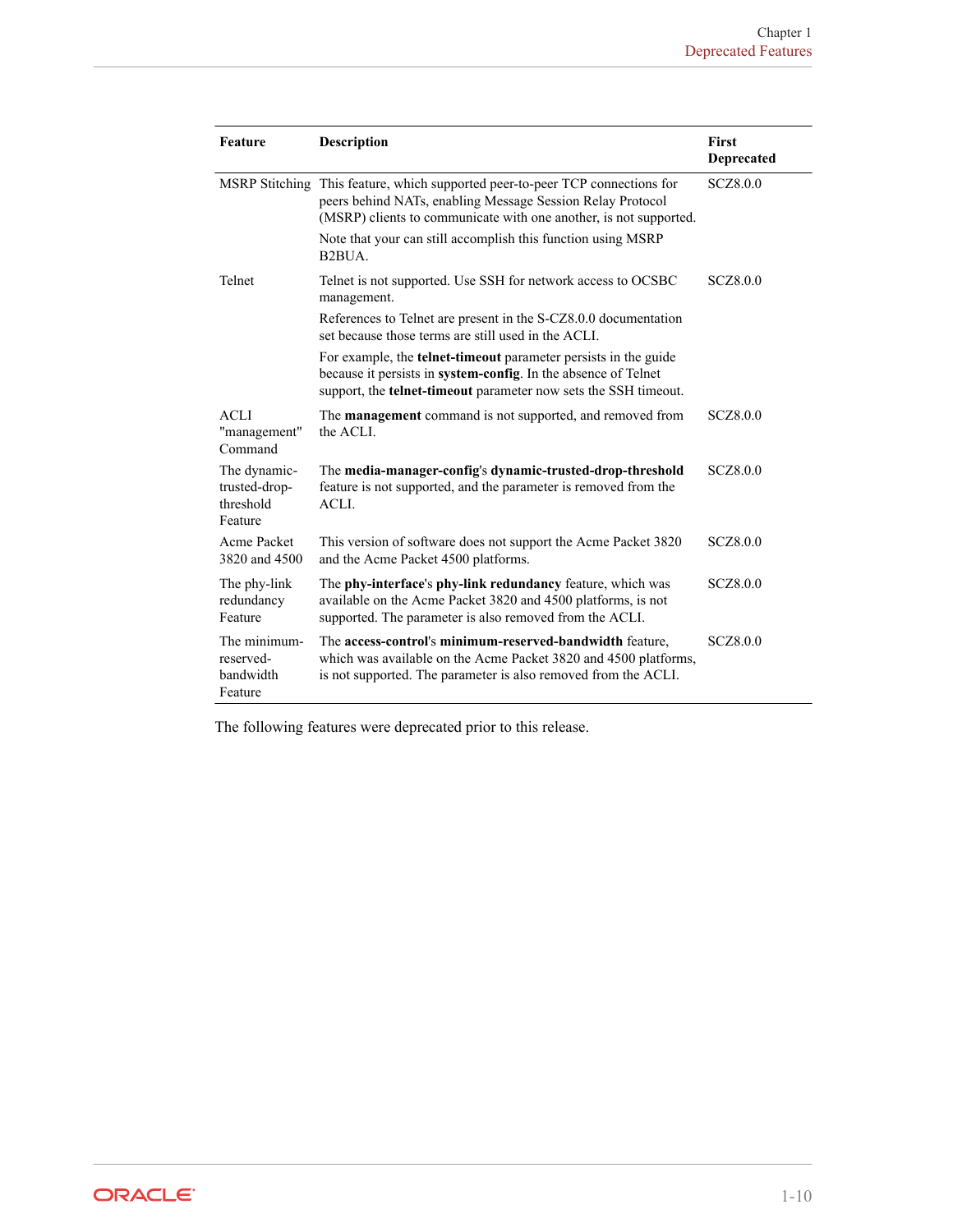| <b>Feature</b>                              | <b>Description</b>                                                                                                                                                                                                                                                                                                                                                                                                                                                                                                                                                                                                                             | <b>First</b><br>Deprecated |
|---------------------------------------------|------------------------------------------------------------------------------------------------------------------------------------------------------------------------------------------------------------------------------------------------------------------------------------------------------------------------------------------------------------------------------------------------------------------------------------------------------------------------------------------------------------------------------------------------------------------------------------------------------------------------------------------------|----------------------------|
| DES-CBC<br>Ciphers                          | The Oracle Communications Session Border Controller deprecates<br>the following ciphers, adhering to recent OpenSSL changes<br>intended to eliminate weak ciphers:<br>All DES-CBC ciphers, including:<br>TLS DHE RSA WITH DES CBC SHA<br>TLS RSA EXPORT1024_WITH_DES_CBC_SHA<br>The user should remove any prior Oracle Communications Session<br>Border Controller version configuration that used these ciphers, and<br>not configure a security profile with the expectation that these<br>ciphers are available. Note also that TLS profiles using the ALL<br>(default) value to the cipher-list parameter no longer use these<br>ciphers. |                            |
|                                             | Note:<br>Your version of the ACLI may still<br>print these ciphers when you run the<br>cipher-list ? command. Despite<br>printing them in ACLI output, the<br>system does not support them.                                                                                                                                                                                                                                                                                                                                                                                                                                                    |                            |
| <b>FTP</b> Support                          | The OCSBC's FTP Server has been deprecated.<br>Only FTP client services are supported. For example, FTP client<br>service for HDR/CDR push is supported.                                                                                                                                                                                                                                                                                                                                                                                                                                                                                       | SCZ7.3.0                   |
|                                             | Note:<br>Both the SFTP client and server are<br>supported.                                                                                                                                                                                                                                                                                                                                                                                                                                                                                                                                                                                     |                            |
|                                             | References to FTP are present in the S-CZ8.0.0 documentation set<br>because those terms are still used in the ACLI.                                                                                                                                                                                                                                                                                                                                                                                                                                                                                                                            |                            |
| <b>MGCP</b><br>Signaling<br>Support         | MGCP Signaling has been deprecated.                                                                                                                                                                                                                                                                                                                                                                                                                                                                                                                                                                                                            | SCZ7.1.2                   |
| <b>SIP</b> Monitor<br>and Trace /<br>WebGUI | The SIP Monitor & Trace and WebGUI features have been<br>deprecated.                                                                                                                                                                                                                                                                                                                                                                                                                                                                                                                                                                           | SCZ7.2.0                   |

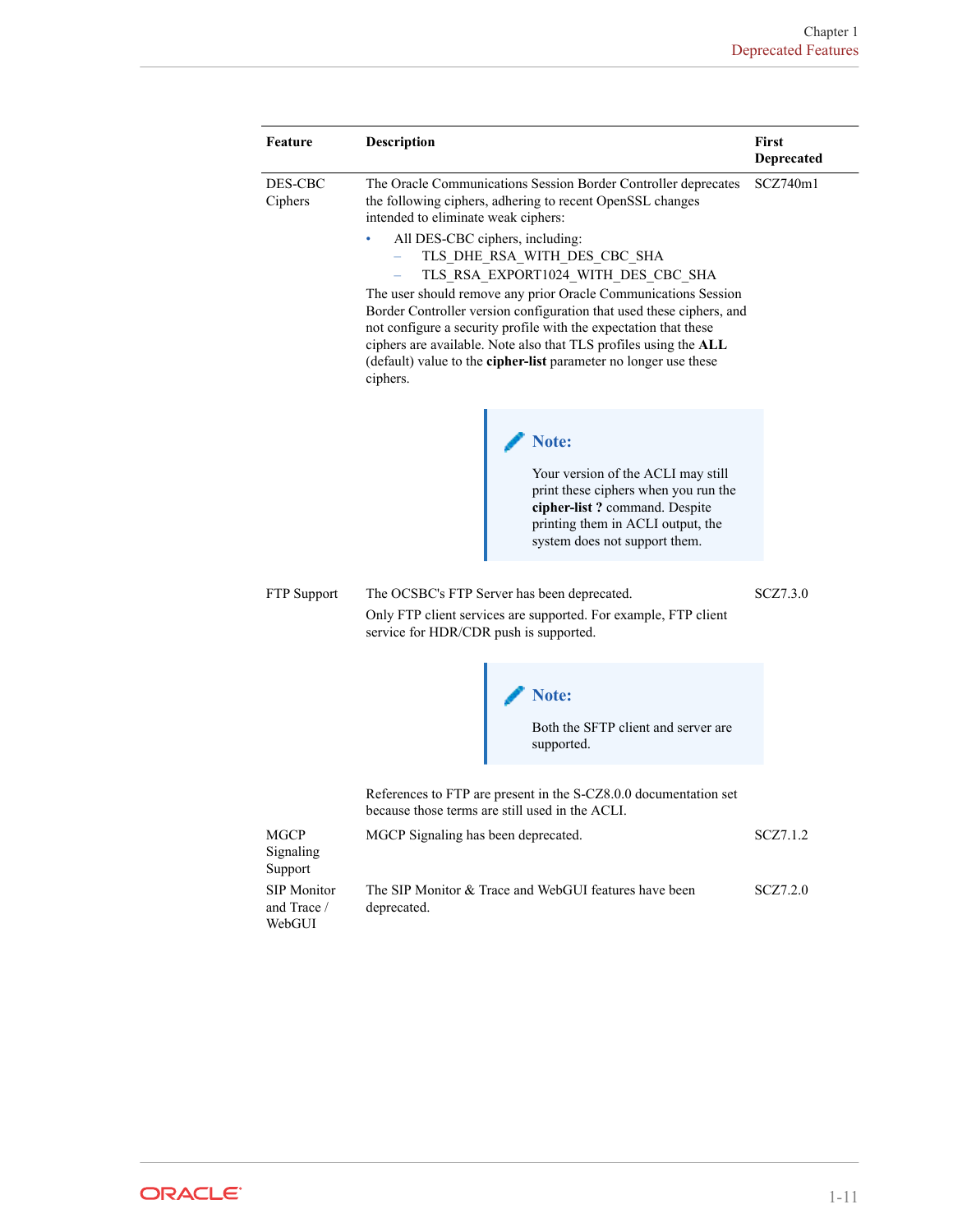<span id="page-18-0"></span>

| Feature                                 | Description                                                                                                                                                                                                                                               | First<br>Deprecated |
|-----------------------------------------|-----------------------------------------------------------------------------------------------------------------------------------------------------------------------------------------------------------------------------------------------------------|---------------------|
| Source-based<br>Routing                 | The source routing feature as configured by system-config, and<br>then source-routing is not supported.                                                                                                                                                   | SCZ7.1.2            |
|                                         | Please review the HIP information in the Network Interface section<br>in the System Configuration chapter of the ACLI Configuration<br>guide for background on accessing SBC Administrative<br>Applications over media Interfaces.                        |                     |
|                                         | Note:<br>Despite deprecation, the parameter is<br>still present in the system-config.                                                                                                                                                                     |                     |
| H.248                                   | The Border Gateway and H.248 functionality have been<br>deprecated.                                                                                                                                                                                       | SCZ7.1.2            |
| HMR action on<br>Call-ID                | HMR operations on the Call-ID: header has been deprecated.                                                                                                                                                                                                | Prior to SCZ7.1.2   |
| Session<br>Replication for<br>Recording | Session Replication for Recording has been deprecated. (Use<br>SIPREC instead.)                                                                                                                                                                           | Prior to SCZ7.1.2   |
| MIKEY key<br>management<br>protocol     | Multimedia Internet KEYing (MIKEY) for SRTP has been<br>deprecated.                                                                                                                                                                                       | SCZ7.1.2            |
| Lawful<br>Intercept<br>Features         | The following LI features are deprecated:<br>SCZ7.1.2<br><b>VERINT</b> support<br>$\bullet$<br>P-DCS-LAES support<br>۰<br>LI complex call flow support - SS8 & Verint<br>۰<br>SDP and CCC IP address and Port number matching for SS8/<br>Verint variants |                     |
| <b>FIPS</b><br>Certification            | Federal Information Processing Standards (FIPS) Certification is<br>not available in the Oracle Communications Session Border<br>Controller.<br>(Note that it is available in the Enterprise Session Border)<br>Controller.)                              | SCZ7.1.2            |
| <b>IWF</b>                              | <b>Interworking Features</b><br>DTMF IWF for H.323<br>Media hairpinning involving H.323 and SIP<br>$\bullet$                                                                                                                                              | N/A                 |

## Behavioral Changes

This section documents the behavioral changes in this software release of which the user should be aware.

### **SObject Debugging**

By default, the system now has the **enable-sobject-debugger** option enabled.

To improve serviceability, **enable-sobject-debugger** is enabled by default. This may have a negative effect on system performance. If this impact is unacceptable, then the user can disable this option.

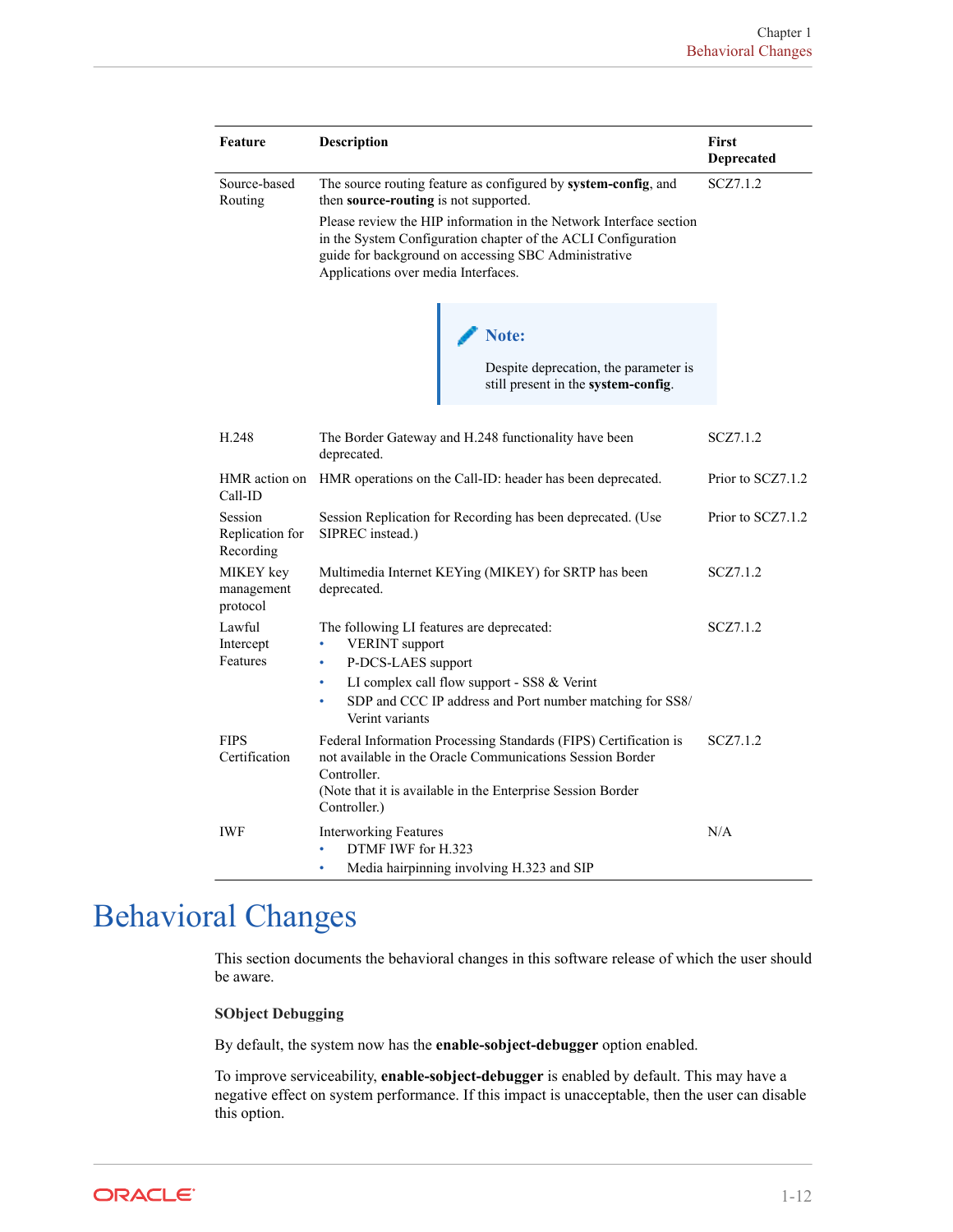### <span id="page-19-0"></span>**Codec Entitlement**

As of S-CZ8.0.0, the user can use the G729 codec without having to enable it by either entitlement or license key.

### **IPv6 Addressing on Wancom0**

Beginning with this software version, you must configure all three components of an IPv6 address, including address, mask and gateway, in your system's boot parameters for wancom0 addressing. The system requires all three components for IPv6 Neighbor Discovery to work properly.

### **Enabling Admin Security**

As of S-CZ8.0.0p1, the user enables the Admin Security feature from the **setup entitlements** menu.

## Documentation Changes

This section lists and describes the changes made to the Oracle Communications Session Border Controller (OCSBC) documentation set for this version.

### **Virtual Network Function (VNF)**

This version of the OCSBC supports deployment as a VNF. Documentation supporting this functionality is provided as follows:

- These *S-CZ8.0.0 Release Notes*
	- Specifications and Requirements Chapter
		- \* Supported Hypervisor List
		- \* Required VM Resources
		- \* VM-specific Distributions
		- \* VM-related Upgrade Detail
	- Known Issues and Caveats Including VM-specific Issues
- *Installation and Platform Preparation Guide*
	- Introduction to Platform Preparation and Software Deployment VM Platform Introduction
	- The OCSBC as a Virtual Machine
		- \* Hypervisor Configuration Recommendations
		- \* VM Configuration Overview
		- \* VM-Related VLAN Support
	- Virtual Machine Platforms Hypervisor-specific Procedures for VM Deployment
	- Interface Considerations for VM Platforms
	- DPDK-Based OVS Installation Example OVM Hypervisor Configuration
- *ACLI Configuration Guide*
	- Getting Started Chapter VNF Overview

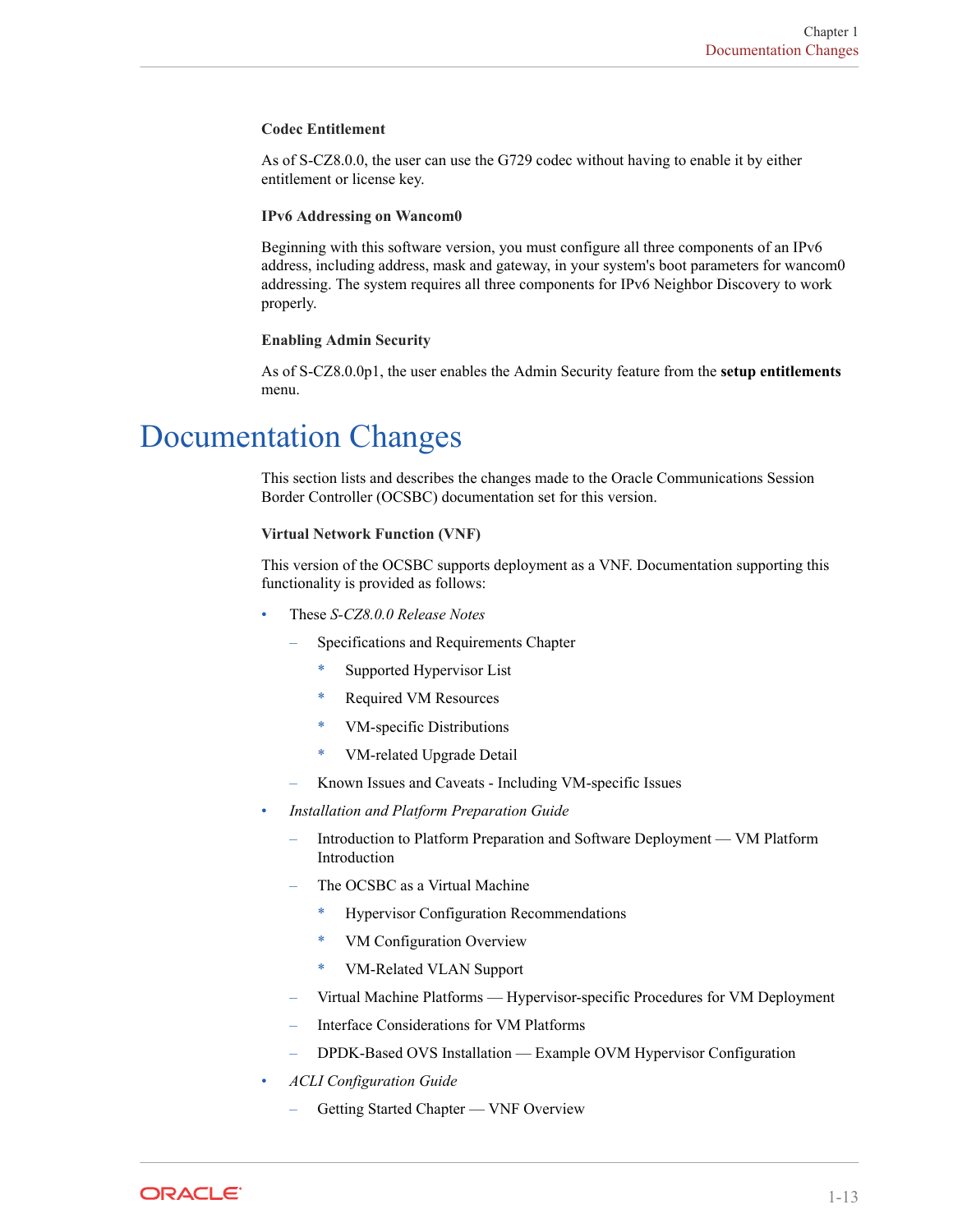- <span id="page-20-0"></span>– System Configuration Chapter — VNF-related Core Configuration
- Realm Configuration Chapter VNF-related Traffic Management Configuration

### **Header Manipulation Rules Documentation**

The documentation on Header Manipulation Rules (HMR) for the OCSBC is moved from the *ACLI Configuration Guide* to the new *HMR Guide* beginning with release SCz8.0.0. This book is now maintained as a component of the OCSBC documentation set.

#### **Entitlements Documentation**

A section has been added to these Release Notes to consolidate the presentation of purchased feature types and the method you use to enable them.

## Neighbor Release Patch Equivalency

Patch equivalency indicates which patch content in neighbor releases is included in this release. This assures you that in upgrading, defect fixes in neighbor stream releases are included in this release.

### **Neighbor Release Patch Equivalency for S-Cz8.0.0 GA**

The patch baseline, the most recent patch build from which the GA build was created, is SCZ730m2p1.

**Neighbor Release Patch Equivalency for S-Cz8.0.0p1**

- S-Cz7.4.0m1p1
- S-CZ7.3.9p4

The patch baseline, the most recent patch build from which the GA build was created, is SCZ800 GA.

## Supported SPL Engines

The following SPL engine versions are supported by this software:

- $C2.0.0$
- C2.0.1
- C2.0.2
- C2.0.9
- $C2.1.0$
- C2.2.0
- C2.2.1
- C2.3.2
- C3.0.0
- C3.0.1
- C3.0.2
- C3.0.3

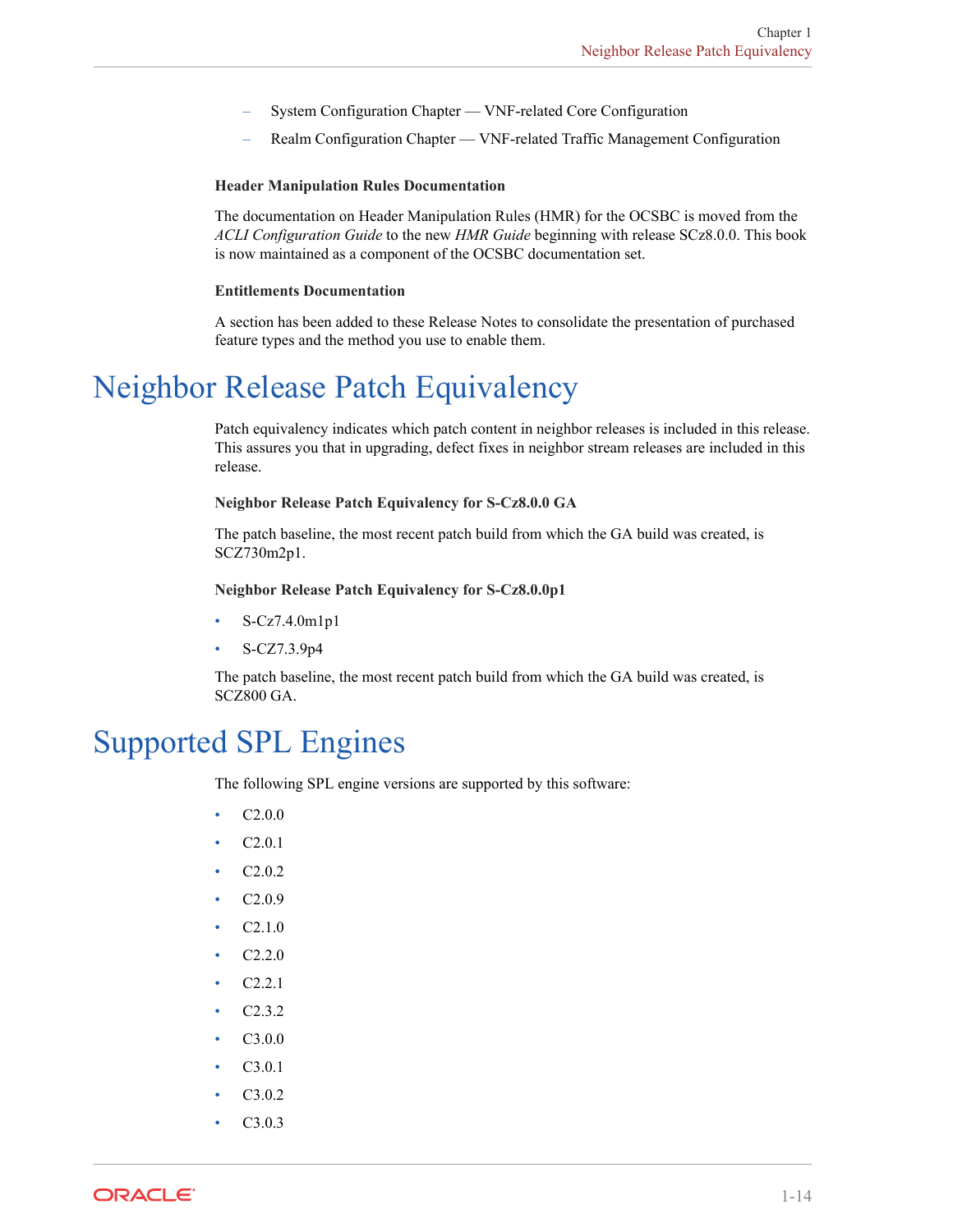- $C3.0.4$
- C3.0.6
- $C3.0.7$
- $C3.1.0$
- C3.1.1
- $C3.1.2$
- $C3.1.3$
- $C3.1.4$
- $C3.1.5$
- C3.1.6
- C3.1.7
- C3.1.8
- $C3.1.9$

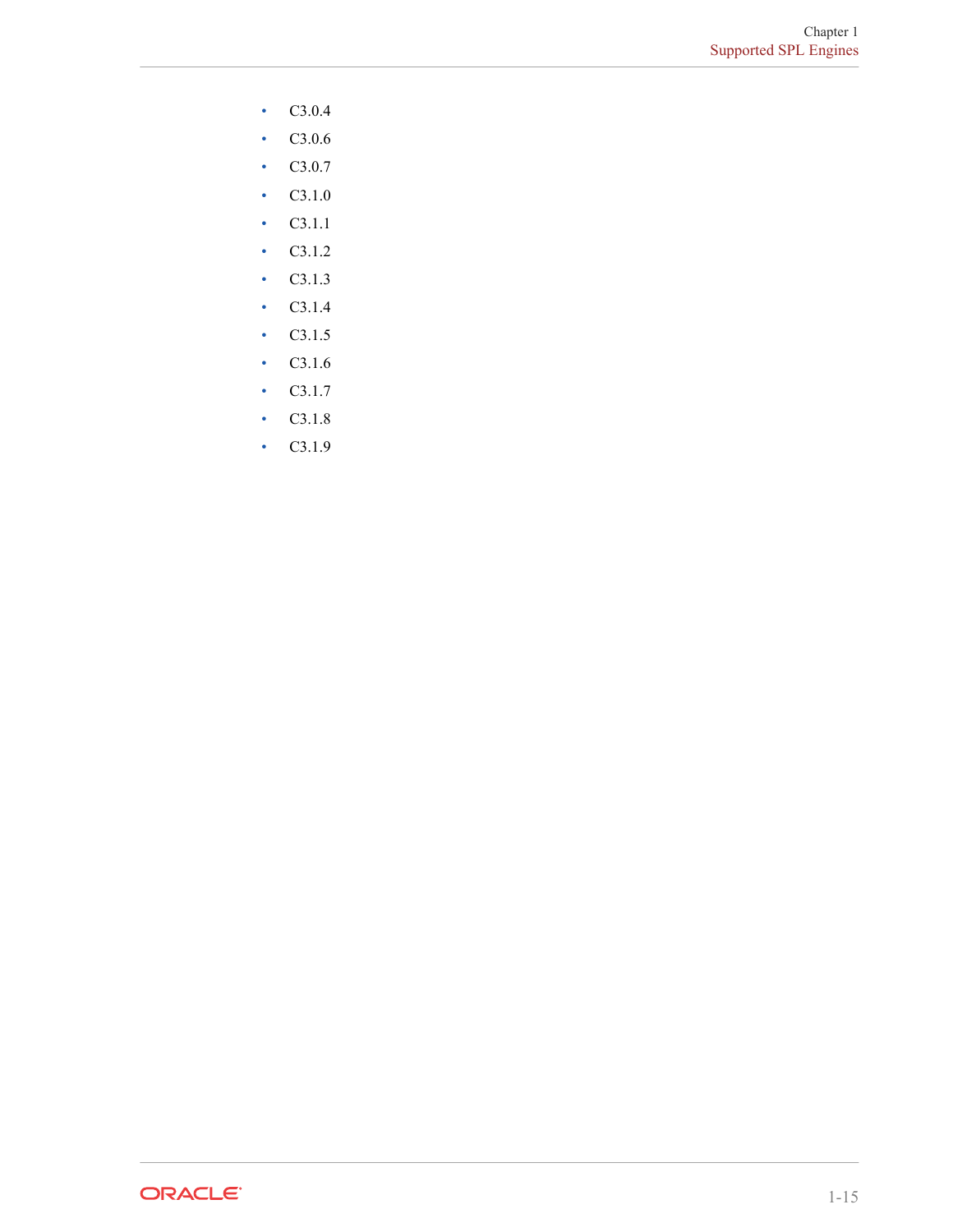## <span id="page-22-0"></span>2 New Features in OCSBC Release S-CZ8.0.0

This chapter lists and describes features developed and released new for S-CZ8.0.0.

### **Note:**

System session capacity and performance are subject to variations between various use cases (e.g. call models) and major software releases.

## Acme Packet 6350

The Acme Packet 6350 is the newest and highest performing member of the Acme Packet platform family. Functionally equivalent to AP6300, the Acme Packet 6350 platform also provides three expansion slots in the familiar 3RU rack-mountable chassis. The AP6300 Network Interface Units (NIU), Transcoding Carrier Units (TCU), and Secure Services Modules version 3 (SSM3) are also supported by the AP6350.

Benefits and Features

- 8 Core CPU with 48 GB system memory
- High density transcoding
- Field proven architecture
- High capacity in a small footprint (3RU chassis)
- Leverages AP6300 NIUs, TCUs, and SSM3
- Functionally equivalent to Acme Packet 6300

## System Features

The features listed in this section are related to the Oracle Communications Session Border Controller's internal systems functionality. These features are used for every day integration and maintenance within in your network. The location of each feature description across the documentation set is noted.

### **Gratuitous ARP Rate Limiting**

You can configure the Oracle Communications Session Border Controller (OCSBC) to minimize the rate of IPv4 GARP and IPv6 Neighbor Discovery (ND) traffic it sends out during a failover. This can prevent address resolution errors, caused by slow switching infrastructure. If you do not configure this rate limiting the system sends these messages as fast as possible, based on system load.

This feature description is found in the ACLI Configuration Guide, High Availability chapter.

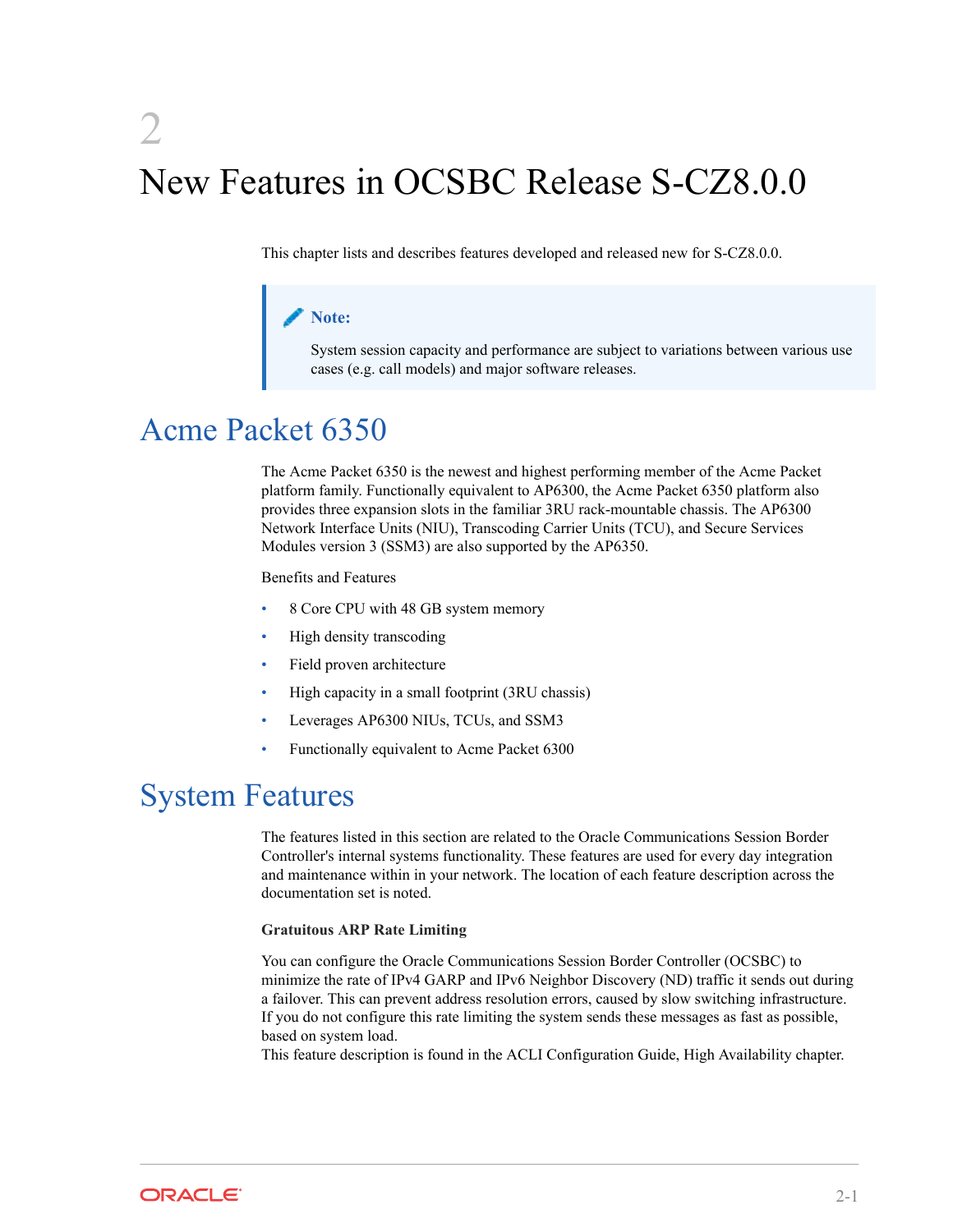**Note:** This feature is available in the S-CZ8.0.0p1 release and later.

### **Redundancy Debug Information**

Additional information about HA operation is now available via enhancements to the system's **show redundancy**, **reset redundancy** and **show queues** commands. The new information is especially useful for geo-redundant HA deployments. You should typically use these commands and data under the direction of Oracle support.

These change descriptions are found in the ACLI Configuration Guide, High Availability Configuration chapter. Related content can be found in the Monitoring and Troubleshooting guide.

### **Note:**

This feature is available in the S-CZ8.0.0p1 release and later.

### **SNMP Trap on ACL Drops**

You can configure the Oracle Communications Session Border Controller (OCSBC) to generate an SNMP trap upon the expiration of a configurable time period during which the ACL packet drop ratio has exceeded a configured drop threshold. This trap reports the total number of dropped packets in that time period. The feature is disabled by default, and requires SNMP traps and DoS enabled.

This feature description is found in the ACLI Configuration Guide, Security chapter. Related content can be found in the MIB guide.

**Note:**

This feature is available in the S-CZ8.0.0p1 release and later.

### **Incremental QoS Updates (Provided to OCOM)**

The Interim Quality of Service (QoS) Update setting supported on the Acme Packet 3900, the Acme Packet 4600, and the Acme Packet 6300 provides a more granular view of voice quality for troubleshooting by providing updates in 10 second increments. Without the Interim QoS Update setting selected, the Oracle Communications Session Border Controller (OCSBC) probe provides an average Mean Opinion Score (MOS) only at the end of the call. A troubleshooter cannot see what occurred in other parts of the call. For example, suppose your employee or agent complains of poor voice quality that occurred in the middle of the call, but the average MOS score at the end of the call is 4.40. The troubleshooter might determine that the quality is acceptable, without knowing that the score in the middle of the call is 2.50. The Interim QoS Update setting provides MOS scores every 10 seconds, and with more granular data to help troubleshooting efforts.

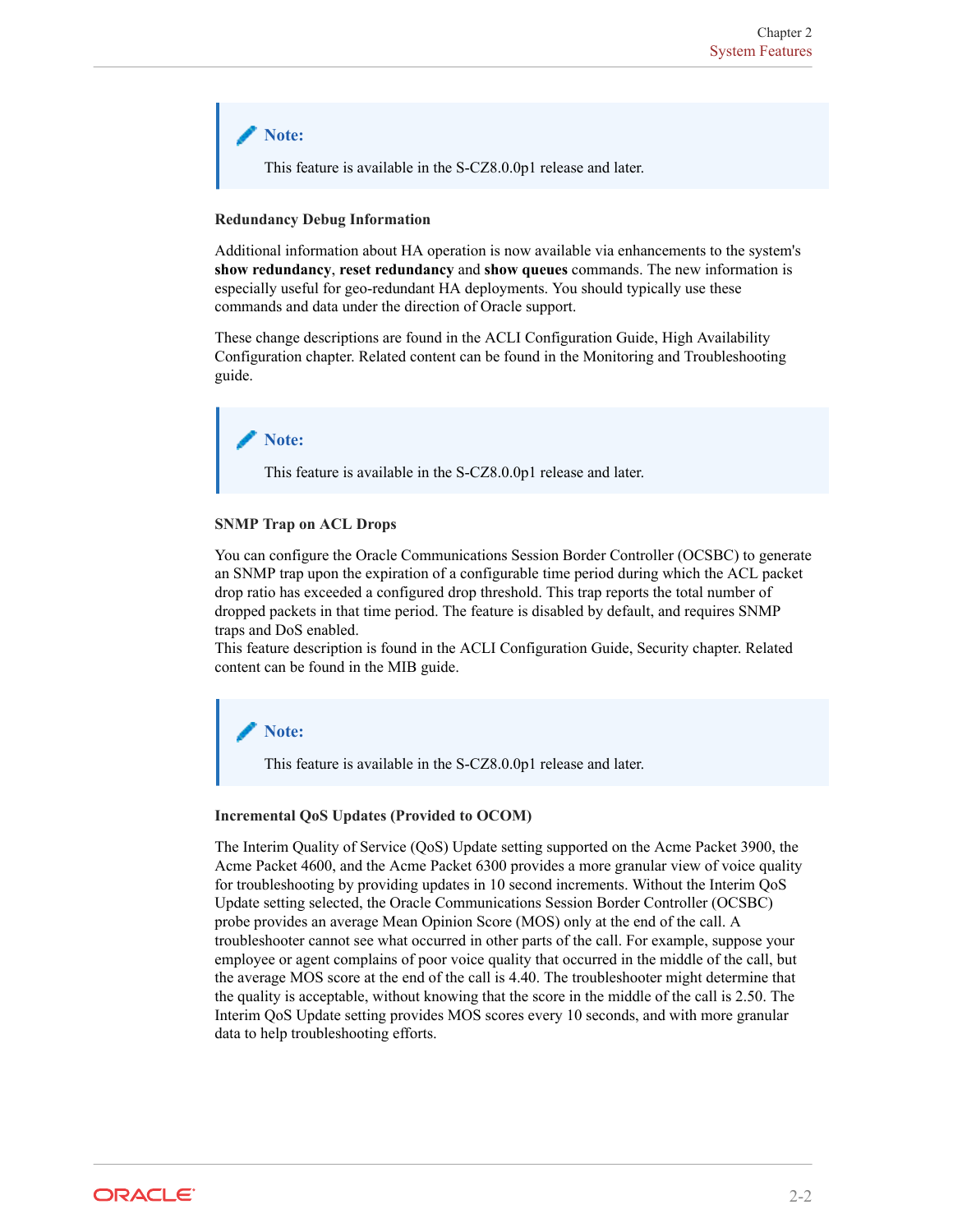### <span id="page-24-0"></span>**Note:**

This feature is available in the S-CZ8.0.0p1 release and later.

### **Factory Reset for the OCSBC**

If you remove the Admin Security feature, some irrevocable changes and information remain on the system. You can return your platforms to their initial factory settings (zeroization) to remove all traces of the previous implementation. The factory reset process differs depending on whether you're performing it on an Acme Packet hardware platform or a Virtual platform.

See the Administrative Security Essentials Guide for a description and instructions on this feature.

### **Note:**

This feature is available in the S-CZ8.0.0p1 release and later.

## Accounting Features

The features listed in this section are related to the Oracle Communications Session Border Controller's VoIP application functions. New functionality listed in this section may include accounting features. Locations of the features descriptions within the Oracle Communications Session Border Controller documentation set are noted.

### **NPLI in Interim CDRs**

You can configure the Oracle Communications Session Border Controller (OCSBC) with a trigger to generate an INTERIM Call Detail Record (CDR) during applicable originating and terminating Voice over LTE and WiFi call flows when the INVITE egresses the system. This CDR contains Network Provided Location Information (NPLI) information received from the Policy and Charging Rules Function (PCRF) or other source that may be more accurate than network location information presented in the start CDR. When configured, the OCSBC adds this NPLI to RADIUS, DIAMETER, and/or local CSV CDRs.

This feature description is found in the ACLI Configuration Guide, IMS chapter.

### **Note:**

This feature is available in the S-CZ8.0.0p1 release and later.

## Signaling Features

The features listed in this section are related to the Oracle Communications Session Border Controller's VoIP application functions. New functionality listed in this section may include protocol features, application-oriented network entity features, and application monitoring

**ORACLE**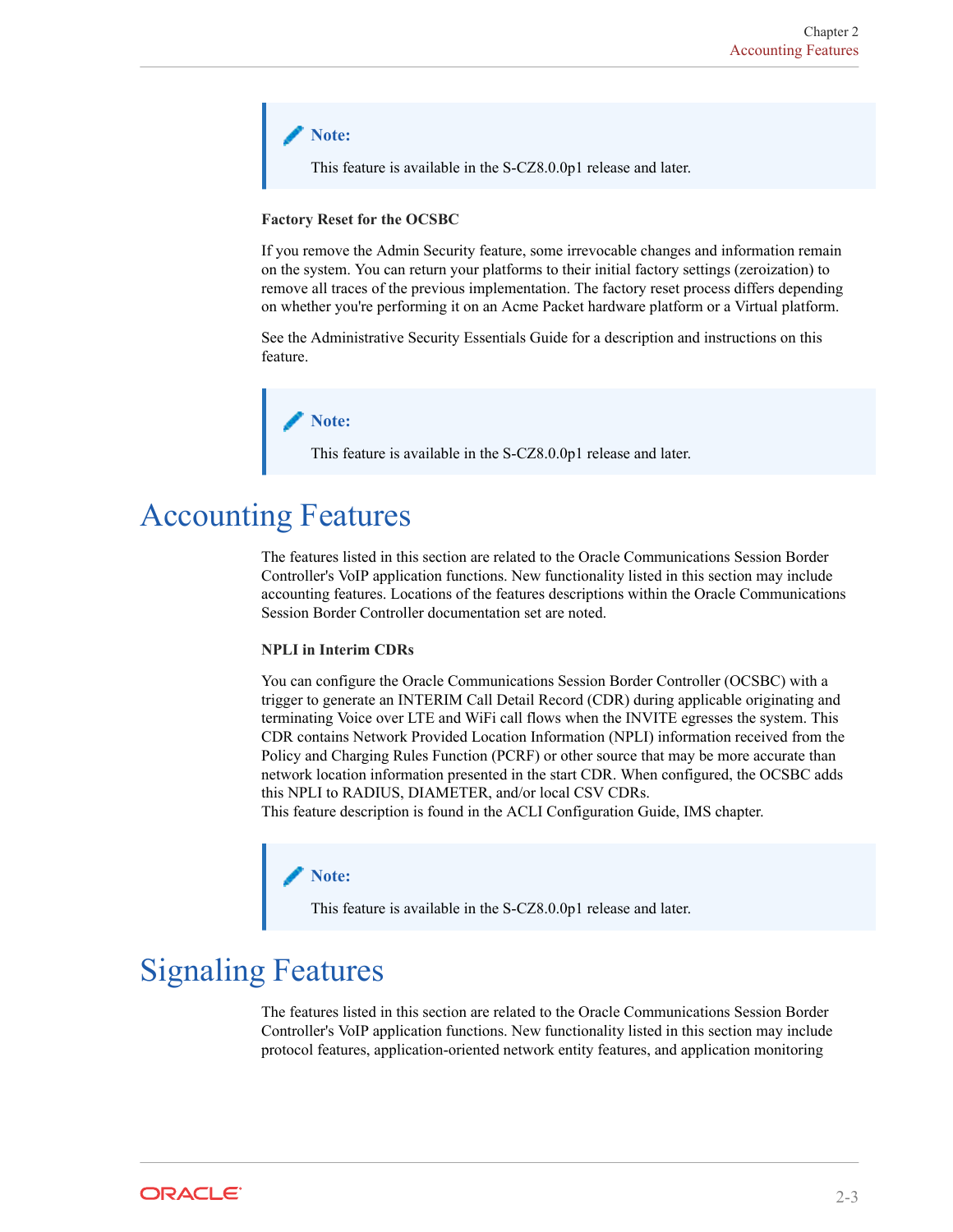<span id="page-25-0"></span>features. Locations of the features descriptions within the Oracle Communications Session Border Controller documentation set are noted.

### **Fax Tone Detection**

In some deployments, an originator sends inband fax messages through the Oracle Communications Session Border Controller (OCSBC) to terminating endpoints that do not support uncompressed codecs. Thus the terminating call leg must communicate FAXes either through out of band T.38 or in-band G.711 codecs. In some cases the terminating endpoint can determine that it is being sent a FAX and send a re-INVITE to request that it be sent T.38 FAX instead of inband FAX, thereby switching from an audio call to a FAX call. If the OCSBC does not receive this re-INVITE, it will send its own re-INVITE toward the terminating endpoint to establish the FAX session with a codec the endpoint can support.

This feature description is found in the ACLI Configuration Guide, IWF chapter.

### **Note:**

This feature is available in the S-CZ8.0.0p1 release and later.

## TSCF Features

The features listed in this section are related to the Tunneled Services Control Function feature group.

#### **TSCF Logging Enhancement**

You can configure the system to generate a NOTICE-level log message containing inner, outer and listening socket IP information, including address, port and realm for each TSM tunnel opened. You do this by enabling the **tscf-config**'s **log-ip-info** parameter.

This parameter is documented in the ACLI Reference Guide.

### **Note:**

This feature is available in the S-CZ8.0.0p1 release and later.

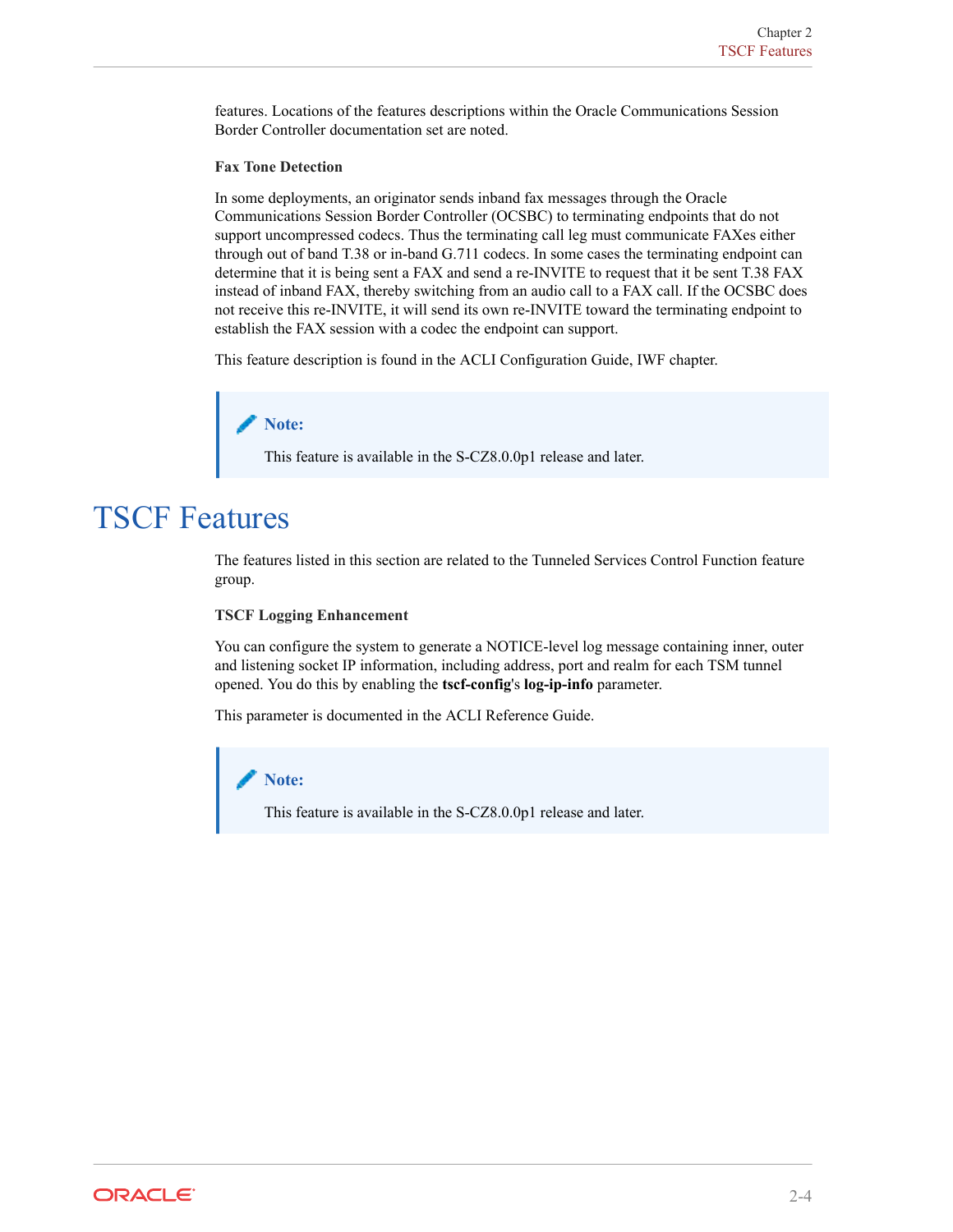## <span id="page-26-0"></span>3 Inherited Features

Feature descriptions found in this chapter are inherited (forward merged) from Oracle Communications Session Border Controller releases:

- S-CZ7.3.0M3
- S-CZ7.4.1

These features are not included in S-CZ7.4.0 GA docset.

## S-CZ7.3.0 Maintenance Release Features

The following features appear in this major release documentation set for the first time.

### **RTP Timestamp Synchronization**

The Oracle Communications Session Border Controller maintains the continuity of egress transcoded media streams during HA switchover by synchronizing the RTP timestamps between active and standby systems.

This feature description is found in the ACLI Configuration Guide, High Availability Nodes chapter.

### **Note:**

This feature is available in the S-CZ8.0.0p1 release and later.

## S-CZ7.4.1 Release Features

The following features appear in this major release documentation set for the first time.

### **CDR Push Capability**

This feature provides the Oracle Communications Session Border Controller user with a mechanism to manage CDRs in a High Availability (HA) environment that helps prevent CDR loss during HA events. The user configures the function by setting the **cdr-out-redundancy** parameter to the **standby-push** value.

This feature description is found in the Accounting Guide, Configuring Accounting chapter. Additional feature information is found in the ACLI Reference Guide.

### **Note:**

This feature is available in the S-CZ8.0.0p1 release and later.

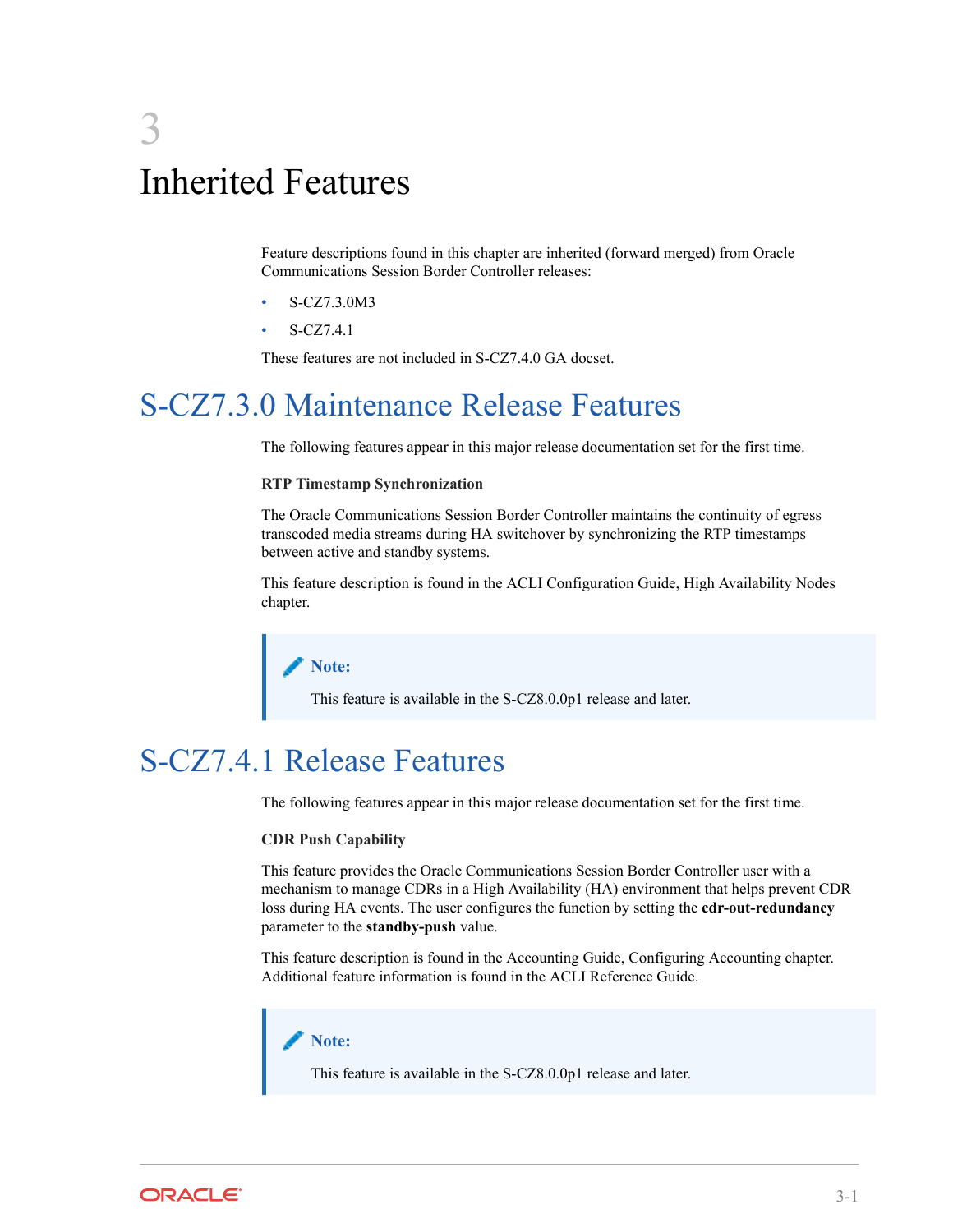### **Increase in Self Entitlement Capacity**

The user may now set the capacity of the OCSR in dialog mode up to 512k concurrent sessions, depending on their entitlements.

**Note:**

This feature is available in the S-CZ8.0.0p1 release and later.

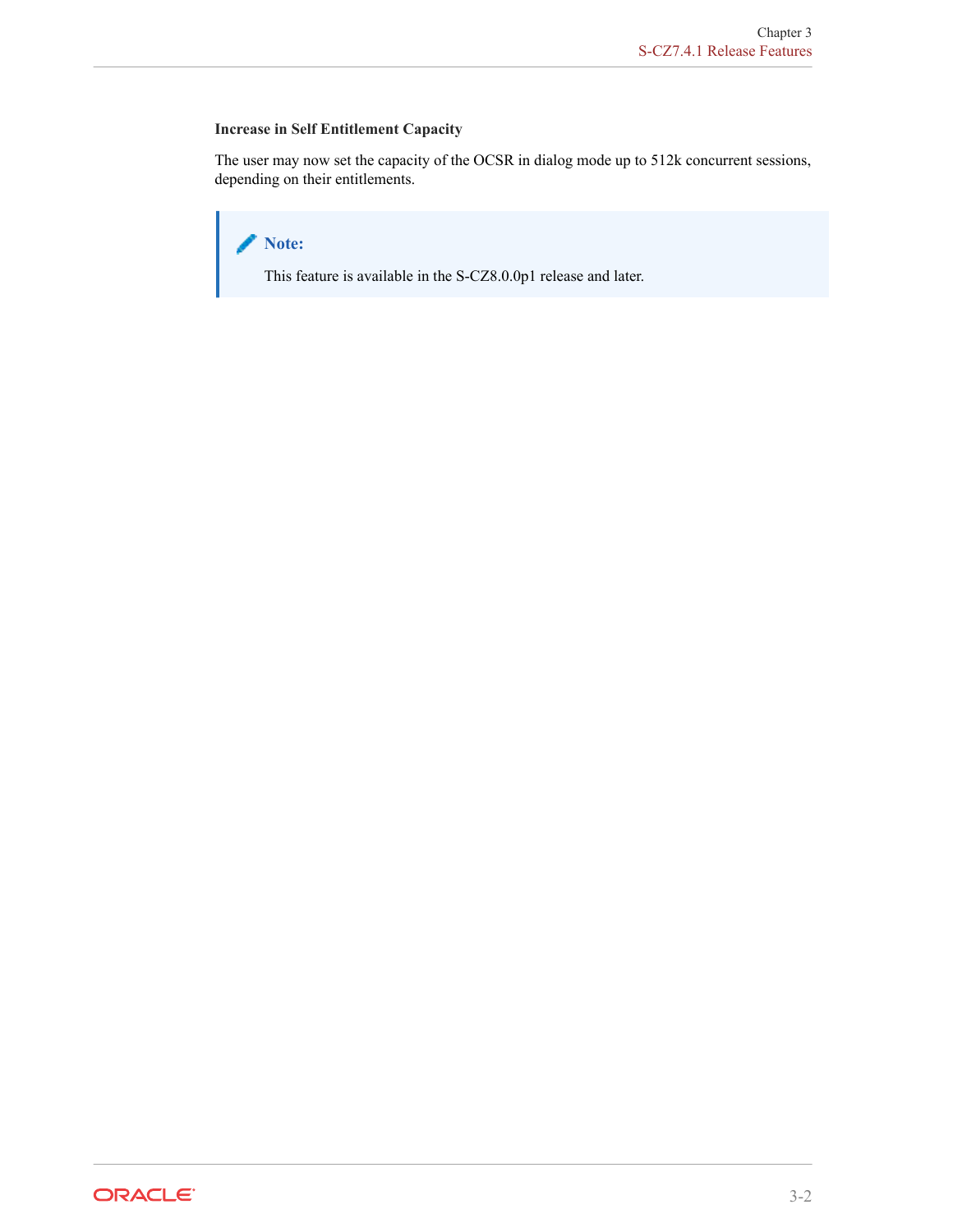## <span id="page-28-0"></span>4 Interface Changes

This chapter summarizes ACLI, SNMP, HDR, Alarms, and RADIUS changes (where applicable) for S-CZ8.0.0. Additions, removals, and changes appearing in this chapter are since the previous major release of the Oracle Communications Session Border Controller.

## ACLI Command Changes

This section summarizes the ACLI command changes that first appear in the Oracle Communications Session Border Controllerrelease S-CZ8.0.0

| Command                                                                  | Description                                                                                                                                                                                                                     |
|--------------------------------------------------------------------------|---------------------------------------------------------------------------------------------------------------------------------------------------------------------------------------------------------------------------------|
| show acl summary                                                         | Enhanced to display ACL statistics for the current<br>data collection window as well as the accumulative<br>counters. "Current" refers to all data since the last<br>time the user ran show acl current or show acl<br>summary. |
| show acl current                                                         | New command parameter showing new data since<br>the last time the user ran show acl current or show<br>acl summary.                                                                                                             |
| show redundancy <taskname></taskname>                                    | Displays redundancy statistics for the specified<br>task.                                                                                                                                                                       |
| show redundancy <taskname> journals size</taskname>                      | Displays journal size statistics for the specified<br>redundancy task.                                                                                                                                                          |
| show redundancy <taskname> journals perf</taskname>                      | Displays journal performance statistics for the<br>specified redundancy task.                                                                                                                                                   |
| show redundancy <taskname> actions</taskname>                            | Displays most recent redundancy actions for the<br>specified task.                                                                                                                                                              |
| show redundancy sipd objects actions                                     | Displays most recent redundancy actions for all<br>sipd redundancy objects.                                                                                                                                                     |
| reset redundancy                                                         | Expands reset capability to reset new redundancy<br>statistics.                                                                                                                                                                 |
| show queues sipd $\lceil$ commands $\lceil$ by-id $\#$ $\rceil$ $\rceil$ | Displays a summary of queue command statistics<br>for all sipd queues. The by-id argument allows the<br>user to specify a single queue.                                                                                         |
| show memory sobjects                                                     | Displays the number of sobject classes currently<br>consuming system memory.                                                                                                                                                    |
|                                                                          | Use this command only for debugging purposes<br>under the direction of Oracle support.                                                                                                                                          |
| show platform heap-statistics                                            | Adds classless processes to the output display when<br>run with the heap-statistics argument.<br>Use this command only for debugging purposes<br>under the direction of Oracle support.                                         |

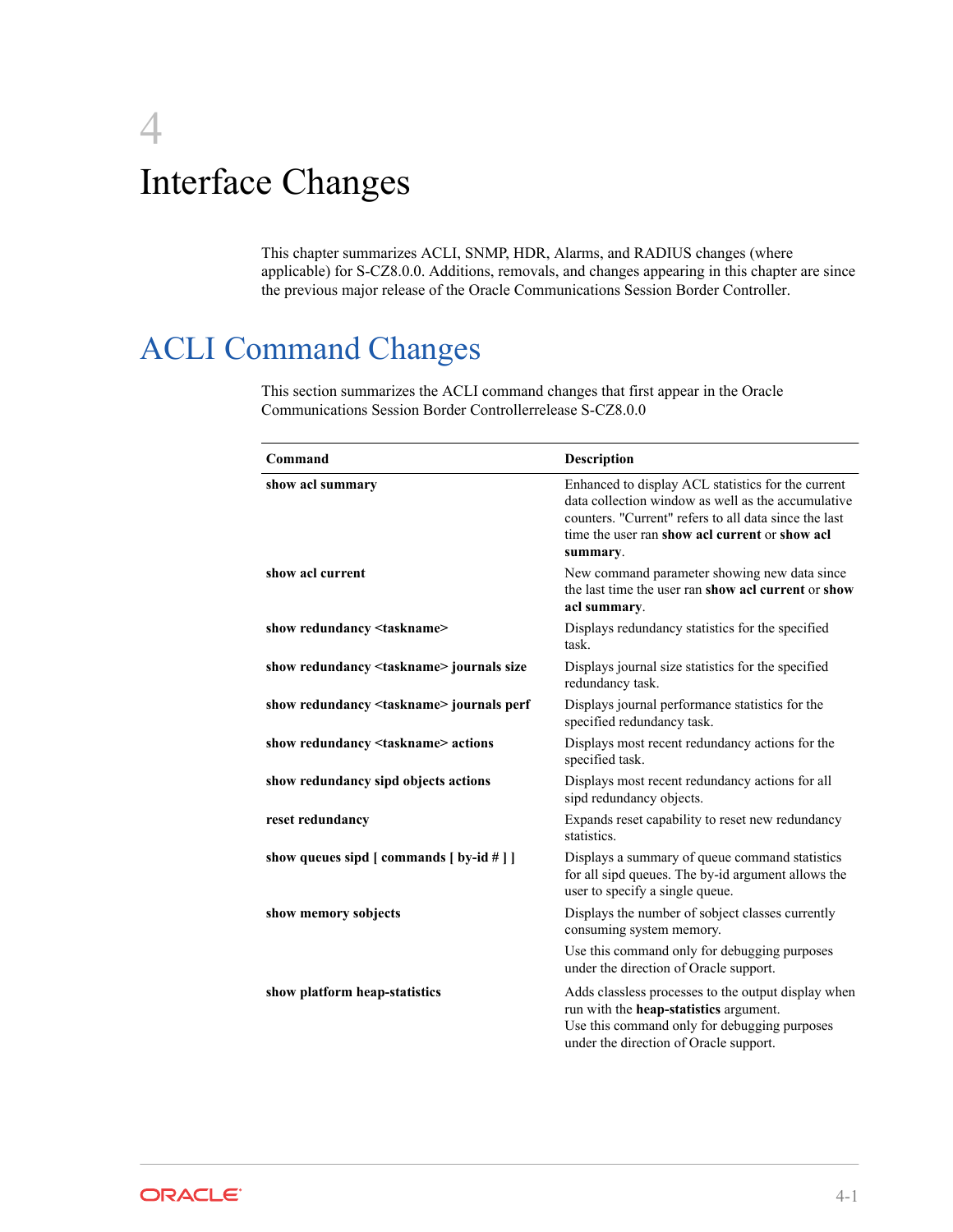<span id="page-29-0"></span>

| Command                                                                                                                                                                                                                                                                                                                                                                                                                                                                                                                                                                                                                                                                                                                                                                                                                                                   | <b>Description</b>                                                                                                                                                                                                                                                                        |
|-----------------------------------------------------------------------------------------------------------------------------------------------------------------------------------------------------------------------------------------------------------------------------------------------------------------------------------------------------------------------------------------------------------------------------------------------------------------------------------------------------------------------------------------------------------------------------------------------------------------------------------------------------------------------------------------------------------------------------------------------------------------------------------------------------------------------------------------------------------|-------------------------------------------------------------------------------------------------------------------------------------------------------------------------------------------------------------------------------------------------------------------------------------------|
| show datapath usdp eth-stats [slot <slot#> port<br/><math>\epsilon</math> = <math>\epsilon</math> = <math>\epsilon</math> = <math>\epsilon</math> = <math>\epsilon</math> = <math>\epsilon</math> = <math>\epsilon</math> = <math>\epsilon</math> = <math>\epsilon</math> = <math>\epsilon</math> = <math>\epsilon</math> = <math>\epsilon</math> = <math>\epsilon</math> = <math>\epsilon</math> = <math>\epsilon</math> = <math>\epsilon</math> = <math>\epsilon</math> = <math>\epsilon</math> = <math>\epsilon</math> = <math>\epsilon</math> = <math>\epsilon</math> = <math>\epsilon</math> = <math>\epsilon</math> = <math>\epsilon</math> = <math>\epsilon</math> = <math>\epsilon</math> = <math>\epsilon</math> = <math>\epsilon</math> = <math>\epsilon</math> = <math>\epsilon</math> = <math>\epsilon</math> = <math>\epsilon</math></slot#> | Displays all the ethernet statistics counters for all<br>media ports or the specified slot/port. The "reset"<br>argument resets all counters for the port, providing<br>it is supported by PMD.<br>Use this command only for debugging purposes<br>under the direction of Oracle support. |
| management                                                                                                                                                                                                                                                                                                                                                                                                                                                                                                                                                                                                                                                                                                                                                                                                                                                | This command is deprecated.                                                                                                                                                                                                                                                               |
| show interfaces                                                                                                                                                                                                                                                                                                                                                                                                                                                                                                                                                                                                                                                                                                                                                                                                                                           | This command has two arguments added, including<br>ethernet and mapping.                                                                                                                                                                                                                  |
| show interface-mapping                                                                                                                                                                                                                                                                                                                                                                                                                                                                                                                                                                                                                                                                                                                                                                                                                                    | This command is deprecated. Equal functionality is<br>provided using the interface-mapping branch's<br>show command and the show interfaces mapping<br>command.                                                                                                                           |

There are no previously undocumented ACLI command changes that first appeared in a release prior to Oracle Communications Session Border ControllerS-CZ8.0.0, and are new to this major release.

## ACLI Configuration Element Changes

This section summarizes the ACLI configuration element changes that first appear in release Oracle Communications Session Border ControllerS-CZ8.0.0

#### **System Options**

| <b>New Parameters</b>                                       | <b>Description</b>                                                                                                                                       |
|-------------------------------------------------------------|----------------------------------------------------------------------------------------------------------------------------------------------------------|
| system-config. and then option system-heap-log-<br>interval | RTC option to set the interval the system uses to<br>$log$ memory information. The range is $0$ (disabled)<br>to 86400 seconds. The default is 300.      |
| system-config. and then option critical-memory-<br>abort    | RTC option to trigger system reboot and core dump<br>when the system issues its critical memory alarm.<br>Values include enabled and disabled (default). |

### **Redundancy Features**

| <b>New Parameters</b>                    | <b>Description</b>                                                                                                             |
|------------------------------------------|--------------------------------------------------------------------------------------------------------------------------------|
| redundancy-config. and then garpMessages | Specifies the number of GARP and IPv6 ND<br>messages the system sends out within its interval<br>window during an HA failover. |
| redundancy-config, and then garpInterval | Specifies the window within which the system<br>limits the number of GARP and IPv6 ND messages<br>during an HA failover.       |

### **Accounting Features (for VoLTE)**

| <b>New Parameters</b>                          | <b>Description</b>                                  |
|------------------------------------------------|-----------------------------------------------------|
| account-config. and then generate-interim, and | Causes the system to generate an additional interim |
| then Egress-Invite                             | CDR when the system sends applicable VoLTE and      |
|                                                | Wifi calls' INVITEs out towards the called party.   |

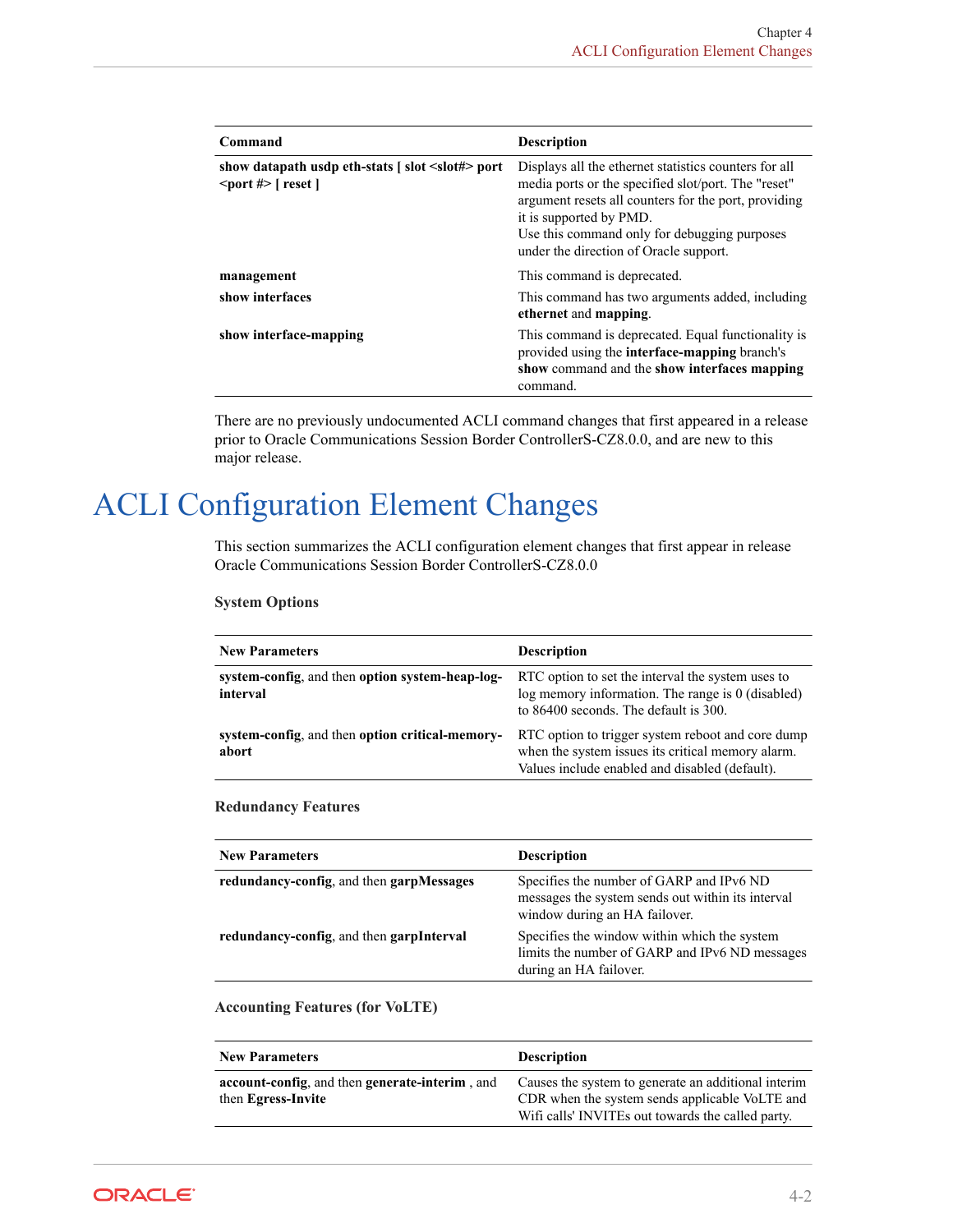### **Signaling Features**

| <b>New Parameters</b>                                                                        | <b>Description</b>                        |
|----------------------------------------------------------------------------------------------|-------------------------------------------|
| media-manager-config. and then codec-policy.<br>and then <b>tone-detection</b>               | Enable tone detect                        |
| media-manager-config. and then codec-policy.<br>and then tone-detect-renegotiate-timer       | Renegotiate tone detect timer             |
| media-manager-config, and then codec-policy,<br>and then reverse-fax-tone-detection-reinvite | Force SBC to send ReInvite on other realm |

### **Security Features**

| <b>New Parameters</b>                                 | <b>Description</b>                                                                                                                                                                                                                                                       |
|-------------------------------------------------------|--------------------------------------------------------------------------------------------------------------------------------------------------------------------------------------------------------------------------------------------------------------------------|
| media-manager-config, and then acl-monitor-<br>window | The time window, after which the system resets its<br>ACL drop counters, and generates a trap if trusted<br>or untrusted ACLs have exceeded their configured<br>drop threshold.<br>This parameter is not real-time configurable.<br>Reboot after setting this parameter. |

### **TSCF Features**

| <b>New Parameters</b>             | <b>Description</b>                                                                                                                                                                                     |
|-----------------------------------|--------------------------------------------------------------------------------------------------------------------------------------------------------------------------------------------------------|
| tscf-config, and then log-ip-info | When enabled, causes the system to generate a<br>NOTICE-level log message containing inner, outer<br>and listening socket IP information, including<br>address, port and realm for each tunnel opened. |

### **IMS/VoLTE Features**

There are no new configuration elements, nor new parameters for IMS-Volte features in this release.

### **Transcoding Features**

There are no new configuration elements, nor new parameters for Transcoding features in this release.

### **Inherited Features**

The following table summarizes the ACLI configuration element changes that first appeared in a release prior to Oracle Communications Session Border ControllerS-CZ8.0.0, but are new to this major release.

| <b>New Parameters</b>                                                                                                                         | <b>Description</b> |
|-----------------------------------------------------------------------------------------------------------------------------------------------|--------------------|
| <b>account-config.</b> and then <b>cdr-output-redundancy</b> , Redundancy setting that helps prevent CDR loss<br>and then <b>standby-push</b> | during HA events.  |

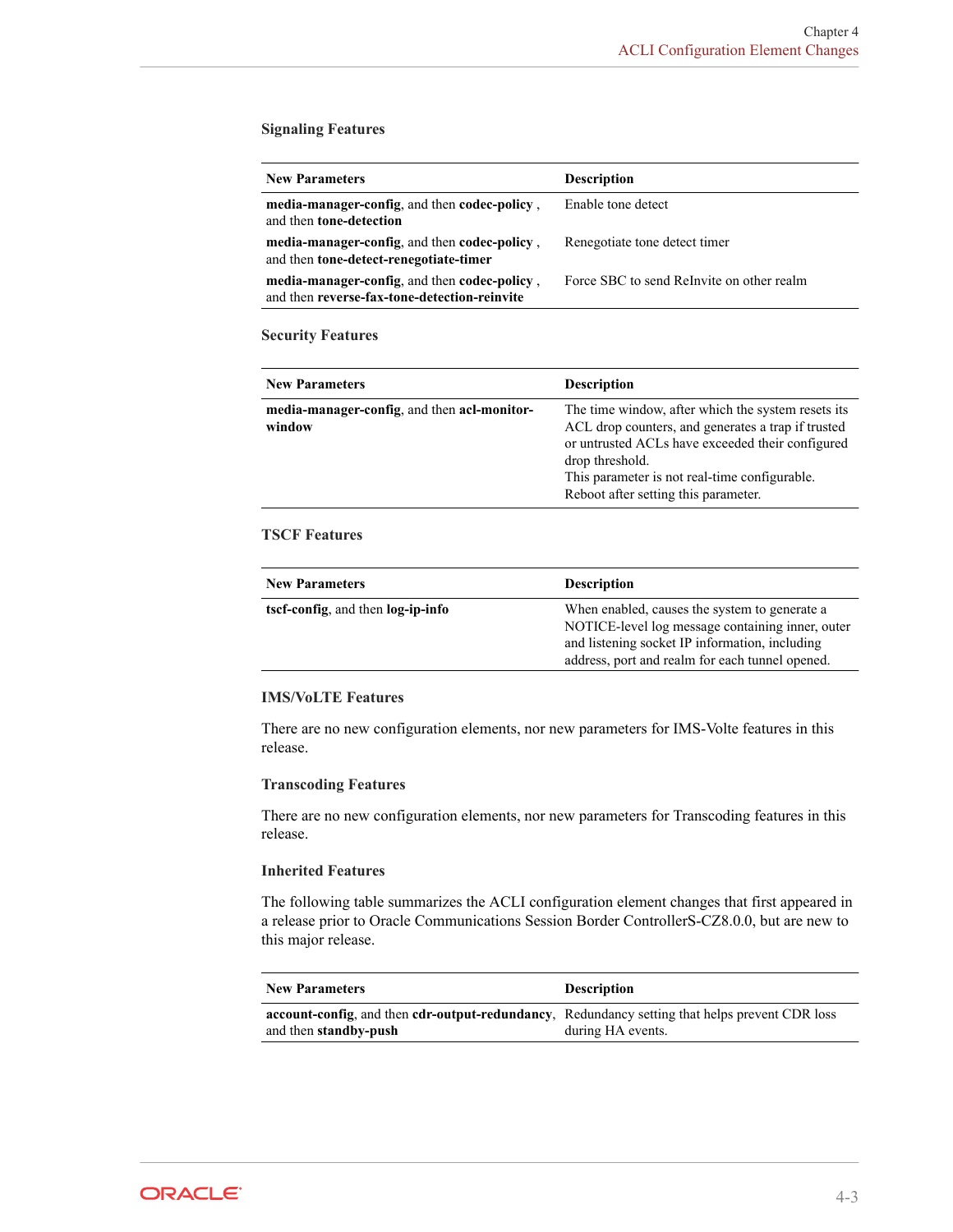## <span id="page-31-0"></span>Application SNMP/MIB Changes

This section summarizes the Application SNMP/MIB changes that appear in the Oracle Communications Session Border Controller version S-CZ8.0.0.

The following MIB object files are updated, as follows:

- ap-apps.mib-Objects and traps added to support SNMP Traps on ACL drops.
- ap-agentcapability.mib-Objects and traps added to support SNMP Traps on ACL drops.

The following MIB objects are included in the **ap-agentcapability.mib** to support this feature.

```
apAclDropMibCapabilities 1.3.6.1.4.1.9148.2.1.31
apAclDropCap 1.3.6.1.4.1.9148.2.1.31.1
description "Acme Packet Agent Capability for ACL drop monitoring MIB"
```
The following MIB objects are included in the **ap-apps.mib** to support this feature.

```
apAppsAclNotif 1.3.6.1.4.1.9148.3.16.2.2.4
apAppsAclNotifications 1.3.6.1.4.1.9148.3.16.2.2.4.0
apAclDropOverThresholdTrap 1.3.6.1.4.1.9148.3.16.2.2.4.0.1
description "The trap will be generated when acl drop ratio has exceeded the 
configured threshold"
```

```
apAclDropOverThresholdClearTrap 1.3.6.1.4.1.9148.3.16.2.2.4.0.2
description "The trap will be generated when acl drop ratio has gone below the 
configured threshold"
apAclNotificationGroups 1.3.6.1.4.1.9148.3.16.3.2.4
apAclDropNotificationsGroup 1.3.6.1.4.1.9148.3.16.3.2.4.1
description "Traps to monitor acl drops"
```

```
apAppsAclObjects 1.3.6.1.4.1.9148.3.16.4
apAclDropObjects 1.3.6.1.4.1.9148.3.16.4.1
apAclDropType 1.3.6.1.4.1.9148.3.16.4.1.1
description "ACL drop type"
```

```
apAclDropCount 1.3.6.1.4.1.9148.3.16.4.1.2
description "ACL drop count within monitor time window"
```

```
apAclDropRatio 1.3.6.1.4.1.9148.3.16.4.1.3
description "ACL drop ratio as permillage of current time window. Valid range 
0-1000"
```
## Alarms

This section summarizes the Alarm changes that appear in the Oracle Communications Session Border Controller version S-CZ8.0.0.

### **ACL Alarms**

The system writes a DEBUG level log message in log.sipd when NPLI is inserted into the CDR for debug purpose, which appear similar to the below.

```
Mar 9 19:25:01.803
[SESSION] (3) GenerateStart: adding NPLI string
3GPP-GERAN;network-provided
Mar 9 19:25:45.525
[SESSION] (3) GenerateInterim: adding NPLI string
```
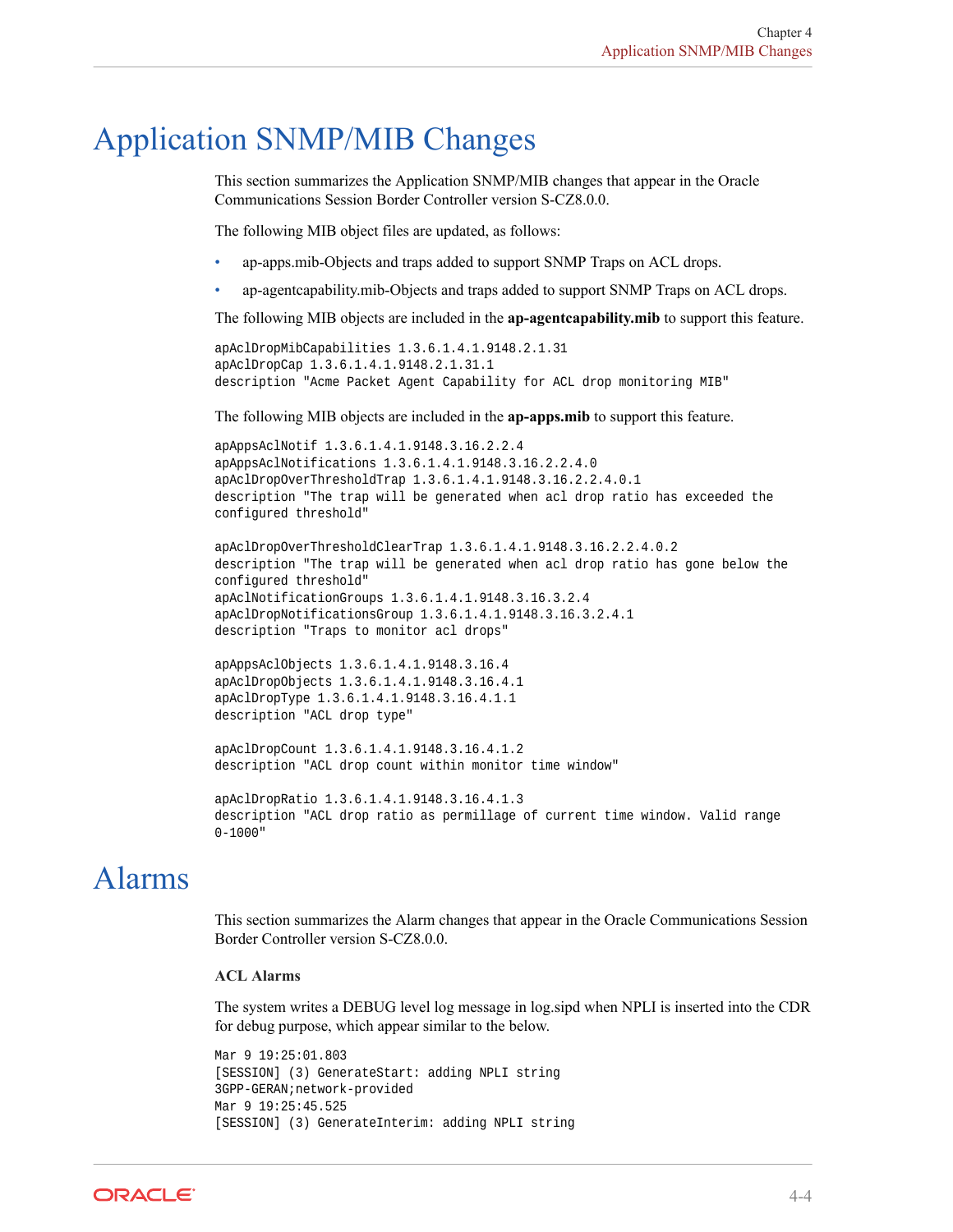<span id="page-32-0"></span>3GPP-GERAN;network-provided Mar 9 19:26:45.267 [SESSION] (3) GenerateStop: adding NPLI string 3GPP-GERAN;network-provided

### **Critical Memory Alarm Option**

Although the critical memory alarm itself is not new, the system now includes a **system-config** option, **critical-memory-abort**, that allows the user to configure the system to reboot and perform a core dump upon the alarm.

## Accounting

This section summarizes the accounting changes that appear in the Oracle Communications Session Border Controller version S-CZ8.0.0.

The following accounting objects are added to support the inclusion on NPLI information in new INTERIM CDRs:

- For DIAMETER, the system now uses the **Access-Network-Information** AVP (code 1263) in the ACR (Rf interface), which is of type OctetString. Per 3GPP TS 32.299, this AVP indicates the SIP P-header, **P-Access-Network-Information**.
- For RADIUS, the system now uses the **Access-Network-Information** VSA in the CDR (code 248) in the Accounting-Request message. You may set the **Acc-Status-Type** to **Start**, **Interim**, or **Stop**.
- For Local CDRs, The CDR's NPLI object appears as the last object in Start, Interim, and Stop records as **Access Network Information** object, numbered for referenced as ACME 248.

## **HDR**

This section summarizes the HDR changes that appear in the Oracle Communications Session Border Controller version S-CZ8.0.0.

### **sobject HDR Group**

This release includes a new HDR ACLI-based group called **sobjects** that reports the ACLI's **show memory sobjects** command's data. Records appear in the format **<time stamp>,<class name>,<count>** where class-name is the name of each sobject, and count is the number of objects currently being used by the application.

The HDR group is documented in this release's *HDR Guide*. Configure and use this group only for debugging purposes under the direction of Oracle support.

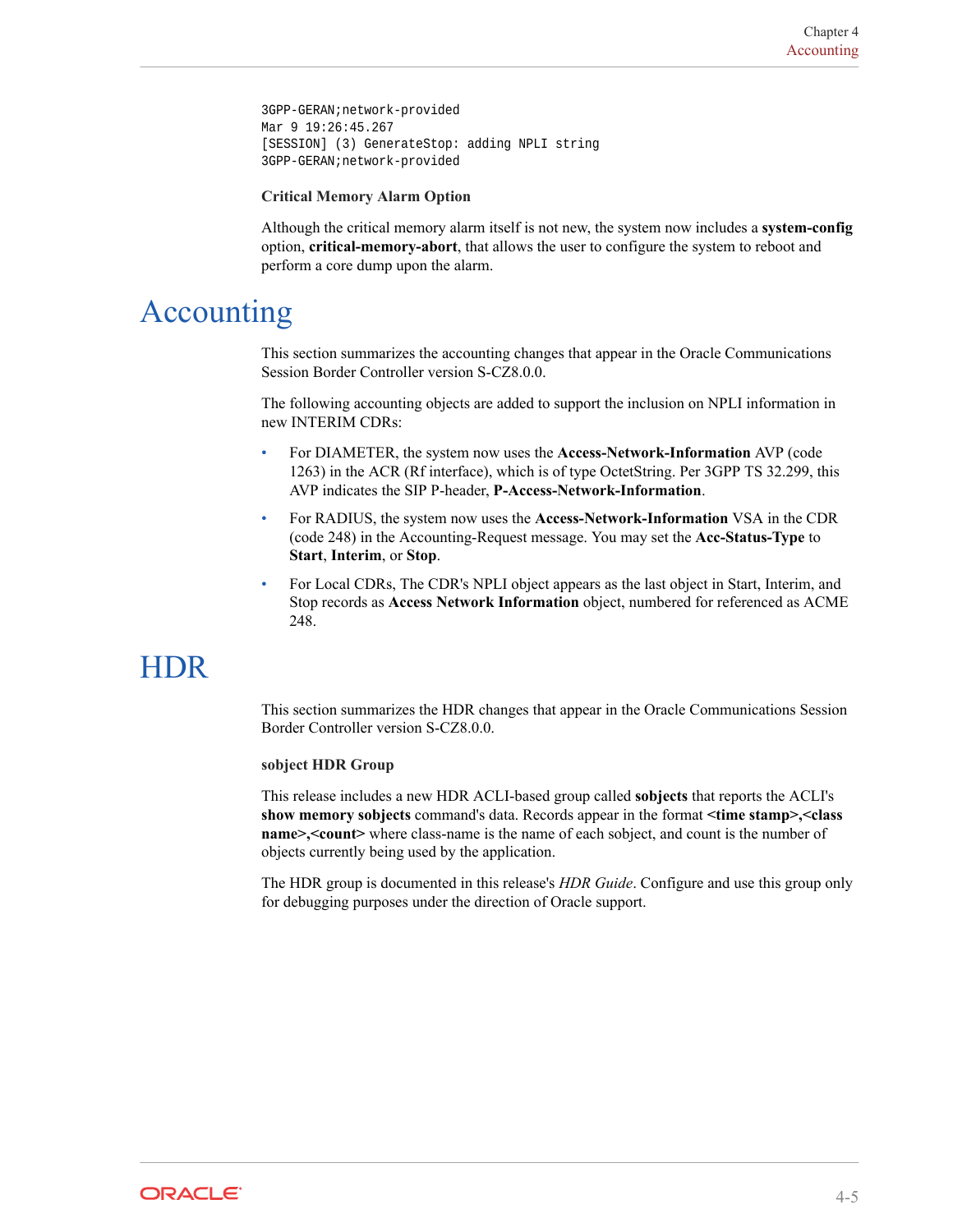## <span id="page-33-0"></span>5 Caveats and Known Issues

This chapter lists the caveats, known issues, limitations, and behavioral changes for this release. Oracle updates this Release Notes document to distribute issue status changes. Check the latest revisions of this document to stay informed about these issues.

## Older Caveats Fixed in This Release

The following caveats have been fixed in SCZ8.0.0:

• QoS reporting is now supported for transcoded calls.

## **Caveats**

This section presents Oracle Communications Session Border Controller issues that are inherent to this major version of the product.

### **Virtual Network Function (VNF) Caveats**

The following are functional caveats applicable to VNF deployments of this release:

- The OVM server 3.4.2 does not support the virtual back-end required for para-virtualized (PV) networking. VIF emulated interfaces are supported but have lower performance. Consider using SR-IOV or PCI-passthru as an alternative if higher performance is required.
- Default levels for scalability and are set to ensure appropriate throttling based on platform capacity factors such as hypervisor type, number and role of CPU cores, available host memory and I/O bandwidth. In some cases, those defaults may not be appropriate and throttling may occur at lower or higher call rates than expected. Please contact Oracle Technical Support for details on how to override the default throttles, if required.
- To support HA failover, MAC anti-spoofing must be disabled for media interfaces on the host hypervisor/vSwitch/SR-IOV\_PF.
- Lawful Intercept is supported for the X123. PCOM support for LI is not available on virtual platforms.
- There are occasional VM shutdowns experienced when running the VNF on KVM (OL7.3) with PCI passthrough interfaces. These shutdowns do not include any indication that the VNF is rebooting, and do not occur based on any specific VNF behavior or operations.

Oracle believes the hypervisor is triggering these shutdowns and recommends upgrading to OL7.4 if the user experiences them.

### **Interface Utilization Support**

The Interface Utilization: Graceful Call Control, Monitoring, and Fault Management feature is unsupported for this release.

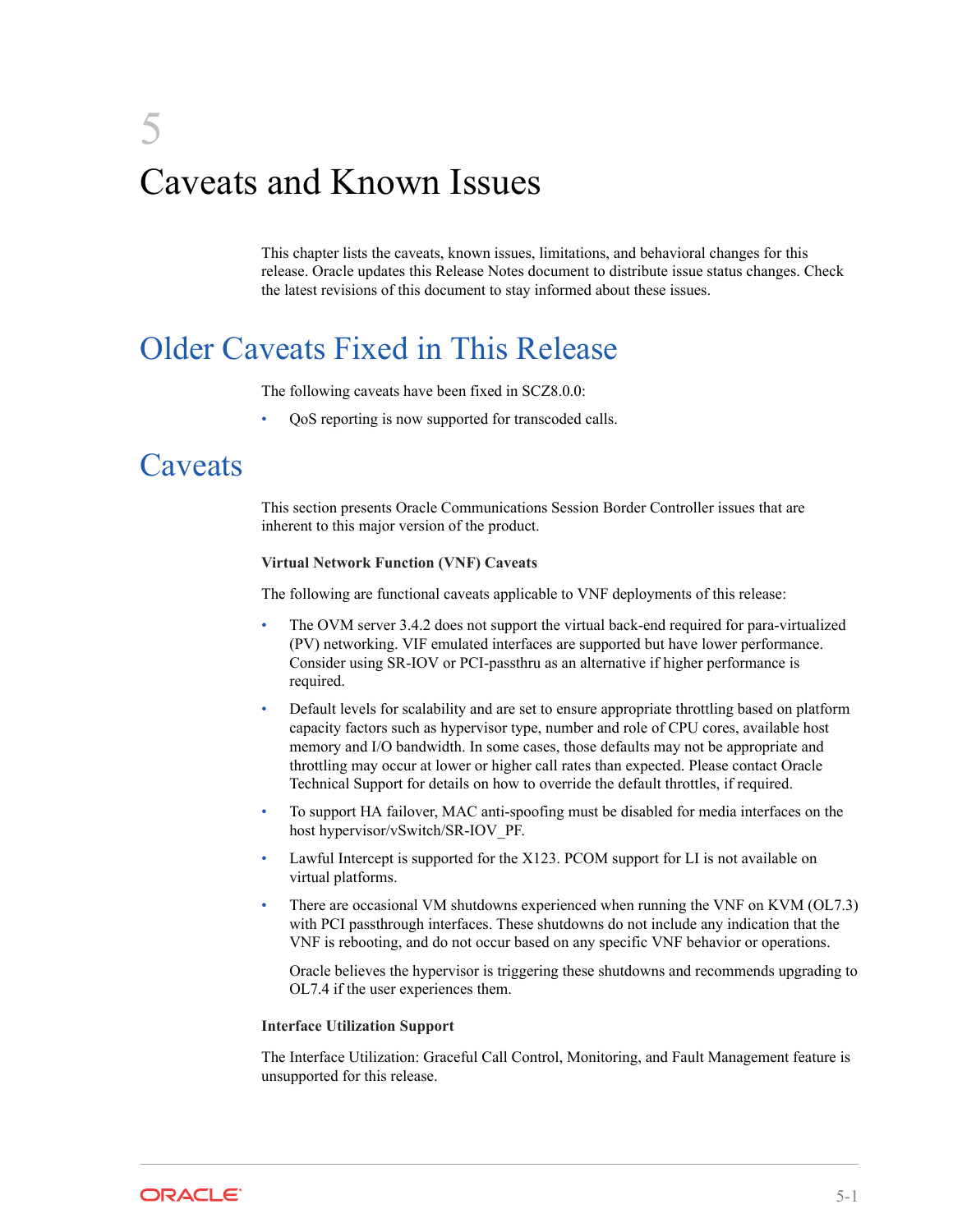### **Transcoding - general**

Only SIP signaling is supported with transcoding.

Codec policies can only be used with realms associated with SIP signaling.

SIPREC may not be performed on a transcoded call.

### **T.38 Fax Transcoding**

T.38 Fax transcoding available for G711 only at 10ms, 20ms, 30ms ptimes.

Pooled Transcoding for Fax is unsupported.

### **Pooled Transcoding**

The following media-related features are not supported in pooled transcoding scenarios:

- Lawful intercept
- 2833 IWF
- Fax scenarios
- RTCP generation for transcoded calls
- T.140-Baudot Relay
- OPUS/SILK codecs
- SRTP and Transcoding on the same call
- Asymmetric DPT in SRVCC call flows
- Media hairpinning
- QoS reporting for transcoded calls
- Multiple SDP answers to a single offer
- PRACK Interworking
- Asymmetric Preconditions

### **DTMF Interworking**

RFC 2833 interworking with H.323 is unsupported.

SIP-KPML to RFC2833 conversion is not supported for transcoded calls.

### **H.323 Signaling Support**

If H.323 and SIP traffic are run in system, each protocol (SIP, H.323) should be configured in its own separate realm.

### **Media Hairpinning**

Media hairpinning is not supported for hair-pin/spiral call flows involving both H.323 and SIP protocols.

### **OCOM Support**

When the user enables the 10 second QoS interim update feature for OCOM support, packet data includes the wrong source IP address for the incoming side of a call flow.

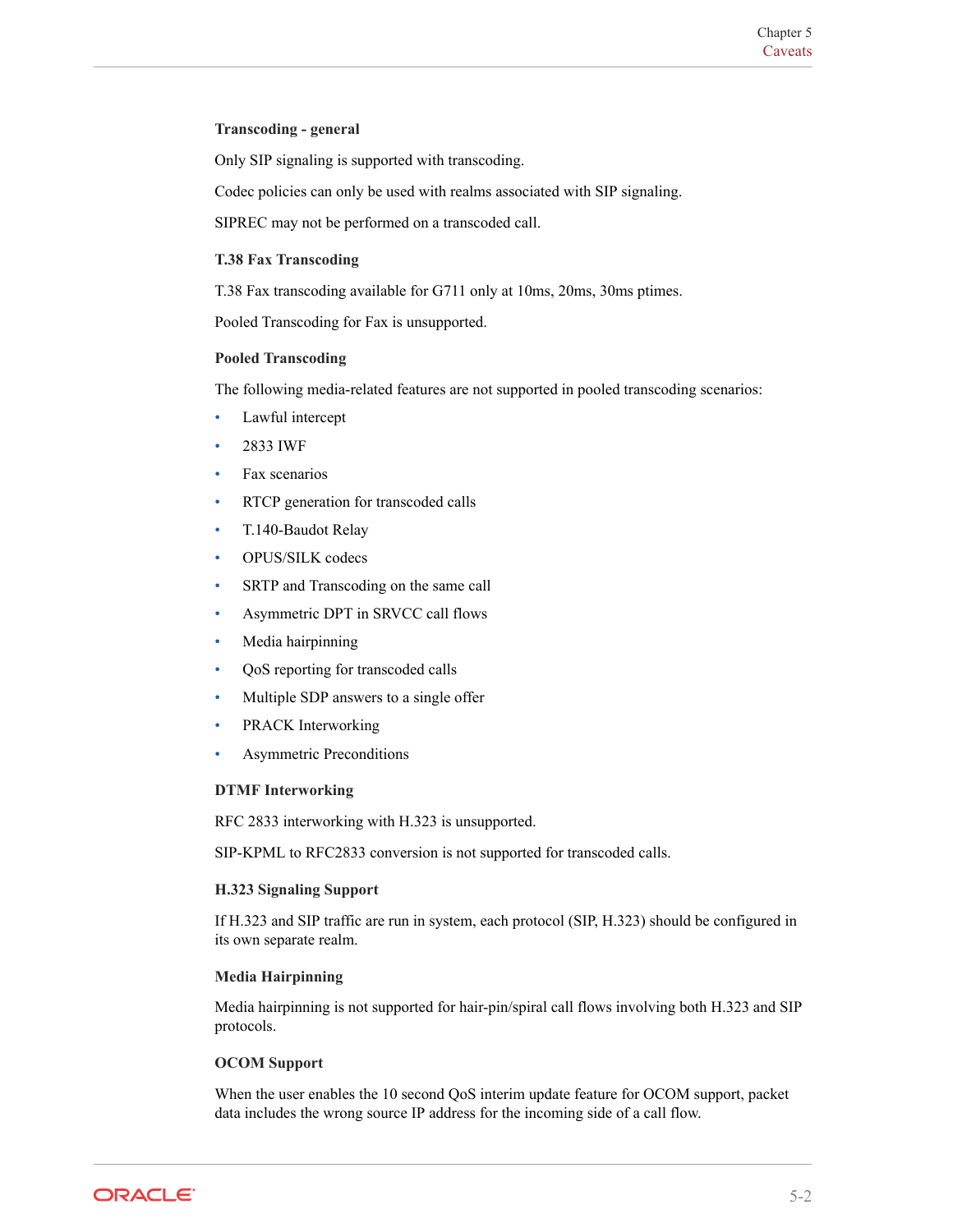Note that the call and QoS monitoring are successful regardless of this issue. For monitoring/ debugging purposes, the user can find the source IP in the SIP messages (INVITE/200OK).

### **Fragmented Ping Support**

The Oracle Communications Session Border Controller does not respond to inbound fragmented ping packets.

### **Physical Interface RTC Support**

After changing any Physical Interface configuration, a system reboot is required.

### **SRTP Caveats**

The ARIA cipher is not supported by virtual machine deployments.

Linksys SRTP is not supported.

#### **The packet-trace command**

- VNF deployments do not support the **packet-trace remote** command.
- Output from the **packet-trace local** command on hardware platforms running this software version may display invalid MAC addresses for signaling packets.
- The **packet-trace remote** command does not work with IPv6.

### **Trace Tools**

You may only use one of these trace tools at a time:

- **packet-trace** command
- The **communications-monitor** as an embedded probe with the Oracle Communications Operations Monitor

### **RTCP Generation**

Video flows are not supported in realms where RTCP generation is enabled.

### **SCTP**

SCTP Multihoming does not support dynamic and static ACLs configured in a realm.

SCTP must be configured to use different ports than configured TCP ports for a given interface.

### **High Availability**

High Availability (HA) redundancy is unsuccessful when you create the first SIP interface, or the first time you configure the Session Recording Server on theOracle Communications Session Border Controller (OCSBC). Oracle recommends that you perform the following work around during a maintenance window.

- **1.** Create the SIP interface or Session Recording Server on the primary OCSBC, and save and activate the configuration.
- **2.** Reboot both the Primary and the Secondary.

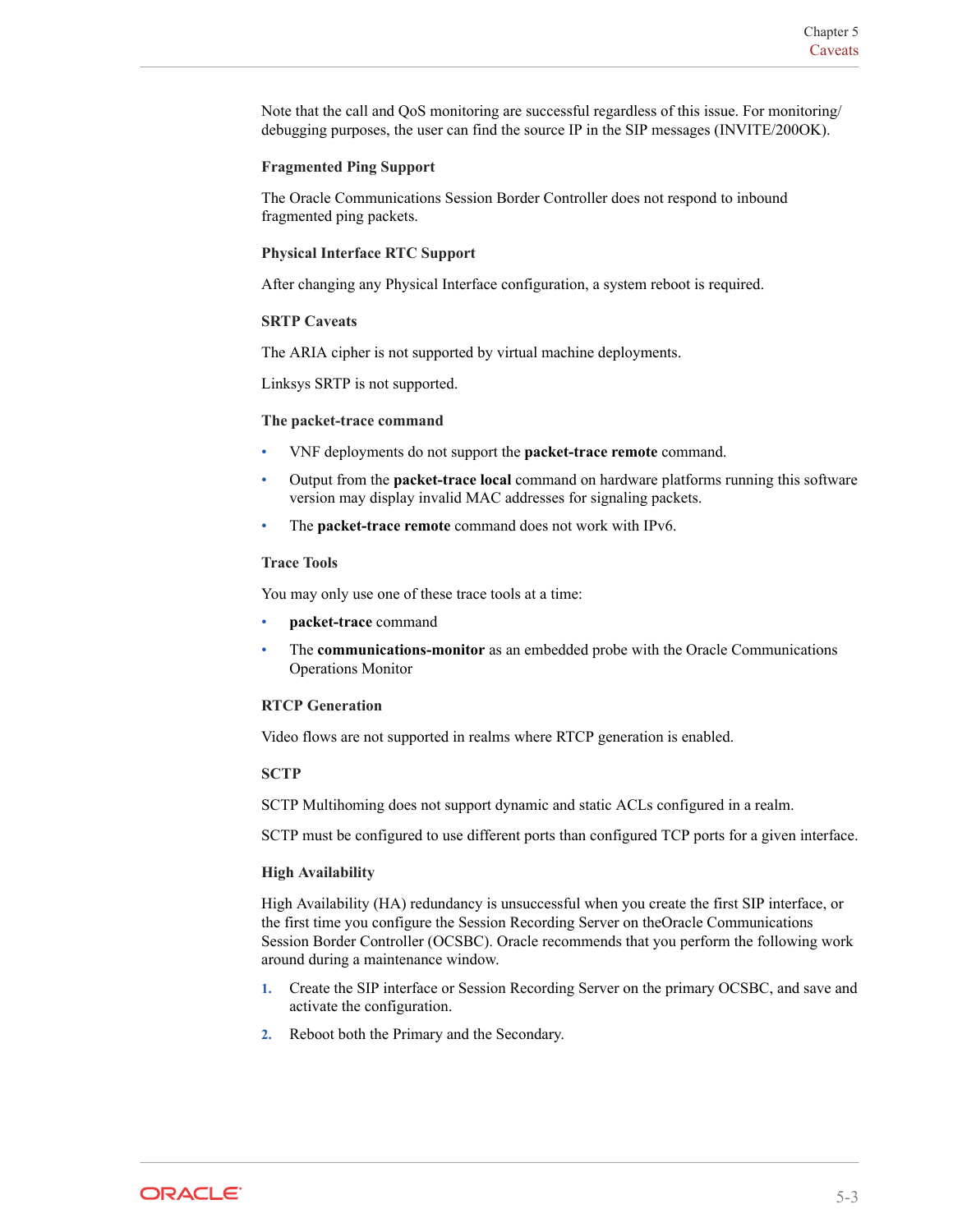## <span id="page-36-0"></span>Known Issues

This table lists OCSBC known issues in version S-Cz8.0.0 . The user can reference defects by Service Request number and can identify the issue, any workaround, when the issue was found, and when it was fixed using this table. Issue descriptions not carried forward from previous versions' Release Notes and documented herein are not relevant to this release. The user can review delivery information, including defect fixes via this release's Build Notes.

### **Unsupported Features**

| -ID | <b>Description</b>                                                                                                                                                        | <b>Found In</b> | <b>Fixed In</b> |
|-----|---------------------------------------------------------------------------------------------------------------------------------------------------------------------------|-----------------|-----------------|
| N/A | This version's enhancement to SMP-Aware Task Load Limiting, SCZ740<br>which adds a second parameter to the sip-config's load-limit<br>option, is currently not supported. |                 | TBD             |

### **General Configuration**

| ID | <b>Description</b>                                                                                                                                 | <b>Found In</b> | <b>Fixed In</b> |
|----|----------------------------------------------------------------------------------------------------------------------------------------------------|-----------------|-----------------|
|    | 26321175 In this version of the OCSBC, the <b>realm-config</b> element's<br>access-control-trust-level parameter is not real-time<br>configurable. | <b>SCZ740</b>   | TBD             |
|    | Workaround: Make changes to this parameter within a<br>maintenance window.                                                                         |                 |                 |
|    | 26527201 To operate this version of the OCSR using a 4-core<br>configuration, Oracle recommends that you configure at least<br>one DoS core.       | SCZ800p1        | TBD             |
|    | 26608584 The npli-upon-register feature may cause performance<br>degredation.                                                                      | SCZ800p1        | TBD             |
|    | 26453119 Oracle recommends the user deploy VNFs over KVM using<br>OVS. Linux bridges are not supported.                                            | SCZ800p1        | TBD             |

### **System Tools**

| ID       | <b>Description</b>                                                                                                                                                       | <b>Found In</b> | <b>Fixed In</b> |
|----------|--------------------------------------------------------------------------------------------------------------------------------------------------------------------------|-----------------|-----------------|
|          | 26323802 The 10s QoS interim feature includes the wrong source IP<br>address as the incoming side of a call flow.                                                        | SCZ800p1        | <b>TBD</b>      |
|          | Note that the call and QoS monitoring are successful. For<br>monitoring/debugging purposes, the user can find the source IP<br>in the SIP messages (INVITE/200OK).       |                 |                 |
| 26316821 | When configured with the 10 second QoS update mechanism<br>for OCOM, the OCSBC presents the same codec on both sides<br>of a transcoding call in the monitoring packets. | SCZ800p1        | TBD             |
|          | Note that the user can determine the correct codecs from the<br>SDP within the SIP Invite and 200 OK.                                                                    |                 |                 |

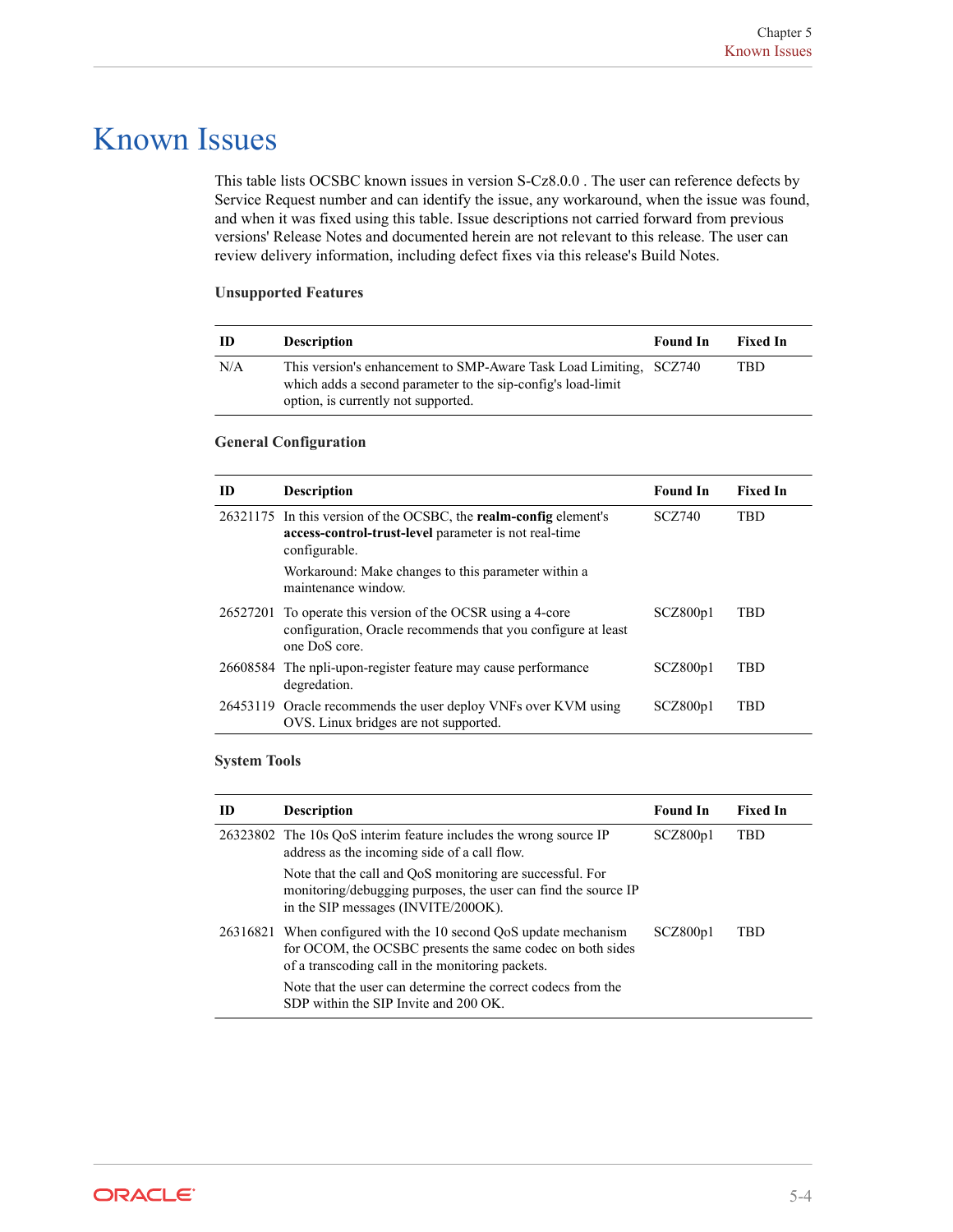### **Command Output**

| ID       | <b>Description</b>                                                                                                                                                     | <b>Found In</b> | <b>Fixed In</b> |
|----------|------------------------------------------------------------------------------------------------------------------------------------------------------------------------|-----------------|-----------------|
| 26497348 | When operating in HA mode, the OCSBC may display<br>extraneous "Contact ID" output from the show sipd endpoint-<br>ip command. The user can safely ignore this output. | <b>SCZ800</b>   | <b>TBD</b>      |
|          | 26258705 The show sipd srvcc command does not display the correct<br>number of failed aSRVCC calls.                                                                    | <b>SCZ800</b>   | <b>TBD</b>      |
|          | 24574252 The show interfaces brief command incorrectly shows pri-util- SCZ740<br><b>addr</b> information in its output.                                                |                 | <b>TBD</b>      |
|          | 26790731 Running commands with very long output, such as the "show<br>support-info" command, over an OVM virtual console may<br>cause the system to reboot.            | SCZ800p1        | TBD             |
|          | Workaround: The user must only run the "show support-info"<br>command over SSH.                                                                                        |                 |                 |

### **SIP Signaling**

| ID | <b>Description</b>                                                                                                                                                                                                                                                                                                                            | <b>Found In</b> | <b>Fixed In</b> |
|----|-----------------------------------------------------------------------------------------------------------------------------------------------------------------------------------------------------------------------------------------------------------------------------------------------------------------------------------------------|-----------------|-----------------|
|    | 26598075 The OCSBC sends a 200OK with IPv4 media address for call<br>flows with offerless INVITES and the OCSBC configured with<br>add-sdp-invite=invite and ALTC configured for IPv6 on the<br>egress.                                                                                                                                       | <b>SCZ800</b>   | <b>TBD</b>      |
|    | 26559988 In call flows that include dual ALTC INVITEs from the callee.<br>and subsequent Re-INVITEs that offer an ALTC with IPv6<br>video, the OCSBC may not include the m lines in the SDP<br>presented to the endstations during the Re-INVITE sequence.<br>This results in the call continuing to support audio, but the video<br>failing. | <b>SCZ800</b>   | TBD             |
|    | 26313330 In some early media call flows, the OCSBC may not present the SCZ800<br>correct address for RTP causing the call to fail.                                                                                                                                                                                                            |                 | SCZ800p2        |
|    | 26757626 In multiple early dialog scenarios where the PEM header is in<br>the INVITE and the 2000K received from the core does not<br>include SDP, the OCSBC does not anchor media properly.                                                                                                                                                  | <b>SCZ800</b>   | TBD             |

### **Physical Interface**

| ID | <b>Description</b>                                                                                                                                                                                                                                                                                                                                                                             | <b>Found In</b> | <b>Fixed In</b> |
|----|------------------------------------------------------------------------------------------------------------------------------------------------------------------------------------------------------------------------------------------------------------------------------------------------------------------------------------------------------------------------------------------------|-----------------|-----------------|
|    | 26281599 The system feature provided by the <b>phy-interfaces</b> 's <b>overload-</b><br>protection parameter and overload-alarm-threshold sub-<br>element is not functional. Specifically, enabling the protection<br>and setting the thresholds does not result in trap and trap-clear<br>events based on the interface's traffic load.<br>The applicable ap-smgmt.mib SNMP objects include: | SCZ720          | $S-CZ8.2.0$     |
|    | apSysMgmtPhyUtilThresholdTrap<br>٠<br>apSysMgmtPhyUtilThresholdClearTrap<br>٠                                                                                                                                                                                                                                                                                                                  |                 |                 |

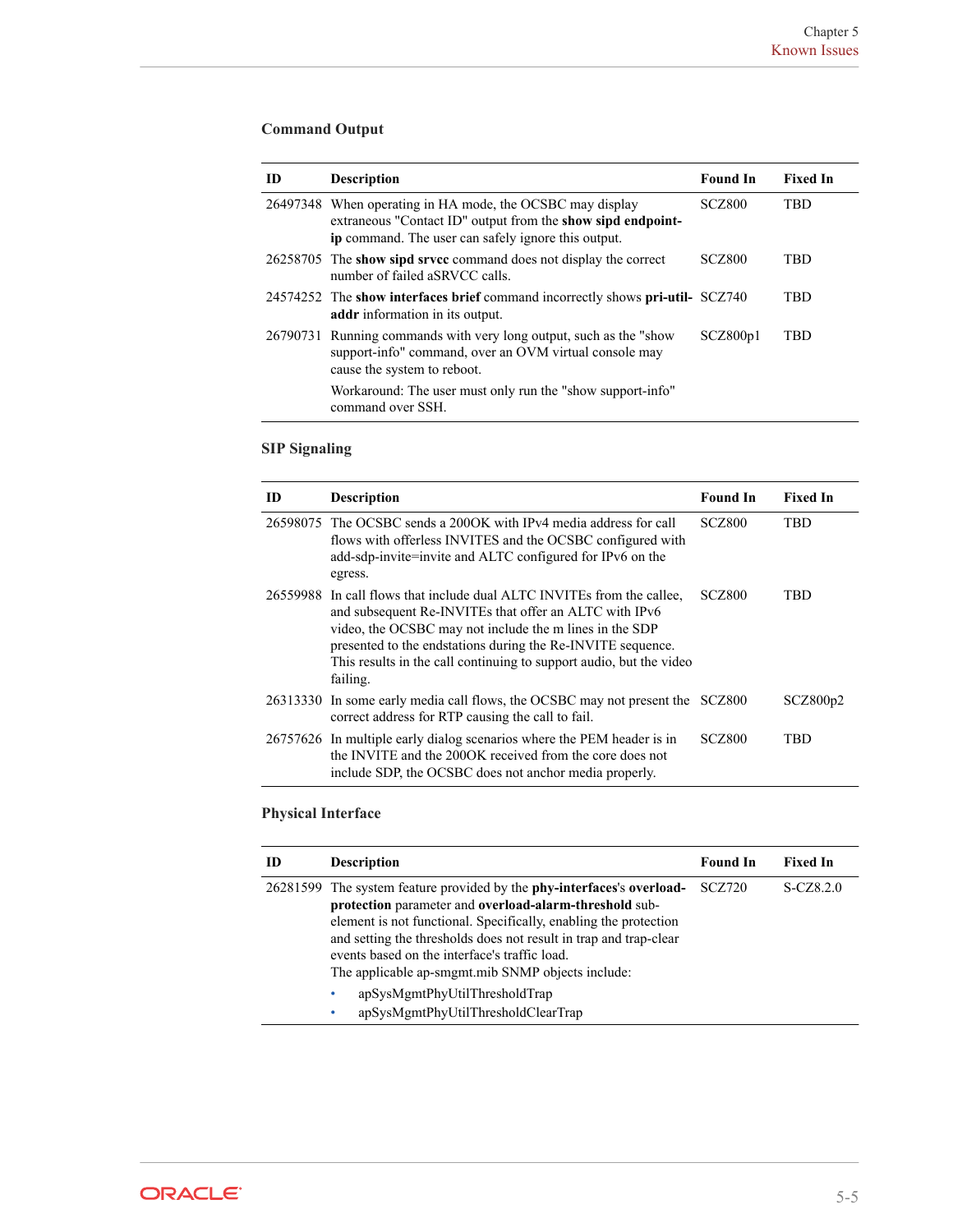### **Interworking**

| ID | <b>Description</b>                                                                                                                                                                                          | <b>Found In</b> | <b>Fixed In</b> |
|----|-------------------------------------------------------------------------------------------------------------------------------------------------------------------------------------------------------------|-----------------|-----------------|
|    | 27031344 When configured to perform SRTP-RTP interworking, the user<br>may find that the OCSBC is forwarding SRTP information in<br>the SDP body of packets on the core side, causing the calls to<br>fail. | SCZ800p1        | TBD             |
|    | Workaround: The user must add an appropriately configured<br>media-sec-policy on the RTP side of the call flow. This policy is<br>in addition to the policy on the SRTP side of the call flow.              |                 |                 |

### **SCTP**

| -ID | <b>Description</b>                                            | <b>Found In</b> | <b>Fixed In</b> |
|-----|---------------------------------------------------------------|-----------------|-----------------|
|     | 26121961 When running over the Acme Packet 6350, and handling | <b>SCZ800</b>   | TBD             |
|     | fragmented IPv6 SIP traffic over SCTP, the OCSBC may crash.   |                 |                 |

### **IMS-AKA DDoS**

| ID | <b>Description</b>                                                                                                                                                                                      | <b>Found In</b> | <b>Fixed In</b> |
|----|---------------------------------------------------------------------------------------------------------------------------------------------------------------------------------------------------------|-----------------|-----------------|
|    | 24790920 When a sip-interface is configured with an ims-aka-profile<br>entry, you must set the ims aka option in the IPSec security-<br>profile.                                                        | <b>SCZ740</b>   | TBD             |
|    | 25144010 When an OCSBC operating on an Acme Packet 6300 fails over, SCZ740p1<br>the secondary can successfully add new ACL entries, but it also<br>retains old ACL entries that it should have deleted. |                 | SCZ800p1        |

### **IPSec**

| ID | <b>Description</b>                                                | <b>Found In</b> | - Fixed In |
|----|-------------------------------------------------------------------|-----------------|------------|
|    | 26669090 The OCSBC's dead peer detection does not work with IPv4. | <b>SCZ800</b>   | TBD        |

### **OCSBC Running as an SLB Cluster Member**

| m   | <b>Description</b>                                                                                                                                                                                                                                | <b>Found In</b> | <b>Fixed In</b> |
|-----|---------------------------------------------------------------------------------------------------------------------------------------------------------------------------------------------------------------------------------------------------|-----------------|-----------------|
| N/A | Rebalancing is unavailable on the OCSLB when running an<br>Acme Packet 6300 as a cluster member. Set the SLB's cluster-<br>config, and then auto-rebalance parameter to disabled to use<br>an Acme Packet 6300 as a cluster member from that SLB. | <b>SCZ730</b>   | TBD             |
|     | 26981799 When the OCSBC receives a re-registration for an endpoint that SCZ800p1<br>has an active call, the number of registered endpoints reported<br>by the OCSLB may be different from that reported by the<br>OCSBC.                          |                 | TBD             |

### **Accounting**

| ID | <b>Description</b>                                                           | <b>Found In</b> | <b>Fixed In</b> |
|----|------------------------------------------------------------------------------|-----------------|-----------------|
|    | 21805139 RADIUS Stop records for IWF calls may display inaccurate<br>values. | SCZ730          | TBD             |

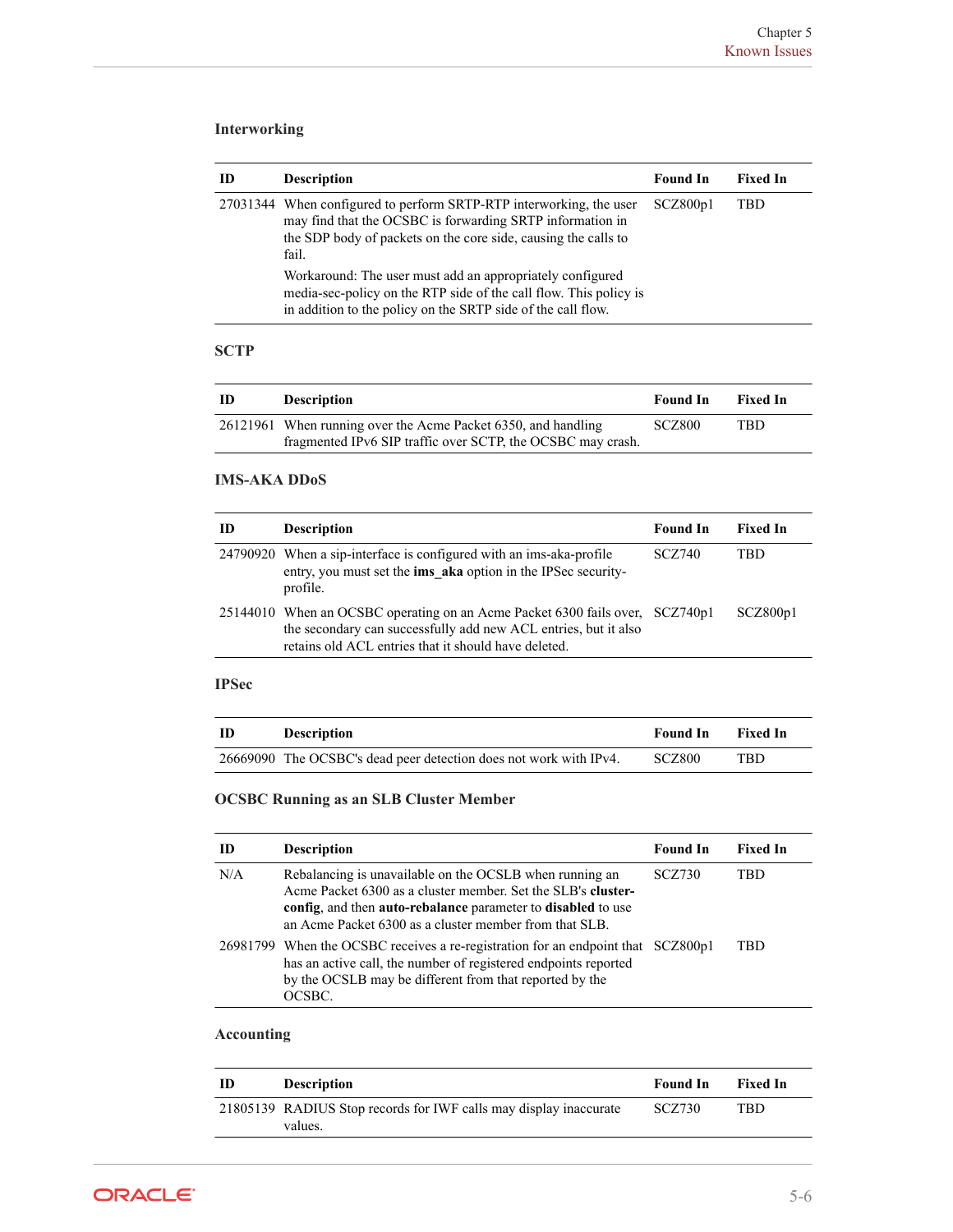### **IPv6**

| ID | <b>Description</b>                                                                                                                                      | <b>Found In</b> | <b>Fixed In</b> |
|----|---------------------------------------------------------------------------------------------------------------------------------------------------------|-----------------|-----------------|
|    | 24809688 Media interfaces configured for IPv6 do not support multiple<br>VLAN <sub>S</sub>                                                              | SCZ730          | TRD             |
|    | 29931732 The embedded communications monitor probe does not send<br>IPv6 traffic to the Oracle Communications Operations Monitor's<br>mediation engine. | SCZ800          | TBD             |

### **H.323**

| ID  | <b>Description</b>                                                                                                                                                                                                                                                                                                                                                              | <b>Found In</b> | <b>Fixed In</b> |
|-----|---------------------------------------------------------------------------------------------------------------------------------------------------------------------------------------------------------------------------------------------------------------------------------------------------------------------------------------------------------------------------------|-----------------|-----------------|
|     | SIP-H323 hairpin calls with DTMF tone indication interworking SCZ720<br>is not supported.                                                                                                                                                                                                                                                                                       |                 | <b>TBD</b>      |
|     | The OCSBC crashes when the user has configured an H323<br>stack supporting SIP-H323-SIP calls with its <b>max-calls</b><br>parameter set to a value that is less than its $q931$ -max-calls<br>parameter.<br>Workaround: For applicable environments, configure the H323<br>stack's <b>max-calls</b> parameter to a value that is greater than its<br>q931-max-calls parameter. | <b>SCZ740</b>   | <b>TBD</b>      |
| N/A | HA Redundancy is not supported for H.323 calls.                                                                                                                                                                                                                                                                                                                                 | N/A             | N/A             |

### **OCSR**

| -ID | <b>Description</b>                                                                                                   | <b>Found In</b> | <b>Fixed In</b> |
|-----|----------------------------------------------------------------------------------------------------------------------|-----------------|-----------------|
|     | 23756306 When the OCSR is configured with a operation-mode of<br>session, it is failing to correctly clear sessions. | SCz7.2.0        | TBD             |

### **MSRP**

| ID | <b>Description</b>                                                                                                                                                                                                                                                       | <b>Found In</b> | <b>Fixed In</b> |
|----|--------------------------------------------------------------------------------------------------------------------------------------------------------------------------------------------------------------------------------------------------------------------------|-----------------|-----------------|
|    | 25101421 Chunked file transfers fail when configured for MSRP and<br>running on the Acme Packet 6300.                                                                                                                                                                    | <b>SCZ740</b>   | CZ810m1         |
|    | 28820258 On PNF platforms, when running TLS Chat on VMware-PV<br>4core (SSFD)+ 16GB, TLS Chat sessions are gradually<br>decreasing. When looking in Wireshark at EXFO, EXFO<br>forwards a wrong TLS MSRP Chat payload to EXFO UAS.<br>TCP Chat does not have this error. | $E-CZ800$       | TBD             |

### **TSCF**

| ID | <b>Description</b>                                                                                                                                                                                                          | <b>Found In</b>       | <b>Fixed In</b> |
|----|-----------------------------------------------------------------------------------------------------------------------------------------------------------------------------------------------------------------------------|-----------------------|-----------------|
|    | 24313811 When running TSM, the OCSBC crashes after setting up<br>approximately 2500 TLS tunnels/calls.                                                                                                                      | $SCZ730M2$ $SCZ800p1$ |                 |
|    | 25044813 The OCSBC is unable to synchronize all tunnels across an HA<br>pair when the number of idle TSM tunnels exceeds 120k. The<br>user can verify current tunnel count with the show tsef address-<br>pool all command. | SCZ740                | SCZ800p1        |